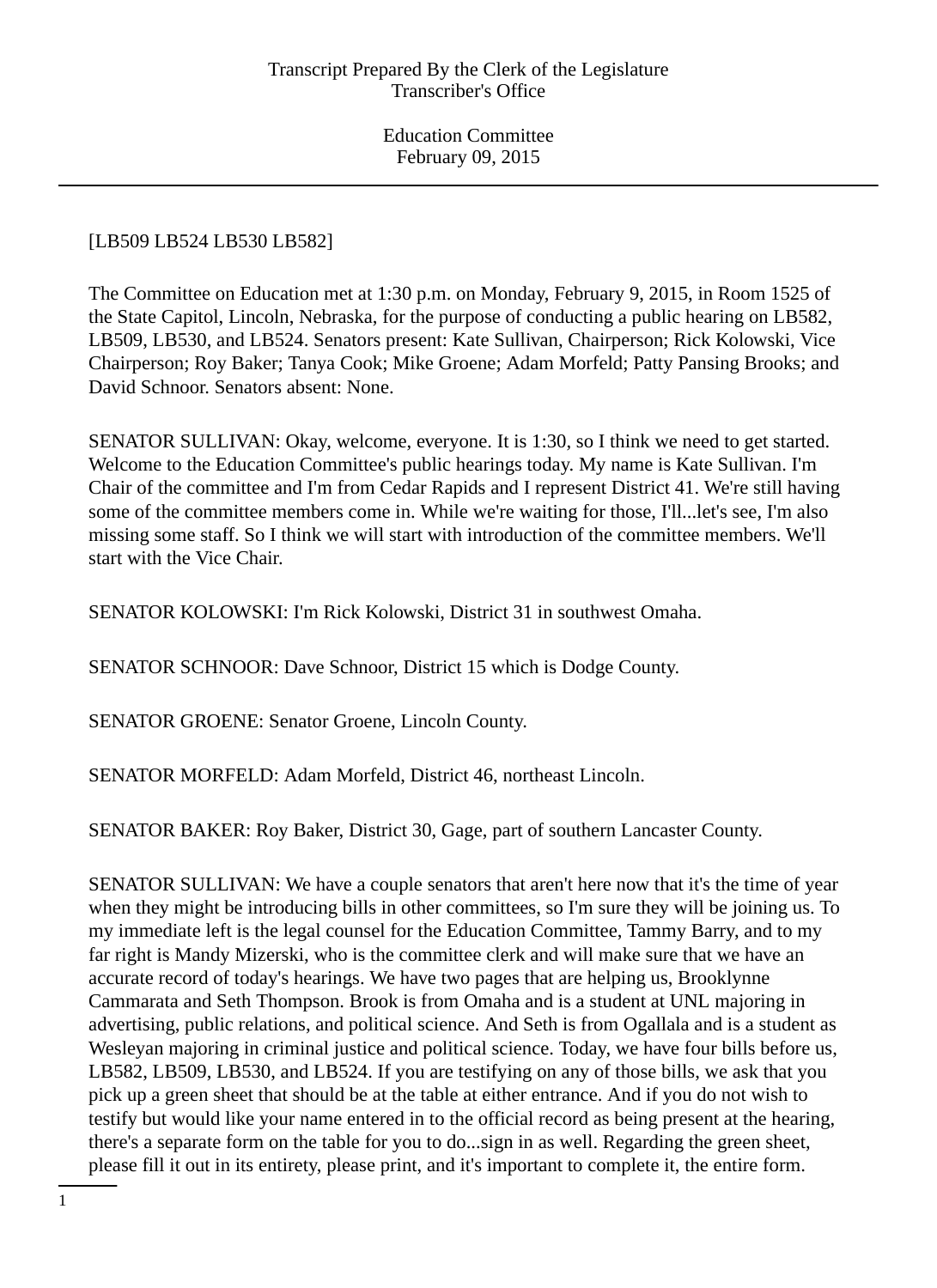Education Committee February 09, 2015

When you come up to testify, simply give the green sheet to the committee clerk. If you have handouts, we ask that you have 12 copies for the pages to hand out to the committee. And when you come up to testify, please do speak clearly into the microphone, tell us your name, and please spell both your first and last names, again to ensure we have an adequate record. Perhaps this goes without saying, but I really ask that you turn off cell phones or anything that makes noise or beeps so that we can give our full attention to the testifiers. Introducers will make the initial statements followed by proponents, opponents, and those wishing to give neutral testimony. And closing remarks are reserved for the introducer as well. We will be using the light system today. And I wanted to mention that today the testimony will be limited to five minutes, but after today I will limit testimony at future hearings to only three minutes. So I wanted everyone to be aware of that as well. And so that everything runs smoothly, when...the green light will come on when you start to testify. When the yellow light comes on, you have one minute left. And red light means you need to stop talking. (Laughter) And we...it is so important. We value these public hearings and we want people to come testify and to that end, we don't...we want to try to conduct the hearings as efficiently and openly as possible. And that being said, if you hear testimony that's very similar to yours, there's no harm in coming up and saying, I agree with the previous testifier and so as not to become redundant in your comments. And the committee will heed these recommendations as well in terms of...they need to ask the questions and vet these bills as fully as they can. But they will also be cognizant of the time constraints as well. So with that, I also wanted to introduce Senator Pansing Brooks who is...we're in her legislative district, right? (Laugh)

SENATOR PANSING BROOKS: Yes, 28, thank you. Welcome here.

SENATOR SULLIVAN: Okay. So I think that is all the details and so we will start with our first bill, LB582. Senator Nordquist.

SENATOR NORDQUIST: Thank you, Chairwoman Sullivan. Members of the Education Committee, I'm state Senator Jeremy Nordquist from District 7 in downtown and south Omaha here to introduce LB582. I want to start by telling you a little bit about a school in south Omaha, Wilson Focus School. It started out as Underwood Hills Focus School in 2008 as a collaborative effort between three school districts: OPS, Elkhorn, and Westside. As these districts faced and addressed challenges--funding challenges--during the Great Recession, it was announced in 2011 that Underwood Hills Focus School would close. Thankfully for the students and the families of the school, two things also happened at the same time: A generous contribution from a private foundation of \$1.4 million was provided to...provided additional funding for OPS to take over operations of the focus school and keep it open. In 2011 also, as news of the focus school closing came forward, I introduced and passed LB558 which allowed OPS to receive the focus school allowance under TEEOSA. Prior to that time, the only ability to get the focus school allowance was if it was a multidistrict collaborative. We changed it so an individual district could operate a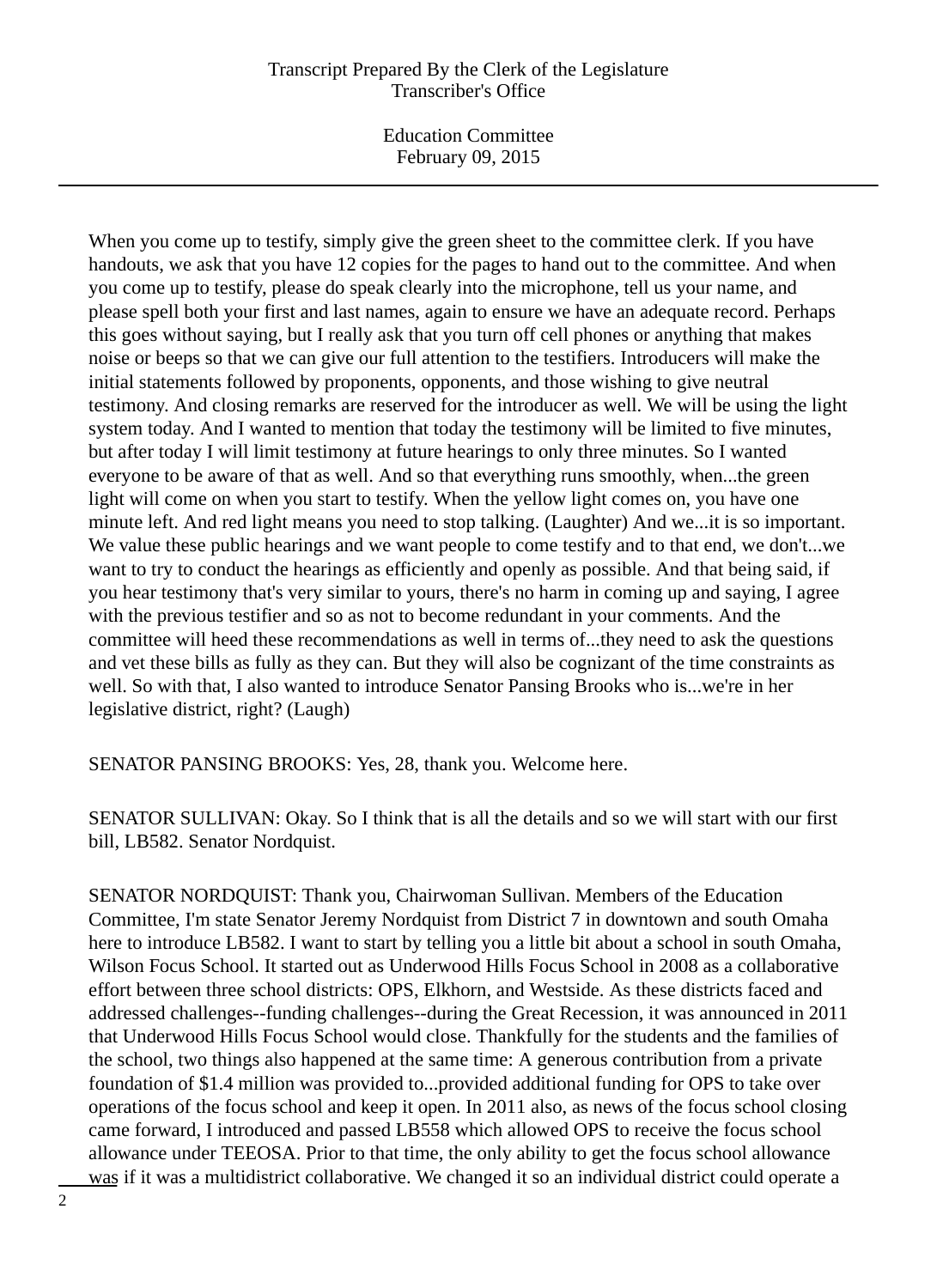Education Committee February 09, 2015

focus school. And just for clarity, Section 79-769 defines a focus school as "a school that does not have an attendance area." So specifically for Wilson, not all the students are OPS students. I believe Superintendent Evans will be testifying after me, and he may not have the hard data today, but I know he mentioned that probably only 60 to 70 percent of the students at Wilson Focus School are OPS students. It draws from the entire Learning Community. Focus schools also are designed so that the socioeconomic diversity of the students attending the focus school reflects as nearly as possible the socioeconomic diversity of the student body of the Learning Community as a whole. Focus schools have a unique curriculum with specific learning goals or teaching techniques different from the standard curriculum. And also there's a requirement in statute that a focus school be in a building that does not contain another public school building, so it's a separate as far as a focus school standalone. There is a focus program definition also in statute. Wilson Focus School is unique in that it offers extended learning time, extended school year, extended school day. The school focuses its curriculum on leadership, technology, and communications. And it has been a success. I hear from parents quite a bit, both kids in south Omaha, but also the school being in south Omaha draws from all over OPS as well, as I said, all of the Learning Community and I hear from parents whose kids go there. And the results on the test scores, the state assessments, confirm the success. So what we're doing with the bill here today: LB582 would increase the weight given to focus school students in TEEOSA. Right now essentially there is a 10 percent premium, 1.1 times the number of students allowance for students in TEEOSA. This would increase it to 1.3, and that's...so essentially a 30 percent premium. And the reason being is that we think TEEOSA does not adequately recognize the additional costs of focus schools. Certainly when you're talking about extending time, whether it's the day or the year, the additional cost of that, this will help more districts potentially move forward with focus schools. And we think the results of the focus school that we have have been positive. And we think that expanding those choices for parents can be very positive. As I said, Superintendent Evans from OPS will be testifying. This is a...was a priority identified in the Learning Community superintendents' plan for the Learning Community to expand this allowance. You'll see on the fiscal note that, because right now the only focus school is OPS, that the additional cost would only be for expanding, enhancing the allowance for the current school. Obviously, we're doing this to try to move forward the cause of focus schools and get more of them off the ground. I'd appreciate the consideration of this committee for LB582. Thank you. [LB582]

SENATOR SULLIVAN: Thank you, Senator Nordquist. As you indicated, Superintendent Evans probably will be talking about more of the particulars... [LB582]

SENATOR NORDQUIST: That's right, sure. [LB582]

SENATOR SULLIVAN: ...but what's the capacity of the...and enrollment of the focus school? [LB582]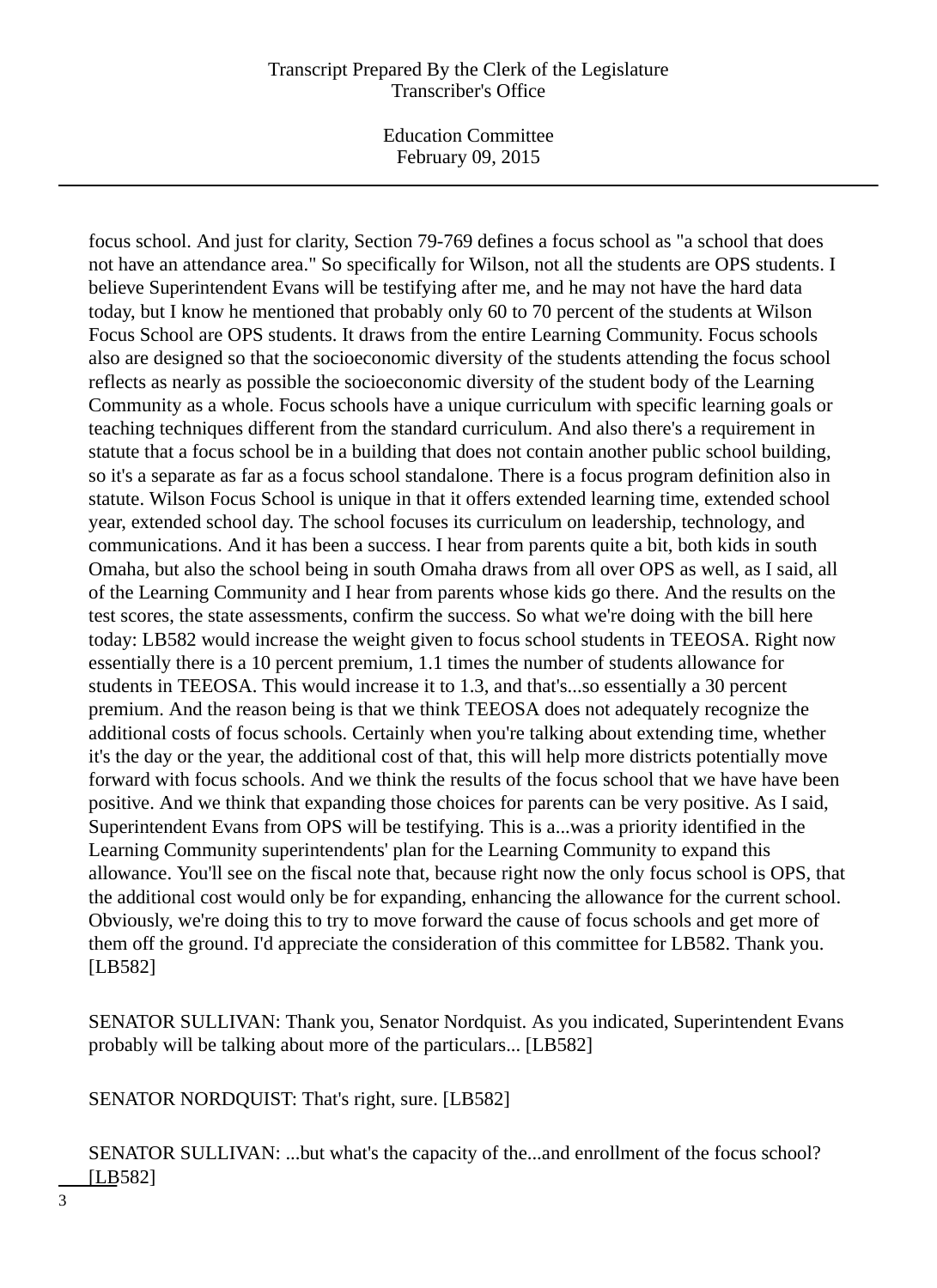SENATOR NORDQUIST: Boy, I'd have to ask him. [LB582]

SENATOR SULLIVAN: Okay. [LB582]

SENATOR NORDQUIST: It's...I think it's kind of a standard size middle school, but he could speak in specifics. [LB582]

SENATOR SULLIVAN: Okay. All right. Very good. [LB582]

SENATOR NORDQUIST: Yeah. [LB582]

SENATOR SULLIVAN: Senator Groene. [LB582]

SENATOR GROENE: Thank you, Chairman. How many focus schools are in the state? Is there any outside of Omaha? [LB582]

SENATOR NORDQUIST: You know, there might be focus programs, but the allowance that we're talking about is unique to the Learning Community and was created in 2006 in the Learning Community bill. And... [LB582]

SENATOR GROENE: So focus schools are in the Learning Community? [LB582]

SENATOR NORDQUIST: Yeah. Yeah. And there's only the one at OPS which, again, it draws from...students from every...it could draw from every district in the Learning Community. [LB582]

SENATOR GROENE: Thank you. [LB582]

SENATOR SULLIVAN: Thank you. Senator Kolowski. [LB582]

SENATOR KOLOWSKI: Thank you, Madam Chair. Senator Nordquist, thank you for bringing this forward. And I think the really important piece for our learning is that, compared to 2009 when the official Learning Community began in January of '09, this has evolved as well as the Learning Community has evolved. [LB582]

SENATOR NORDQUIST: Right. Right, right. [LB582]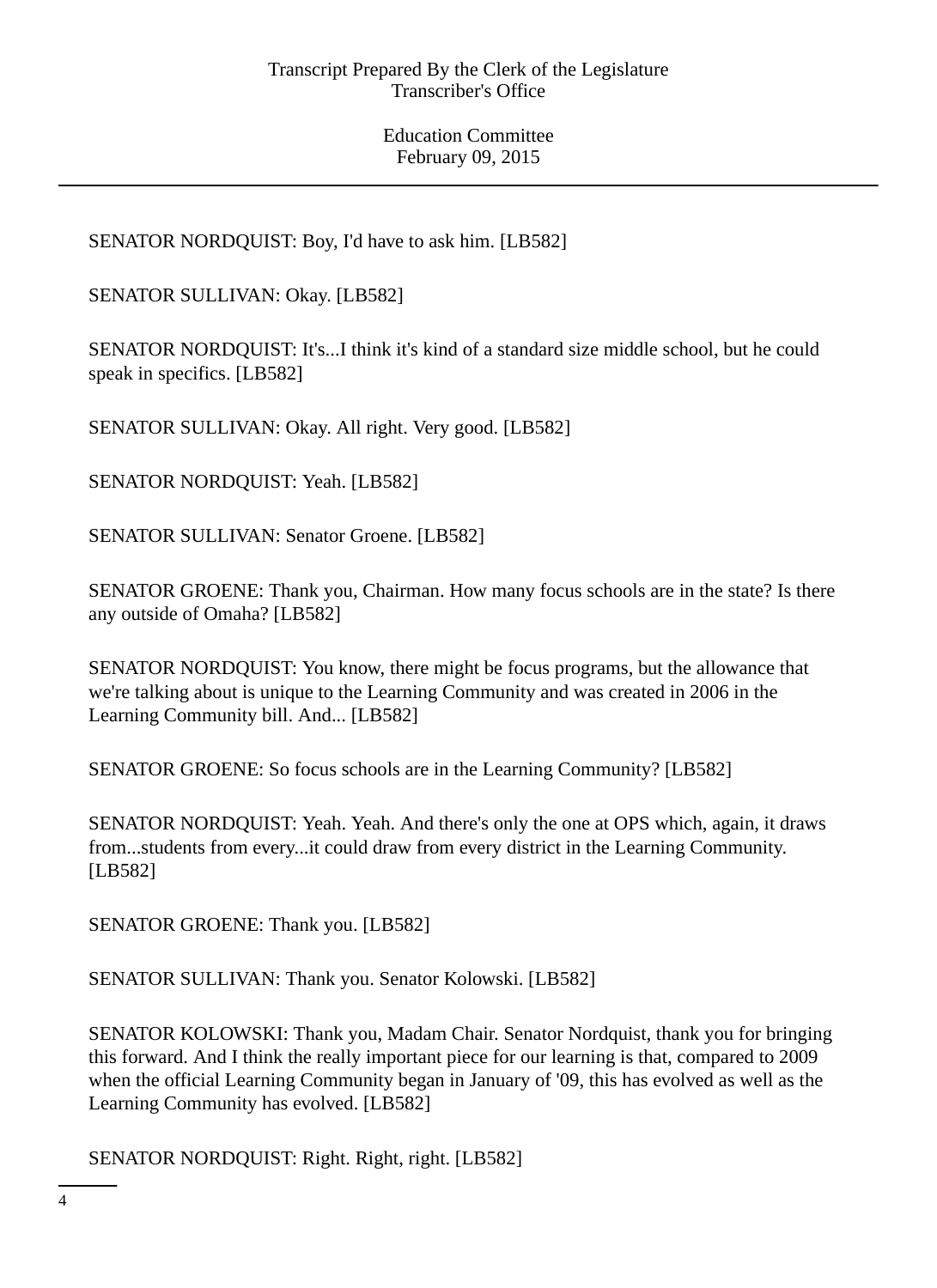SENATOR KOLOWSKI: And the importance piece is, we've kept this alive. It's a great school. [LB582]

SENATOR NORDQUIST: Right. [LB582]

SENATOR KOLOWSKI: It does wonderful work and is working on such things as extended time, hours and days and staff training, and very special learnings... [LB582]

SENATOR NORDQUIST: Right. [LB582]

SENATOR KOLOWSKI: ...that can be applied to the regular schools as well. Thank you. [LB582]

SENATOR NORDQUIST: Right. And that's a good point, Senator Kolowski, about the timing of this. The collaboration that initially got the focus school off the ground between OPS, Elkhorn, and Westside actually took place prior to the establishment of the Learning Community Coordinating Council. [LB582]

SENATOR KOLOWSKI: Right. Thank you. [LB582]

SENATOR SULLIVAN: Any other questions for Senator Nordquist? Will you be here for closing? [LB582]

SENATOR NORDQUIST: Yes, thank you. [LB582]

SENATOR SULLIVAN: Thank you. [LB582]

SENATOR NORDQUIST: Thank you. [LB582]

SENATOR SULLIVAN: We will now hear proponent testimony for LB582. Welcome. [LB582]

MARK EVANS: Thank you, Madam Chair, my pleasure to be here. Mark Evans, superintendent of OPS, M-a-r-k E-v-a-n-s. Thank you, Madam Chair, senate Ed Committee, for the opportunity to speak to you today. And also thank you for, really, the openness that all of you have shown in the past for working with all the Learning Community superintendents. Clearly, you have dedicated a whole lot of time to understanding our superintendents' plan, and this really is a reflection of part of that plan. And so I'm here to speak a little bit about what LB582 could do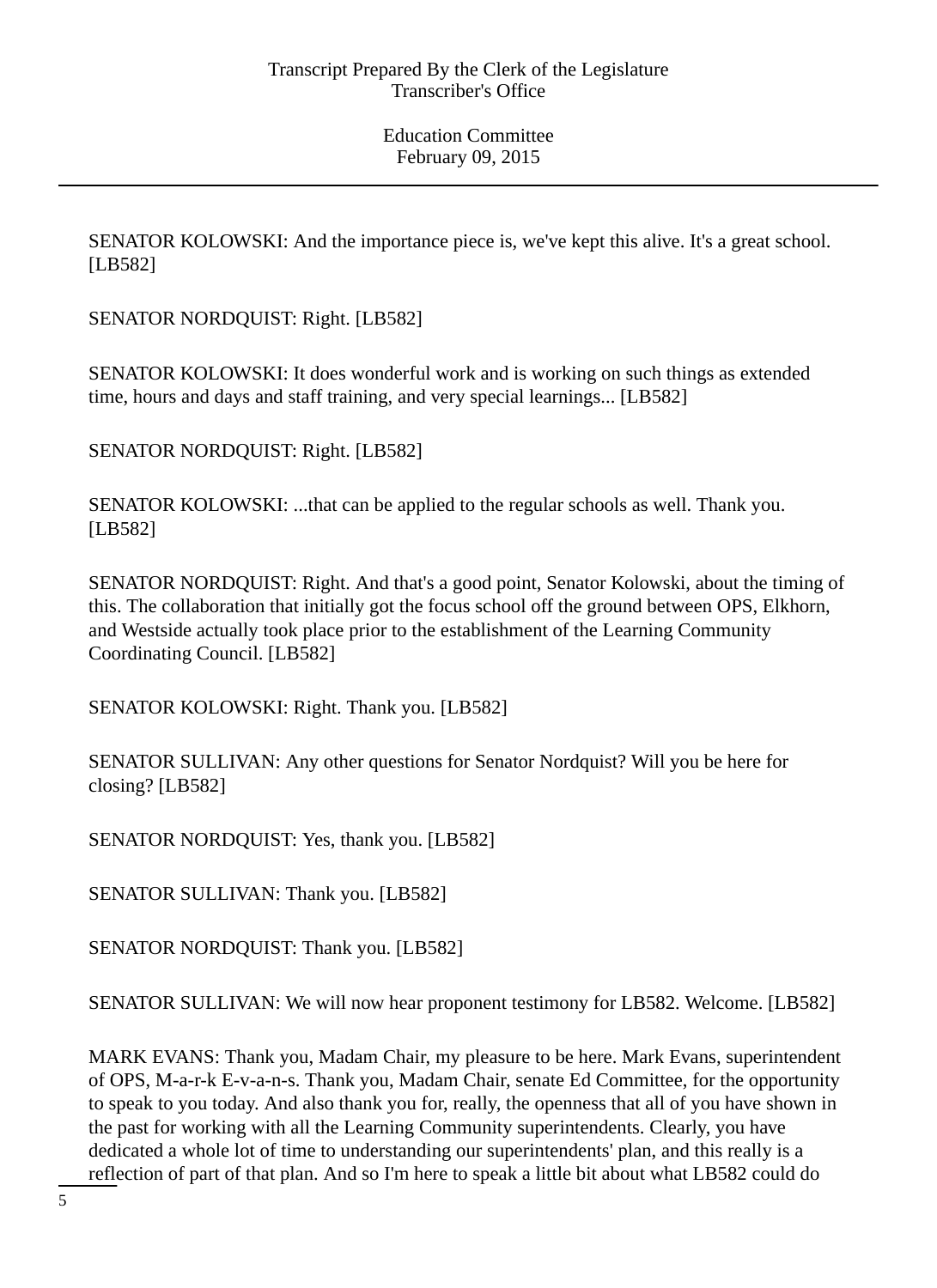Education Committee February 09, 2015

and why we should do it. A little bit of the history that I wanted to start out with is that, as Senator Nordquist shared, in '08-09, we had a focus school program that was more inclusive of Elkhorn, Westside, and it was actually housed in a Westside school. Parts of the focus school program that started in '08-09 were extended year, extended day, specific focus areas of what I'd call STEM and STEAM activities, which are science, technology, engineering, as well as a focus on technology integration. Many of those same attributes we took to the Wilson Focus School in 2010-2011. And not only do we see those items of integration and all those areas of focus that led to the development of an award-winning robotics club, a science garden club that's integrated into data activities, but we also see some tremendous results. And I'll just highlight a couple. This last year alone, math scores at Wilson Focus went up 8.1 percent on NeSA. Last year alone, the reading scores at Wilson Focus went up 7.1 percent to a total of 76 percent proficiency rate at Wilson Focus. Science went up 9.8 percent, now at 79.5 percent on NeSA scores which is impressive but even more impressive when you look at the demographics which include 54 percent free and reduced, a very diverse population that's 38 percent Caucasian, 36 percent African American, 14.8 percent Hispanic/Latino, 8 percent Asian American. So you're looking at a highly diverse school with over 50 percent free and reduced but yet they're demonstrating NeSA success, and I think part of that is because of the extended day/extended year, although I don't think it's just that. But the reality is, the state mandate is 1,032 hours and at Wilson Focus, we have 1,505 hours which is a cumulative total of approximately 59 days over the state minimum. OPS schools in general are five days over. So we're 54 days more in session. And that's counting not just days but that's the minutes, because we have an extended day as well. So when you add them all up together, that's what it leads up to. After successful completion at Wilson Focus, our students go on to either Lewis and Clark or they go back to--and we have a lot of students that do end up going back--to Elkhorn and/or Westside because it is a mixture of students at Lewis and Clark with a shifting population that we're beginning to attract more students from Papillion-La Vista, Ralston, and Bellevue, because if you know the location, as I know many of you do, it's towards the south side of the Omaha boundaries. Other items I would mention: Cost per pupil is about \$1,700 more than an average OPS student due to the extended day, due to the one-to-one technology inclusion. All of those factors add up to those additional costs. Part of those costs are funded by OPS and our general fund. Part of it comes directly from some financial support from some very generous benefactors, to be quite honest, which is part of my concern and our concern, is will those foundations always support that? Even though we're having the successes we're having today, you can't guarantee that. So those are parts of the reasons why we're here today to support LB582 and to ask that the Education Committee consider the funding at a sustainable level and also even some additional startup costs that might be necessary for a school that maybe wanted to start up in another part of the LC. So those are the primary pieces I wanted to share, and I stand for question, Madam Chair. [LB582]

#### SENATOR SULLIVAN: Thank you, Dr. Evans. And what is the enrollment of this school? [LB582]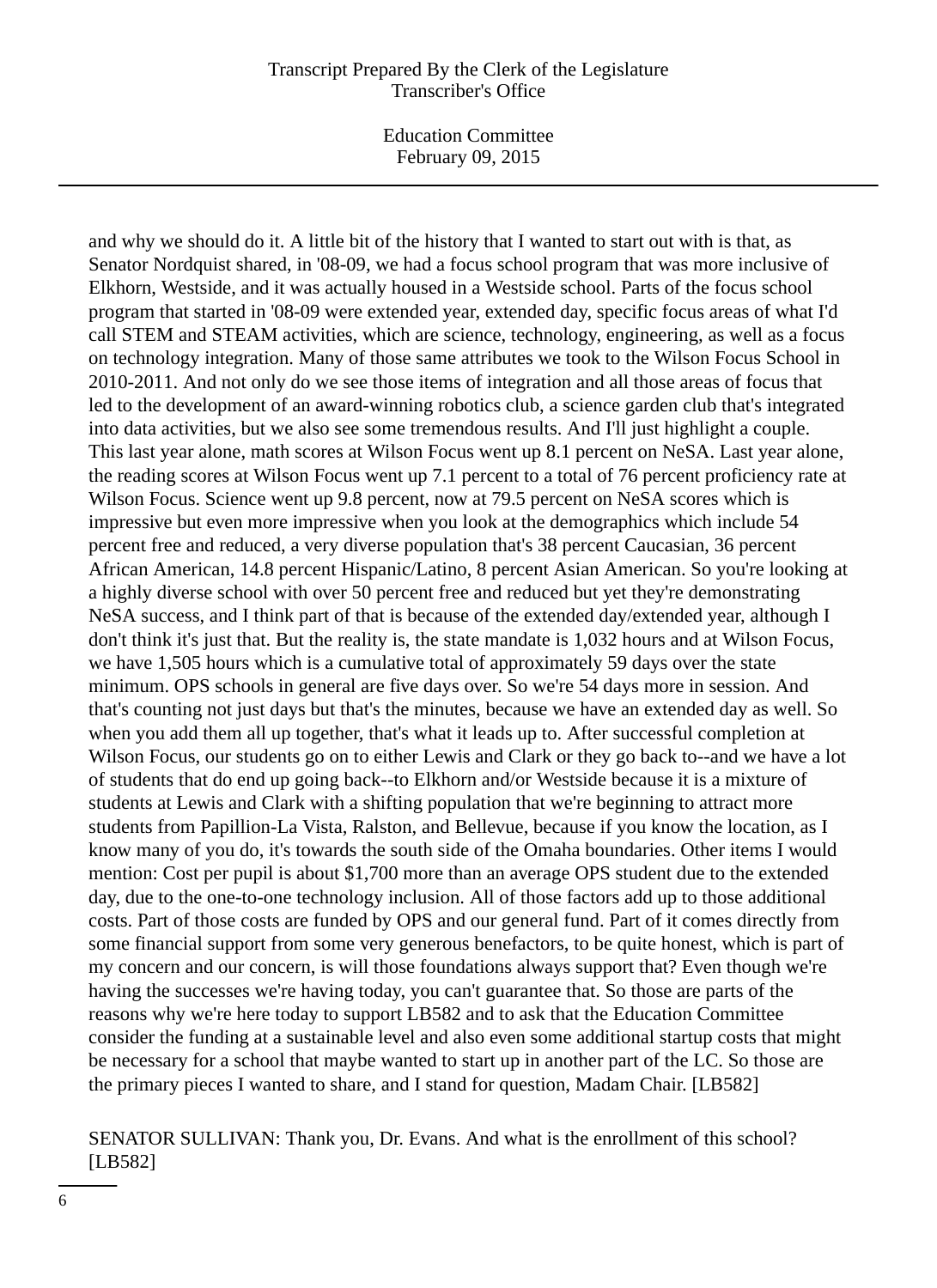# MARK EVANS: Approximately 230 today. [LB582]

SENATOR SULLIVAN: Okay. Is that comparable to other middle schools or lower or... [LB582]

MARK EVANS: It's...you know, it's elementary and middle. [LB582]

SENATOR SULLIVAN: Okay. [LB582]

MARK EVANS: So it actually goes down to the elementary level. And it's a little bit smaller. We have some others that are in that size range, and it's actually growing. We anticipate that it will be closer to 280 this next year. [LB582]

SENATOR SULLIVAN: So in seeking that additional percentage on the allowance, is it because you're concerned about the sustainability of the private dollars or do you...are some of the features of the focus school more than...expensive than you anticipated? [LB582]

MARK EVANS: I'd say all of the above. We are concerned about sustainability due to foundation funding, and it is more costly, and so we're using general fund out of OPS to supplement the Wilson Focus program today even with the foundation funding. [LB582]

SENATOR SULLIVAN: Are you anticipating any other focus schools in the...in your district? [LB582]

MARK EVANS: We've had a lot of conversation about it, and we have not identified specifically a focus school, but we've talked a whole lot about focus-type schools that have some of these same attributes that we're seeing success with. For example, Howard Kennedy Elementary, we've talked a lot about what we're going to do with them since there's another project called 75 North that has a lot of pieces and parts that we think would be very similar to the Wilson Focus program, although one of the drawbacks to doing it exactly like a focus school is that it's a school without boundaries. And so it doesn't fit every school, because if you're going to have it truly as a focus school, it has to be boundaryless. And we think Kennedy may be more of a boundary school but with many of the same attributes. So I kind of gave you two answers there. I guess the short answer is, yes, we see potential for more focus, actual focus schools, and we also see potential for--and are in discussions today--for focus-like schools that have most of the attributes but maybe not every element that would totally qualify for a focus school initiative. [LB582]

SENATOR SULLIVAN: Okay. Thank you. Any other questions? Senator Schnoor. [LB582]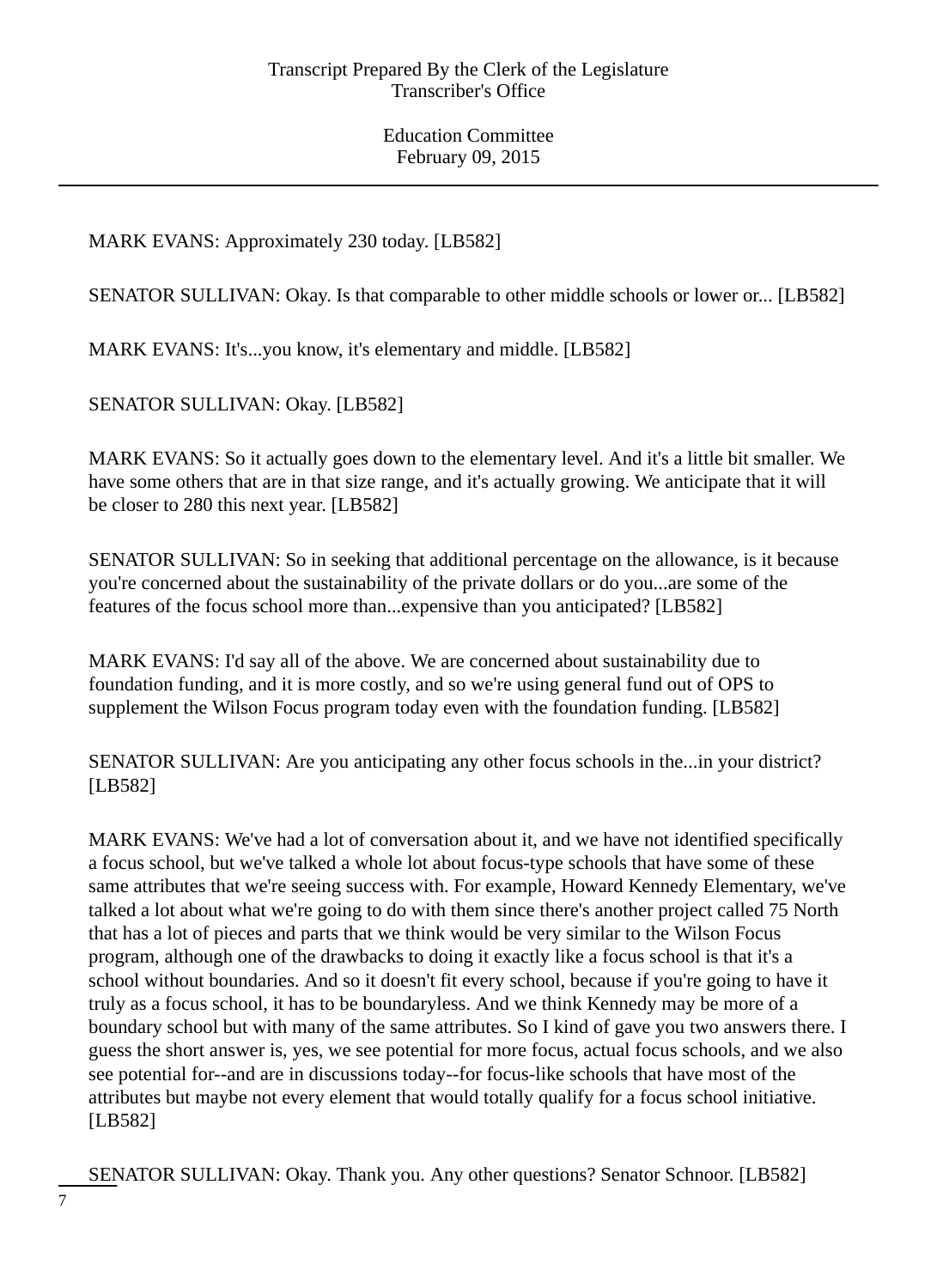SENATOR SCHNOOR: Thank you, Mr. Evans. The...so presently, there is only one focus school that I...am I understanding that correctly? [LB582]

MARK EVANS: Yes, sir. [LB582]

SENATOR SCHNOOR: And they're under your charge? [LB582]

MARK EVANS: Yes, sir. [LB582]

SENATOR SCHNOOR: Okay. And there's 250 kids, about? [LB582]

MARK EVANS: Approximately, yes. [LB582]

SENATOR SCHNOOR: Okay. Now, I'm from a rural area, so could you just explain to me in, you know, you don't have to get in great detail, but the entire...the purpose of a focus school and what they actually do and how they benefit kids? [LB582]

MARK EVANS: Well, and I'll defer to Senator Kolowski, who was here when they first started on some of this, because I wasn't here in '09-'10. But as I understand it, the intent was to create an environment that attracted students and young people from across the entire Learning Community that provided a curriculum and a specificity of instruction that was different and unique and innovative comparatively to more traditional K-6, K-7 sites. And so the idea was to attract from all over and then, of course, to show significant success and significant improvement in student achievement. [LB582]

SENATOR SCHNOOR: Okay. Are these kids that have, I'll say, learning difficulties and it's a different focus on how to teach them? Or is it...or am I wrong? [LB582]

MARK EVANS: Yeah, I would not suggest that they're of learning difficulty. I think they are what any typical 50 percent free and reduced school with typical needs would exist in any other site. I think their demographics would be the...would create the same levels of need. So we have students that have, whether it's a learning difficulty or not, it's probably the same percentage as any other school. I don't think it's significantly different. [LB582]

SENATOR SCHNOOR: Okay. You...do you still meet...have to meet the same accreditation requirements as any other school? [LB582]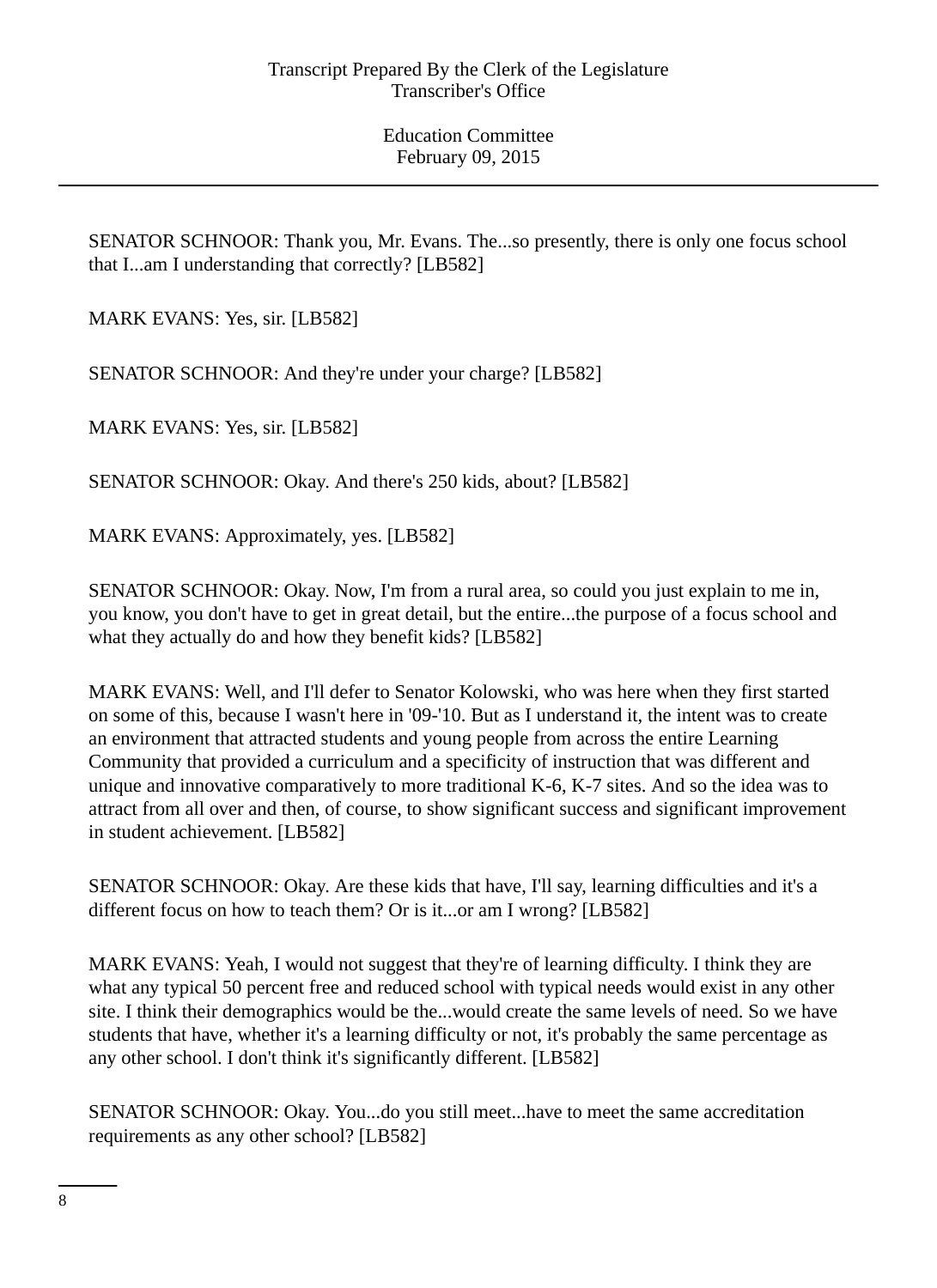MARK EVANS: Yes, sir. [LB582]

SENATOR SCHNOOR: Okay. All right. Thank you. [LB582]

MARK EVANS: Thank you, sir. [LB582]

SENATOR SULLIVAN: Senator Morfeld. [LB582]

SENATOR MORFELD: Dr. Evans, so are you planning on replicating the focus schools if...with this increased funding? That's the plan? Did I hear that? [LB582]

MARK EVANS: I think that would certainly encourage us. I think that's something our board is very interested in doing. But without additional funding, it's really one of those challenges to figure out how you're going to do it, because you're going to have to take general funding away from another school or schools within the district to support it. So I think...I can't guarantee you today that it will start next year, for example. But I can guarantee you that our school board is very interested in that conversation and that we continue to look at the great results we're having at Wilson Focus and continue to discuss, how can we expand that concept? [LB582]

SENATOR MORFELD: And how does the magnet school program play in with the focus? What's the difference between the two? I guess I'm not as familiar with OPS. [LB582]

MARK EVANS: Well, different themes, for example. I mean, magnet schools...for example, Burke High has a magnet school program for aviation. So students who are specifically interested in aviation could go there and get that opportunity, get a pilot's license prior to graduation from high school. But it doesn't have an extended day or extended year for that program. Most of the magnet schools do not come with extended day, extended year. And they probably have different themes although some are similar, because we also have a science/ technology theme at North High School which is a magnet school and has a pretty robust program, pretty robust STEM program, currently in existence with a lot of young people leaving there with great attributes and skills and actually had a student go to MIT last year. So some of the differences are a little nuanced in that they all have some themes. I think the extended day/ extended year is probably one of the bigger factors here on top of the boundaryless piece, too, where there's no boundaries at all to this, reaching out all over the LC, and providing transportation all over the LC which would be a little bit of a difference as well. [LB582]

SENATOR MORFELD: But the number one barrier right now to opening up other focus schools is this funding issue right here? [LB582]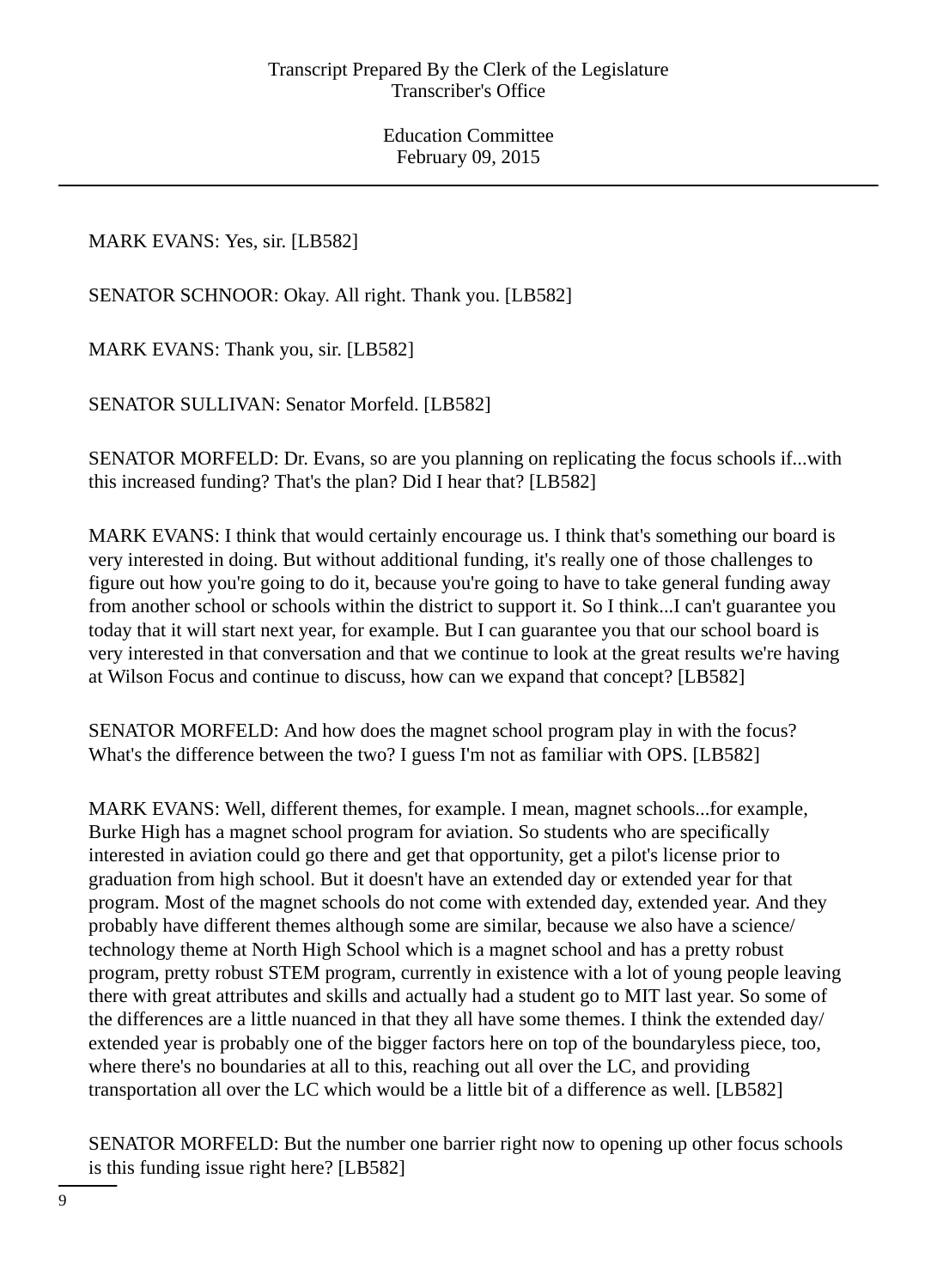MARK EVANS: Right. I think funding is the critical piece. And you can see why. When we're adding on 59...54 days above and beyond a typical OPS school, the cost is going to be pretty cost prohibitive, because you're obviously going to pay staff for those additional 54 days. [LB582]

SENATOR MORFELD: Thank you. [LB582]

MARK EVANS: Thank you, sir. [LB582]

SENATOR SULLIVAN: Senator Groene. [LB582]

SENATOR GROENE: Thank you, Chairman. Mr. Evans, this is a creature of the Learning Community, right? [LB582]

MARK EVANS: I believe that would be an accurate statement. I wasn't here in '09-'10 when it was first developed, but I believe it was part of a much bigger picture within the Learning Community, yes. [LB582]

SENATOR GROENE: Didn't the Legislature give the Learning Community taxing authority over and above? Isn't the purpose of that extra taxing authority that you pay your own experimental programs? Where is that money going, that extra taxing authority? [LB582]

MARK EVANS: I'm going to defer to...I know that we have representatives of the Learning Community that are here today behind me. I'm going to defer to them on the specificity of where all their dollars go. But I can share with you that what I witness and see from the Learning Community is it's...my guess is it's...probably more than 90 percent of it goes to early childhood. That's the focus that I see with the Learning Community today. But I think that's an evolutionary piece. I think if you went back in time, it's shifted over the years as the LC evolved. And I think now it has evolved and I know there's some folks here that could give you the specificity of that percent, but I bet you it's going to be over 90 percent focused on early childhood versus the focus school which is probably a different... [LB582]

SENATOR GROENE: But the focus school was created within the Learning Community, is what Senator Nordquist said, so it's part of it? [LB582]

MARK EVANS: Yeah. I believe that's true originally, yes. [LB582]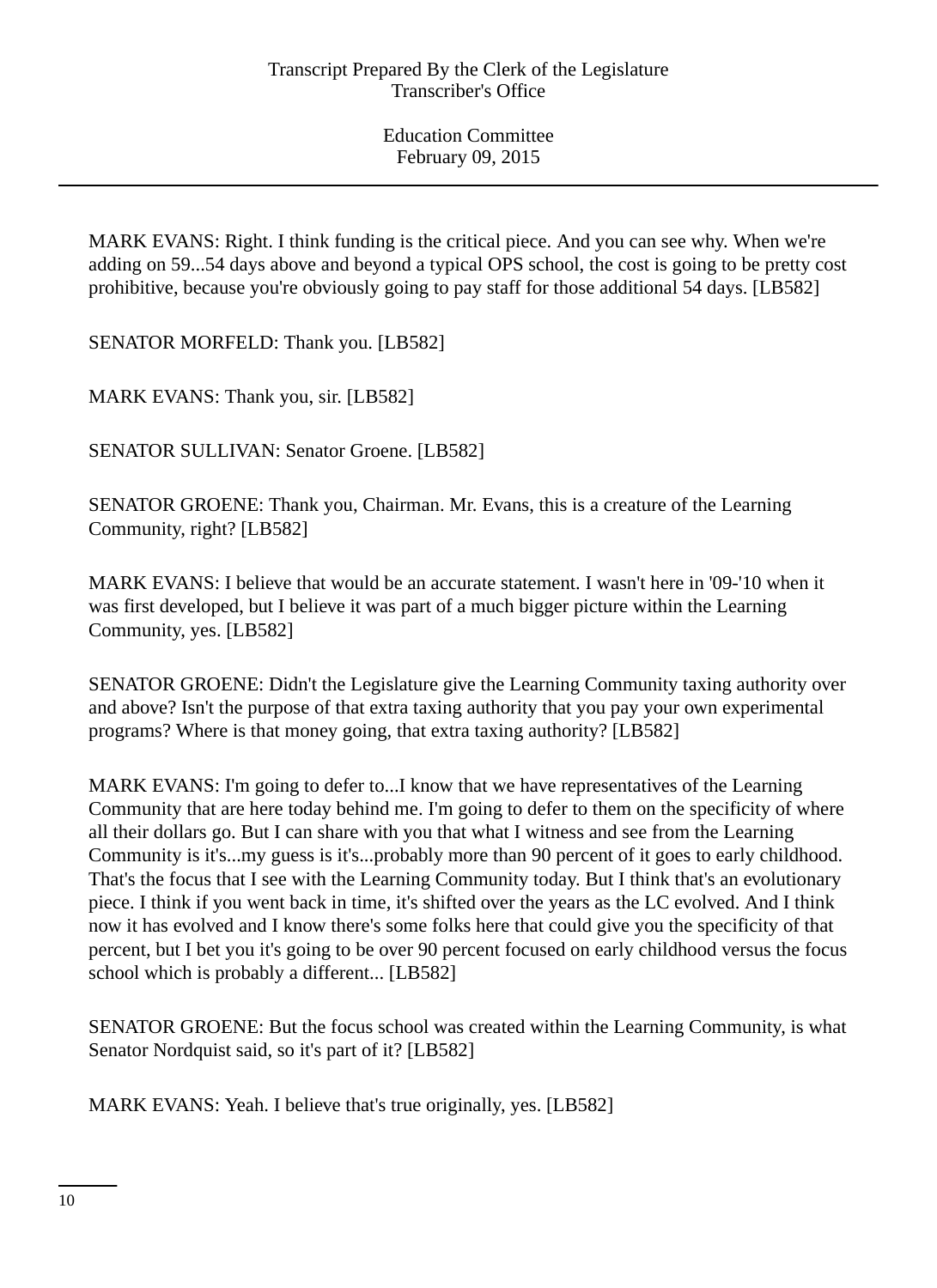SENATOR GROENE: One more question: Couldn't the layperson look at this and say, this is the public school's way of doing a charter school within itself instead of bringing the charter school system into the state? [LB582]

MARK EVANS: I guess you could, but some of the critical differences would be, there's not a separate oversight board where the OPS school board is still totally responsible for, and the OPS district staff including myself are totally responsible for what happens at Wilson Focus. We have not turned them over to an external body that's not accountable to the publicly elected officials of Omaha Public Schools. So I think that's probably the most significant difference. But I think there are some similarities in that that's oftentimes what you're looking for in a charter school is something that's innovative, something that's creative, something that's meeting the needs of young people in a different way. [LB582]

SENATOR GROENE: Thinking outside the box. [LB582]

MARK EVANS: Yeah, thinking outside the box. I would agree with that. [LB582]

SENATOR GROENE: Thank you. [LB582]

SENATOR SULLIVAN: Senator Kolowski. [LB582]

SENATOR KOLOWSKI: Thank you, Madam Chair. Superintendent Evans, thank you for your presentation today and for Mr. Groene's question also. It's an excellent statement as far as what you've been able to do and how especially extending the year and the day for the students has made such a difference which we need to learn from as we look at public education as a whole. Are you also looking with your fellow superintendents as far as expansion of the Zoo School as well as the Med Center possibilities? Do you...you have fingers in other pies, I understand. But are those conversations going on for potential expansion as well? [LB582]

MARK EVANS: Yeah, thank you very much, Senator Kolowski. I'll tell you, that is exactly what we'd like to do. And I'm not sure the public is aware that we even have some of those programs where our young people, for example, as juniors and seniors can go to the Med Center and not only get opportunities to work side by side with nurses and physicians, they also have their general ed, whether it's a language arts teacher or history teacher, they're also teaching in that environment. So our young person walks out with not only a high school diploma but some really incredible experiences there. Yes, we want to grow that. In fact, part of the growth in that area for OPS is Benson High School of which we're expanding a medical career opportunity and we want to expand opportunities for our kids who are at Benson High then to go over there. The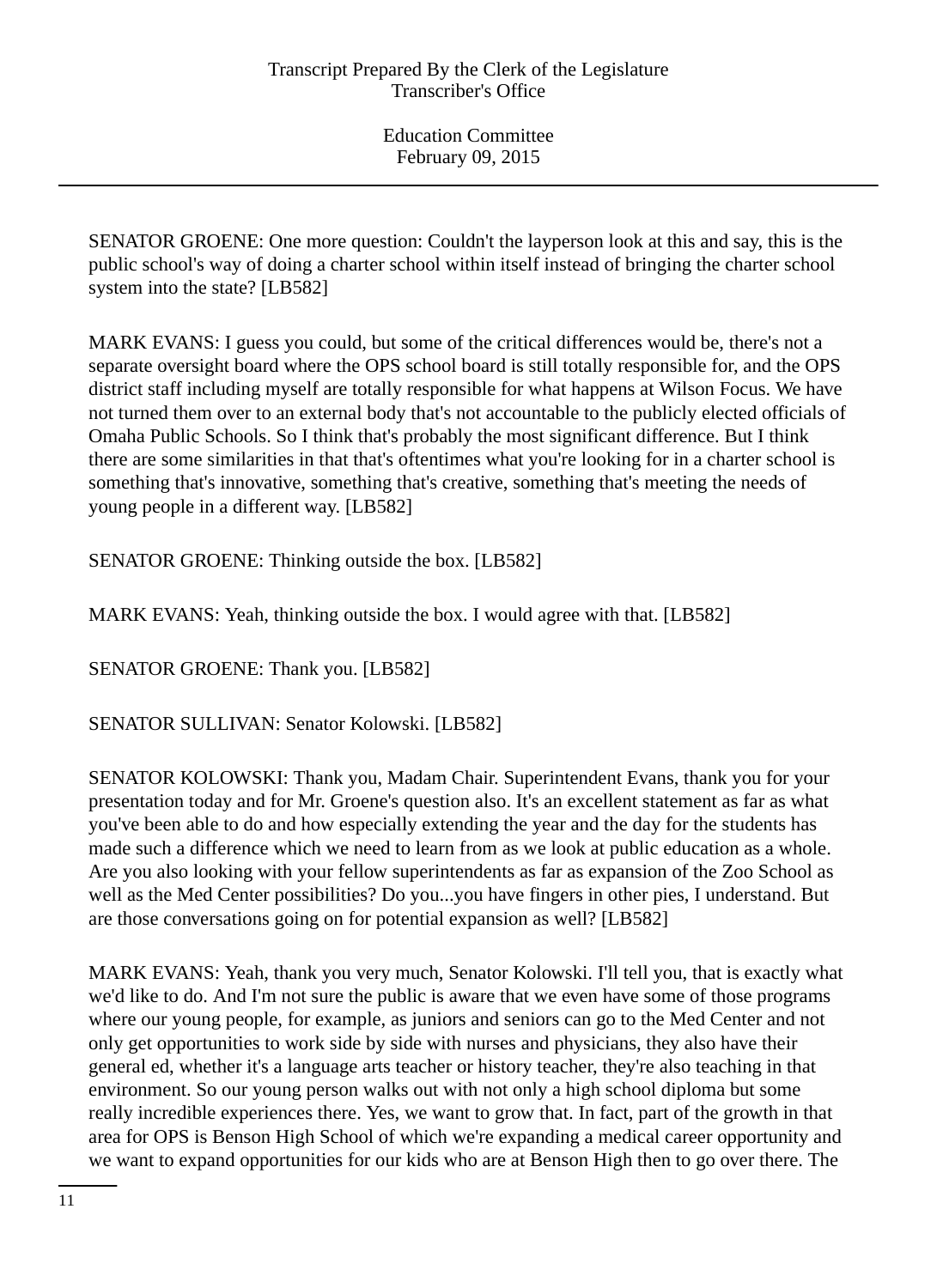Education Committee February 09, 2015

zoo is another great example of young people going hand in hand, working with the veterinarians, working with the maintenance and everyone else, because the zoo is not just veterinary folks. Somebody has got to help take care of the other side of the animals and young people need to learn about that. And so we have young people that not only get the experience working side by side with all the facility staff at the zoo, but they also get, again, the same thing. And that's in conjunction with Papillion-La Vista. They get English/history taught in that environment. And we want to expand that as well. I...we recognize that engaging young people is different for different young people. And you have to give some experience X and some experience Y. So those are all critical components that I'm not sure the general public realizes, because sometimes I hear that we don't want to be innovative and don't want to be creative. Well, those are two pretty good examples. And I could site a lot more too where we not only currently have programs but we're trying to expand and explore opportunities for young people to have different and innovative experiences across the district. [LB582]

SENATOR KOLOWSKI: And the education academy is also possible and teacher preparation, all those. [LB582]

MARK EVANS: Yeah. [LB582]

SENATOR KOLOWSKI: It's all through the metro area. So thank you. [LB582]

MARK EVANS: It really is. It's through the whole LC. I congratulate all my colleagues too, because they're certainly willing and desire to do whatever it takes to create an engaging environment for a young person. [LB582]

SENATOR KOLOWSKI: Thank you. [LB582]

SENATOR SULLIVAN: Any other questions? Thank you, Dr. Evans. [LB582]

MARK EVANS: Thank you, Senator. [LB582]

SENATOR SULLIVAN: Welcome. [LB582]

BLANE McCANN: Thank you. Madam Chair Sullivan and members of the Education Committee, good afternoon. My name is Blane McCann, B-l-a-n-e M-c-C-a-n-n, and I'm the superintendent of Westside Community Schools. I'm appearing today in support of LB582. We appreciate Senator Nordquist's introduction of this bill and for recognizing the value and potential in the current focus school legislation. Westside Community Schools, as are all the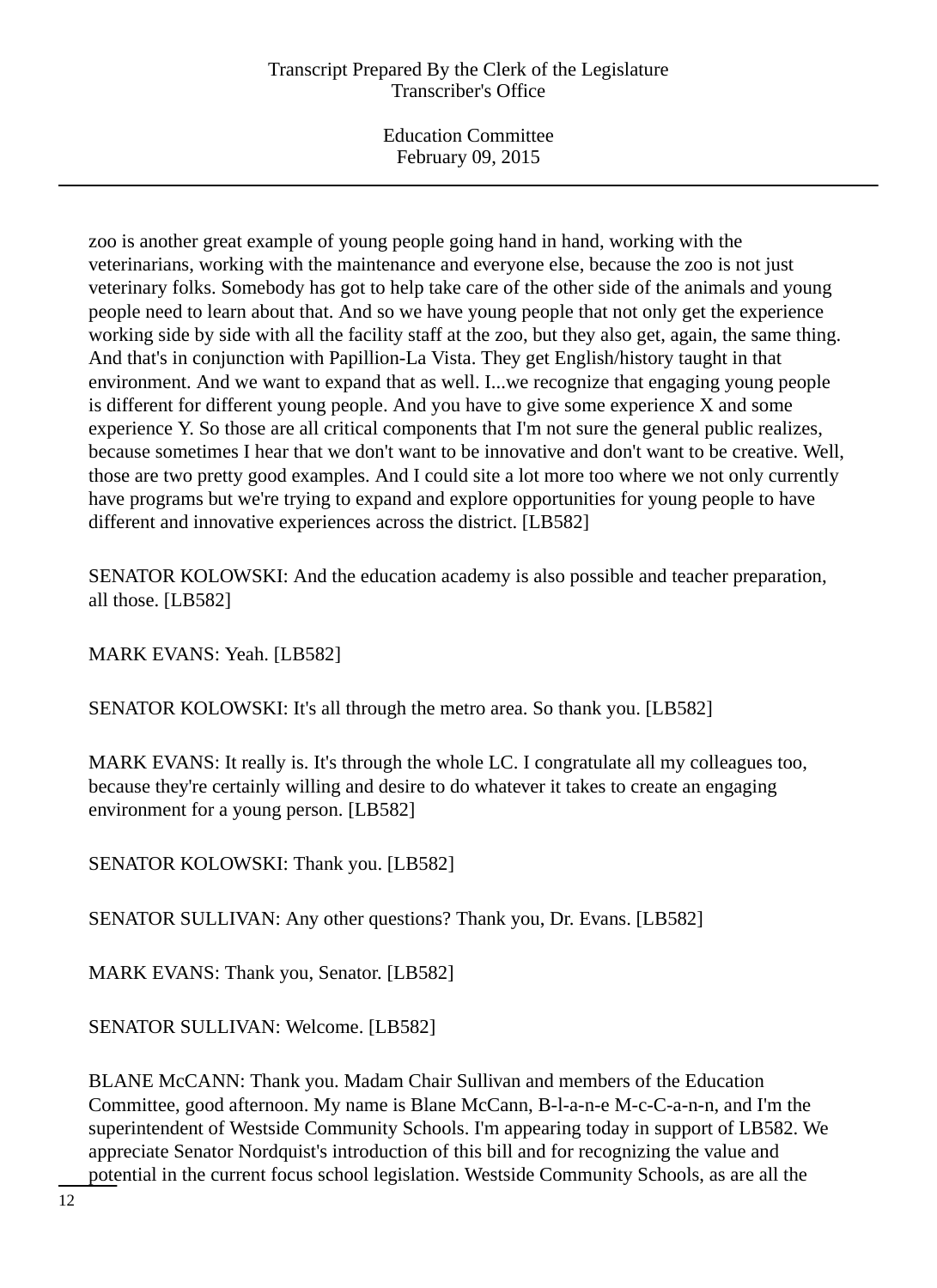Education Committee February 09, 2015

schools in the Learning Community, committed to innovative and transformative approaches to student learning. My colleagues and I believe Nebraska can realize greater student achievement and create opportunities for educators to learn from one another through innovative focus schools. Unfortunately, the current statewide average general fund operating expenditures per formula student is simply not enough funding to pursue a robust focus school approach. Westside, along with Elkhorn and OPS, developed the first and only focus school created under the current legislation. It operated for two years and was closed as a collaborative effort due to inadequate funding. The school is now operated solely by OPS but operational funding, as you heard earlier, is supplemented by other OPS funds. When the concept of school choice was first discussed nationally, it was thought that these designs could be the incubators of educational innovation. The hope is that the best ideas discovered through these approaches could eventually be replicated in public schools leading to transformation throughout an entire system. Unfortunately, this original concept was weakened and various choice models instead ended up competing with public schools. Sharing best practices, while a noble intention, simply did not occur in either direction. Further, choice models have frequently failed to change the basic model of educating students, perpetuating an outdated mode and approach to learning. Fortunately for us and through the Learning Community of Douglas and Sarpy Counties, a vehicle exists: the focus school concept that allows Learning Community districts to collaborate and develop innovative ideas that may be replicated in schools across the two-county area. With the proper nurturing and funding mechanisms, additional focus schools could be created that would lead to rich learning environments for all students. Furthermore, I believe the concept of innovation zones which is now in use in multiple states is one worth examining. Focus school opportunities could show the way to schools with innovation zones, could be transformed by implementing rich learning environments; by setting high expectations for students to aspire to; providing comprehensive, readily available systems of support; and developing and implementing best learning practices that deepen students' understanding of content and strengthen their ability to be independent, lifelong learners. By collaborating with the Nebraska Department of Education and removing regulatory obstacles for all schools, educational leaders are encouraged to innovate and achieve excellence. This kind of freedom sparks the best new educational ideas to transform learning. Focus schools will help pilot innovative ideas for replication within the Learning Community. Creating learning settings that encourage students to follow their interests and passions in a flexible environment personalizes education by encouraging academic engagement, promoting deep learning, and by allowing students to learn at their own pace. This kind of learning helps every child but is especially galvanizing for students living in poverty. By encouraging and appropriately funding focus schools to prototype innovations, educators will learn what works best for learners, leading to improved results throughout the entire system. Thank you for the opportunity and I'd be happy to answer any questions. [LB582]

## SENATOR SULLIVAN: Thank you, Mr. McCann. Is Westside anticipating a focus school? [LB582]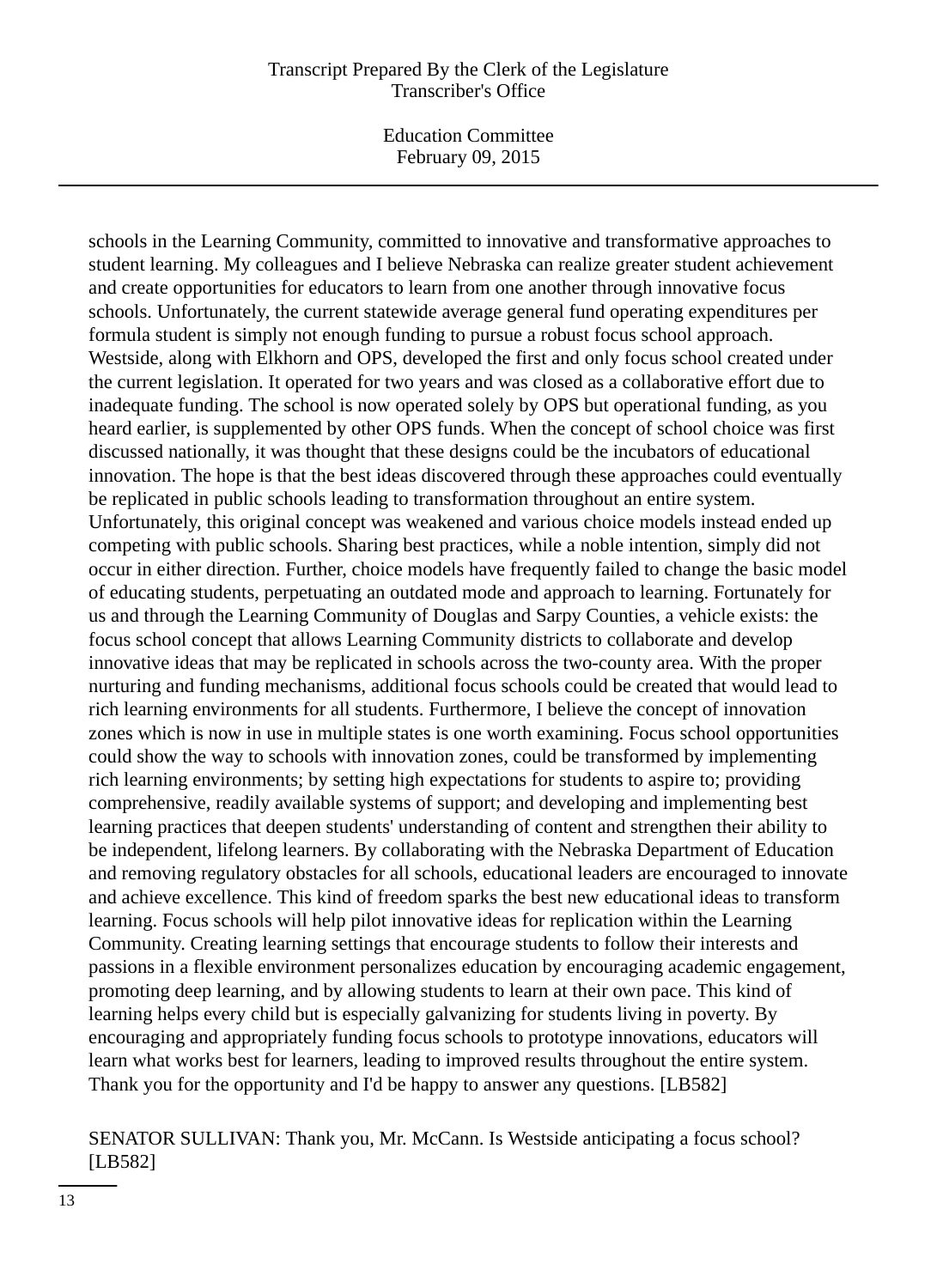BLANE McCANN: We are working...we would certainly entertain that and get into some discussions around that. I think collaborating...there were some early discussions with our friends at Ralston and Millard about some possible career readiness type approaches that we could join in together to do. As you know, Millard already operates some academies around learning, so there are a variety of choice opportunities. But we have taken the neighborhood school concept and we maintain that and will continue to maintain that. But there are opportunities for us to collaborate with our neighbors. [LB582]

SENATOR SULLIVAN: Thank you. Any other questions? Senator Schnoor. [LB582]

SENATOR SCHNOOR: Thank you. Was it McCann? Does that...get that right? [LB582]

BLANE McCANN: Yes, sir. [LB582]

SENATOR SCHNOOR: Okay. You did operate one in your district for a short time? [LB582]

BLANE McCANN: We did. [LB582]

SENATOR SCHNOOR: And then you had to close because basically you ran out of money? [LB582]

BLANE McCANN: That's correct, yeah. [LB582]

SENATOR SCHNOOR: Okay. Now... [LB582]

BLANE McCANN: And again, that's my understanding. I was not here. Like Mark, I'm relatively new to the area. [LB582]

SENATOR SCHNOOR: Okay. And then you may not be able to answer this question, and if you can't, that's fine. [LB582]

BLANE McCANN: Okay. [LB582]

SENATOR SCHNOOR: The funding comes from the TEEOSA formula and we're wanting to change that from 0.10 to 0.30. Does that...is that funding on the TEEOSA, does that just come within the school district or is that statewide to fund this whole program? Do you... [LB582]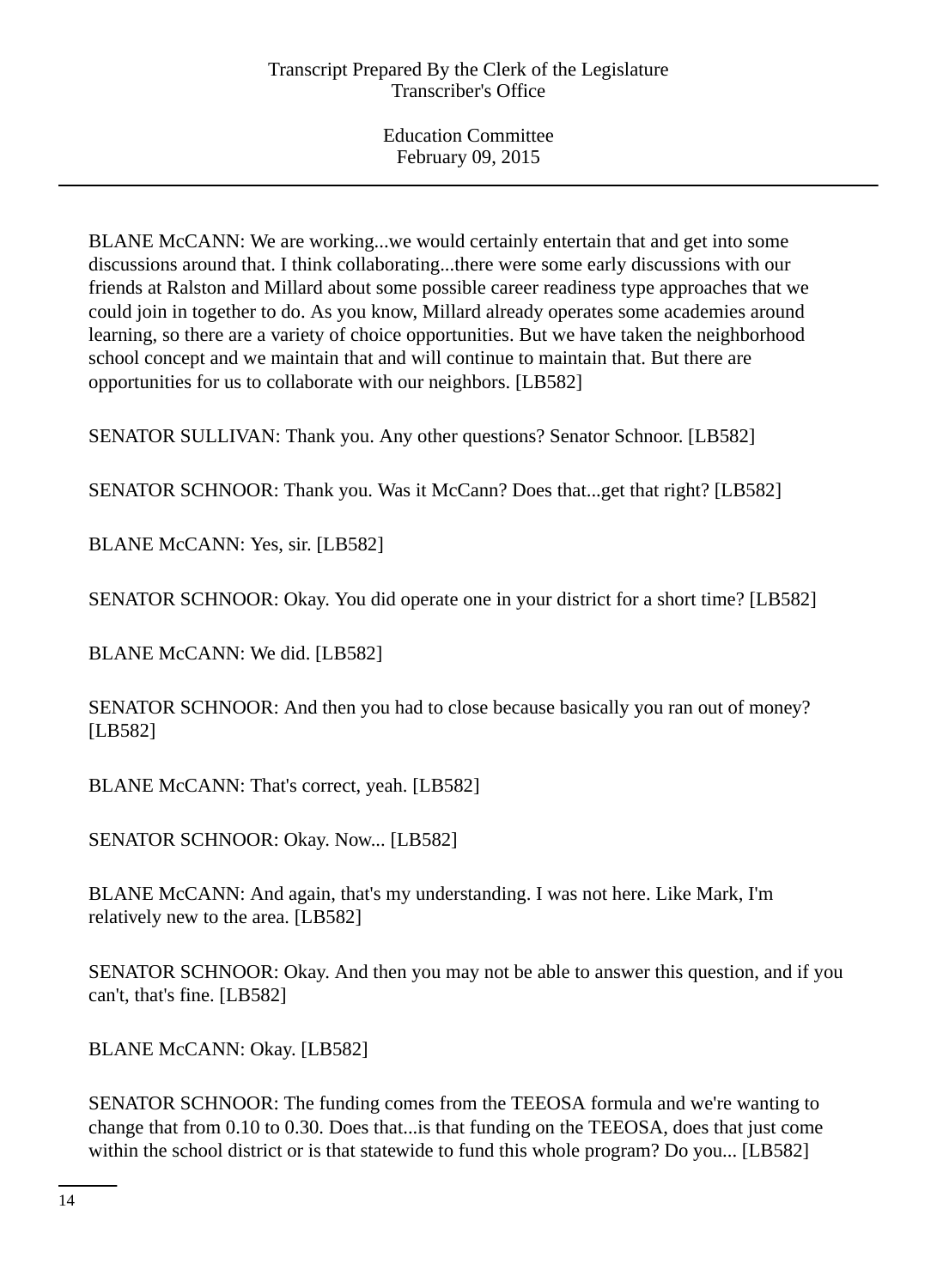BLANE McCANN: Well, the focus schools are a part of the Learning Community, so I'm not sure that they go beyond the boundaries of the Learning Community. [LB582]

SENATOR SCHNOOR: Okay. And I...like I say... [LB582]

BLANE McCANN: Yeah, my sense would be, no, that it would not go...no. [LB582]

SENATOR SCHNOOR: ...I just thought of that when you were talking. That just came to my mind, so, I didn't know if you'd know that or not. [LB582]

BLANE McCANN: Yeah. [LB582]

SENATOR SCHNOOR: And maybe Senator Nordquist can answer that at... [LB582]

BLANE McCANN: Yeah, maybe. [LB582]

SENATOR SCHNOOR: ...when he is closing as well. So... [LB582]

BLANE McCANN: And there's some... [LB582]

SENATOR SCHNOOR: ...that was the only thing I had. [LB582]

BLANE McCANN: Okay. [LB582]

SENATOR SULLIVAN: Thank you, Mr. McCann. [LB582]

BLANE McCANN: Sure. [LB582]

SENATOR SULLIVAN: Before you leave, though, one other question that just comes to my mind: Have you, in the process of thinking through whether you want to have a focus school, are there any regulatory challenges that you've encountered? [LB582]

BLANE McCANN: There will certainly be. And that's one reason I brought up the idea of innovation zones. Those are in operation in approximately about 6 states that are using innovation zones that really promote the flexibility around regulatory operations. Mark talked about extended day/extended year type opportunities that go beyond, and I think creating...some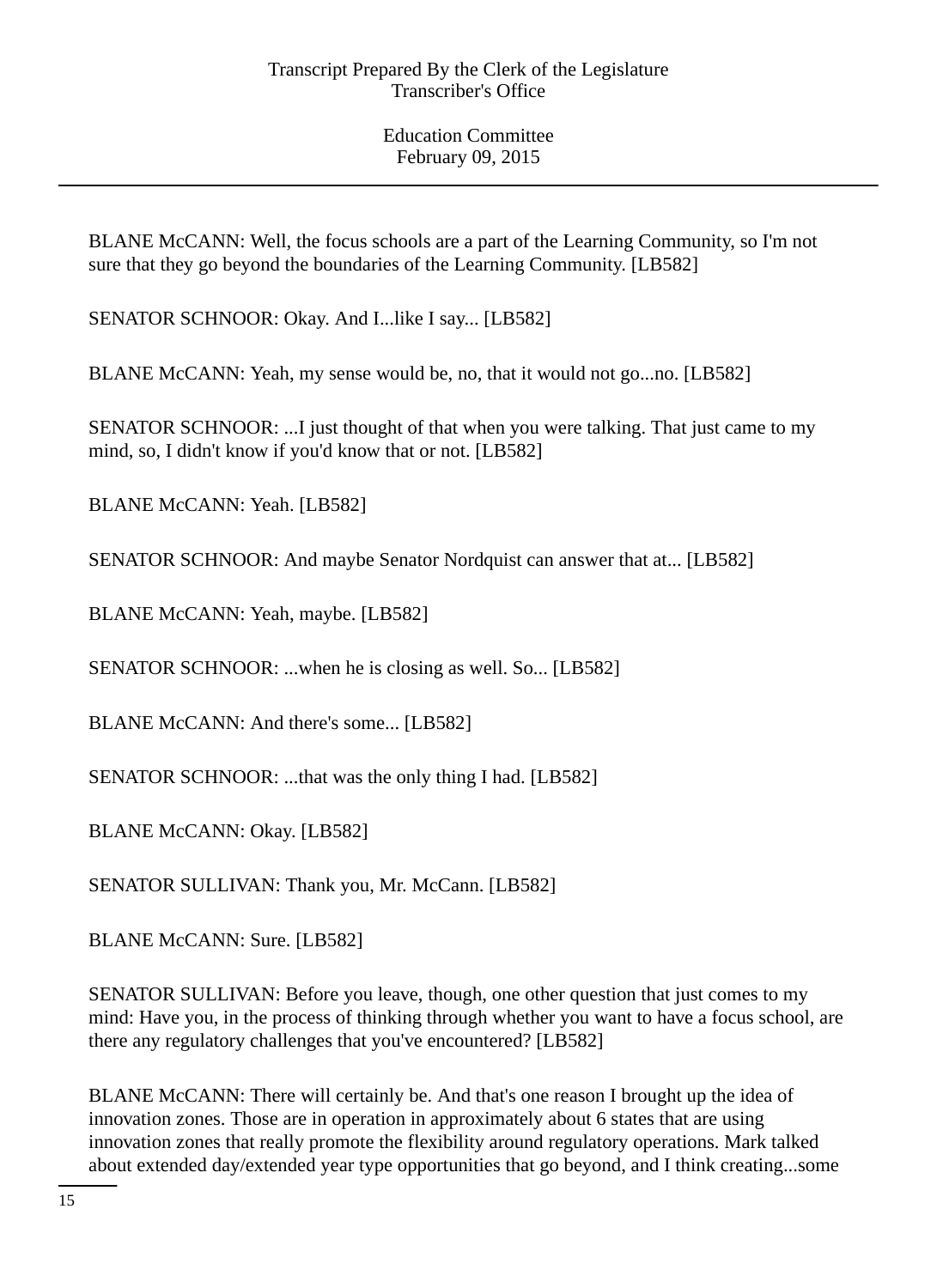states designate certain areas as innovation zones. Some advocate for certain...for districts. I think Kentucky has highlighted four districts to be innovation districts so that they can try new things, that we can see if they work, and then move them out to be able to replicate it throughout the entire system. That's where I see the value of the focus school, is allowing us to have a little bit...have some more funding to be able to try things that we can take out and then move out into the entire state or certainly throughout the Learning Community. [LB582]

SENATOR SULLIVAN: Okay. Thank you. [LB582]

BLANE McCANN: Yeah. [LB582]

SENATOR SULLIVAN: Thank you for your testimony. [LB582]

BLANE McCANN: Yep. [LB582]

SENATOR SULLIVAN: Welcome. [LB582]

TED STILWILL: Good afternoon. Thank you, Senator. And thank you, members of the committee. I'm Ted Stilwill, CEO of the Learning Community, T-e-d S-t-i-l-w-i-l-l. And I'm here to report simply that, in agreement with the Learning Community superintendents, the Coordinating Council of the Learning Community, our governance body, has agreed to take a position to support this legislation. And I'll just briefly explain why, although I'll take advantage of your recommendation not to be redundant. You heard the story of Wilson Focus School...has an excellent track record. It's been well established. You've heard about the potential for innovation. And the one point I want to make is that I think the climate within the school districts today is different than the climate among the school districts two years ago, three years ago, four years ago. And the opportunity for collaboration around a multidistrict school is probably much greater because the relationships among the districts, the superintendents, the central office staff, are probably stronger today and more collegial than they might have been following the onedistrict controversy. You know, the point I'd make is, just as the two superintendents you heard from suggested, there may be more opportunities at the secondary level than at the elementary level. Some members of the committee will recall the passage of career academy legislation a couple years ago, and you heard some reference to that type of thing where there might be sophisticated secondary/postsecondary combination programs that a single district, even a large district like Millard or OPS, may not be able to sponsor by itself. But together with a regional community college, together with some folks in the private sector, they may identify a specific niche in terms of work force needs and develop that. For example, I spoke with an individual who was from a higher education institution wanting to know if there was a way to develop a high school program around young students who were interested in research at a graduate level.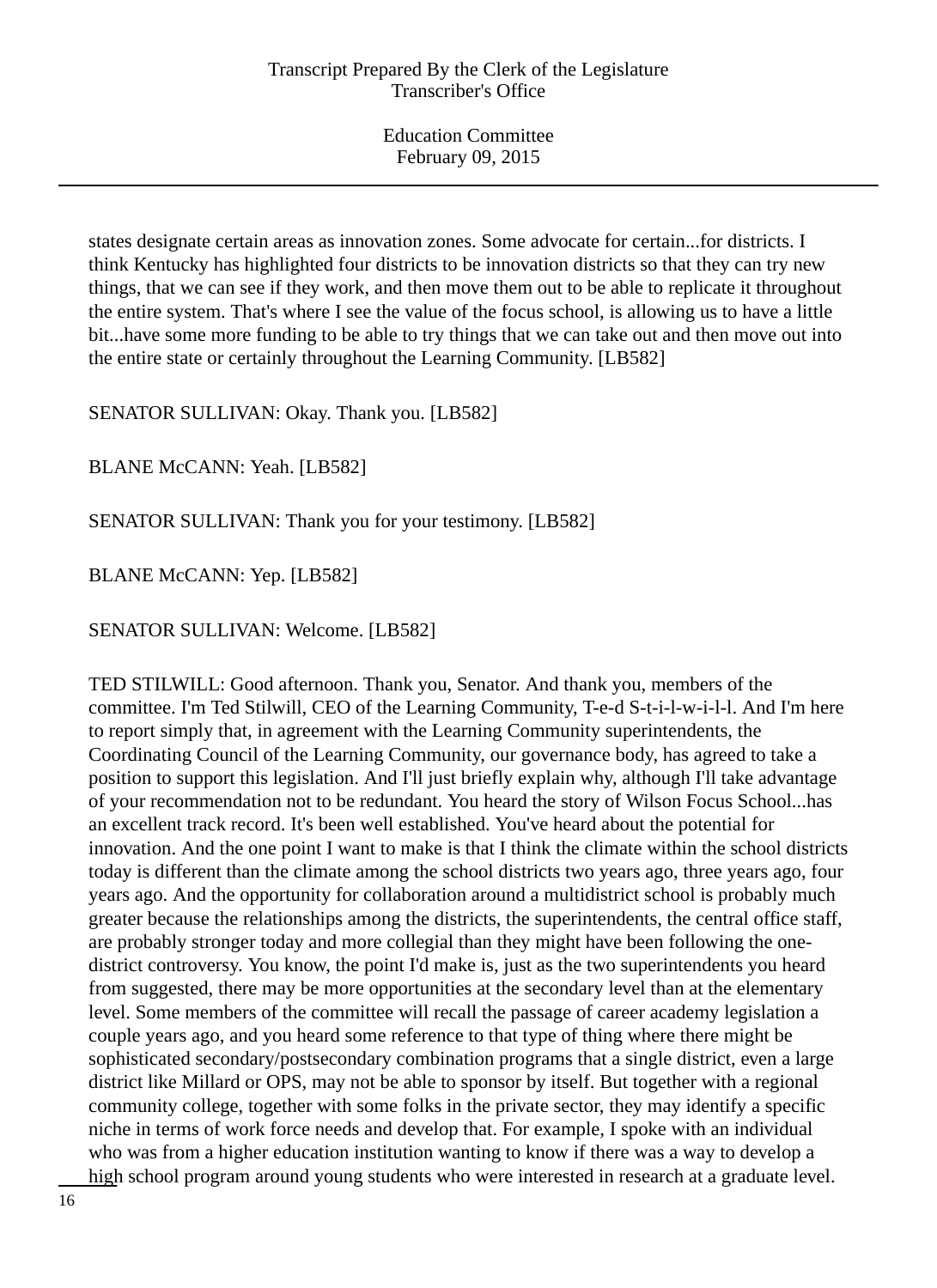Now, there may not be thousands and thousands of juniors in high school ready to pursue a career in research at the graduate level, but there are probably some, and it might be possible to put together a program such as that. It would be innovative. It would be multidistrict. There are some existing best practices that might...a program like that might be built upon. Those are the kinds of things that have potential. Those are the kinds of programs that have worked in other states. For that to happen, a greater financial incentive beyond the 0.1, a 0.3 or even greater, sometimes is the incentive you need to be able to push beyond the current confines of your current thinking as well as your current financial resources. Be happy to answer any questions you might have. [LB582]

SENATOR SULLIVAN: Thank you, Mr. Stilwill. So in the process of forming a focus school, the Learning Community Coordinating Council passes...gives approval to that. Is that correct? [LB582]

TED STILWILL: That's correct. [LB582]

SENATOR SULLIVAN: And the parameters that they set...you mentioned multidistrict as an advantage but not necessarily a requirement? [LB582]

TED STILWILL: It is a requirement. [LB582]

SENATOR SULLIVAN: It is a requirement. [LB582]

TED STILWILL: The boundaries of the attendance area cannot be confined to any geographic area aside from the 11 districts. There are some additional requirements spelled out in the law. The diversity has to be at least as diverse as the remainder of the Learning Community. They have to have a sound business plan. The educational program needs to make sense. I'm summarizing but...so it isn't just a slam dunk. There's a review process. There's an application process that the council puts together and they approve. And the...also we ask for recommendations from the 11 superintendents on how they feel about the particular focus school or focus school program. [LB582]

SENATOR SULLIVAN: To date, do you have any other focus school applications you're reviewing right now? [LB582]

TED STILWILL: We do not at the moment. [LB582]

SENATOR SULLIVAN: Okay. Senator Pansing Brooks. [LB582]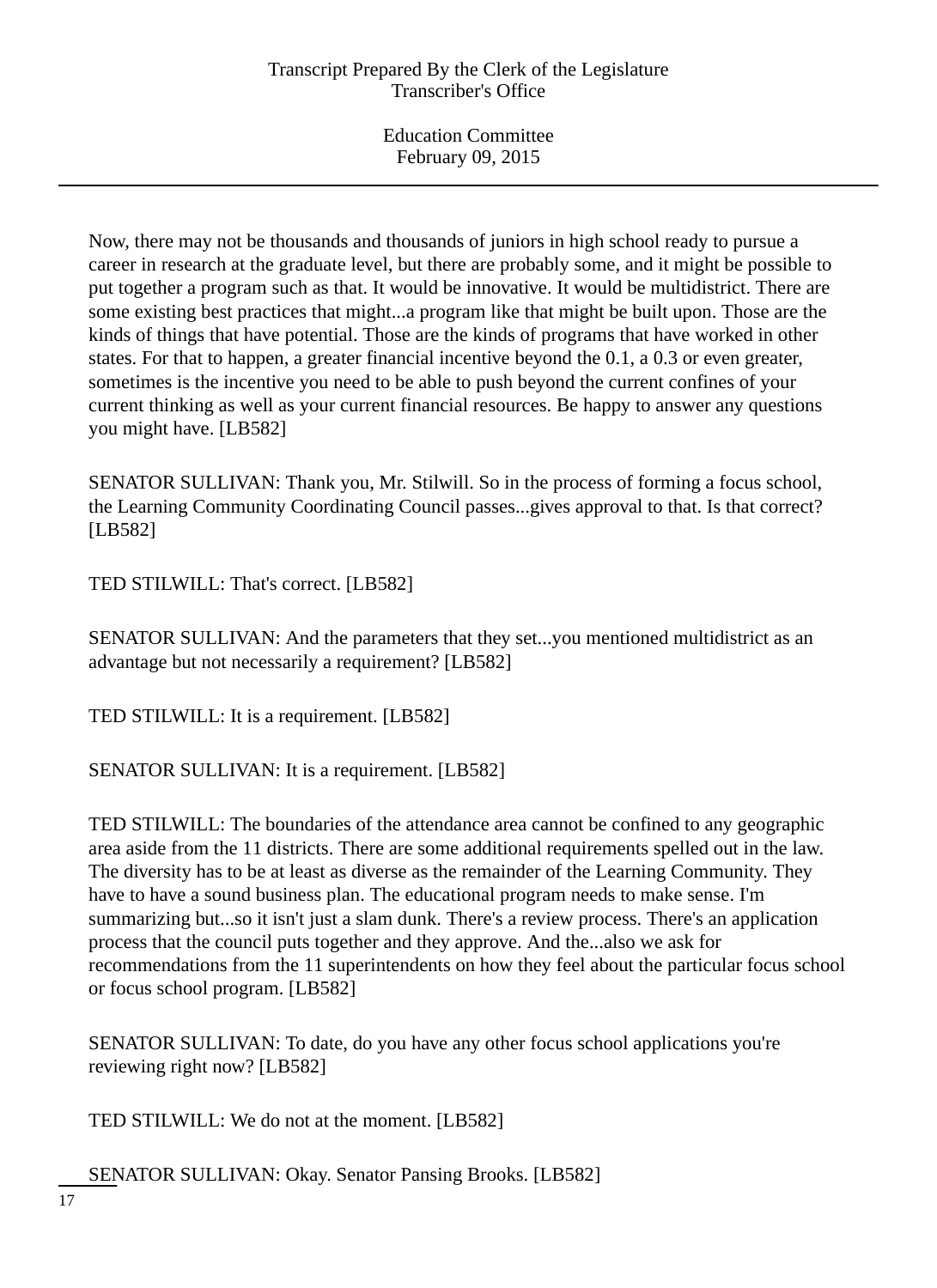SENATOR PANSING BROOKS: Thank you, Madam Chair. Thank you for your testimony, Mr. Stilwill. I was wondering, are you familiar with Lincoln's focus programs? [LB582]

TED STILWILL: Not directly. [LB582]

SENATOR PANSING BROOKS: Okay, because it's my...I don't know, maybe somebody else is going to talk, but Lincoln does have focus programs. And I know that there's some economies of scale, but I guess I just don't understand. They've got quite a few, if I know, if I understand correctly, so I'm surprised Omaha doesn't. So is it because... [LB582]

TED STILWILL: Well, there are... [LB582]

SENATOR PANSING BROOKS: ...there's so many districts and you're all trying to work together and... [LB582]

TED STILWILL: Sure. [LB582]

SENATOR PANSING BROOKS: And we've got... [LB582]

TED STILWILL: There are magnet schools within OPS. There are academy programs within some of the districts, and I believe one of the previous testifiers mentioned a multidistrict collaborative around an educational program at the Henry Doorly Zoo and one around the Med Center, the hospital. The one at the hospital is sponsored by the hospital in collaboration particularly with one of the districts, but there are students from other districts that attend there as well. There's interest on the part of the University of Nebraska hospital that they might like to expand that program into a larger high school program, in which case they would need to work with multiple districts to develop a fuller, almost...we've even talked running their own high school which would be a much more complicated endeavor. But that's probably the most tangible conversation, and that's been a long-running one over the last two or three years with the administration at the hospital about if they should want to accomplish that. But that's a fairly small program. You know, it's not able to serve 500 students. It's more like a couple of dozen high school students. It could be a bigger program, could be better connected to postsecondary education as well as to the health programs in school districts and community colleges. [LB582]

SENATOR PANSING BROOKS: Okay. Thank you for explaining that. So I guess, is part of the issue, I mean, that Lincoln has had an easier time doing this because we're one city, one school district? Is that what part of the issue is, or... [LB582]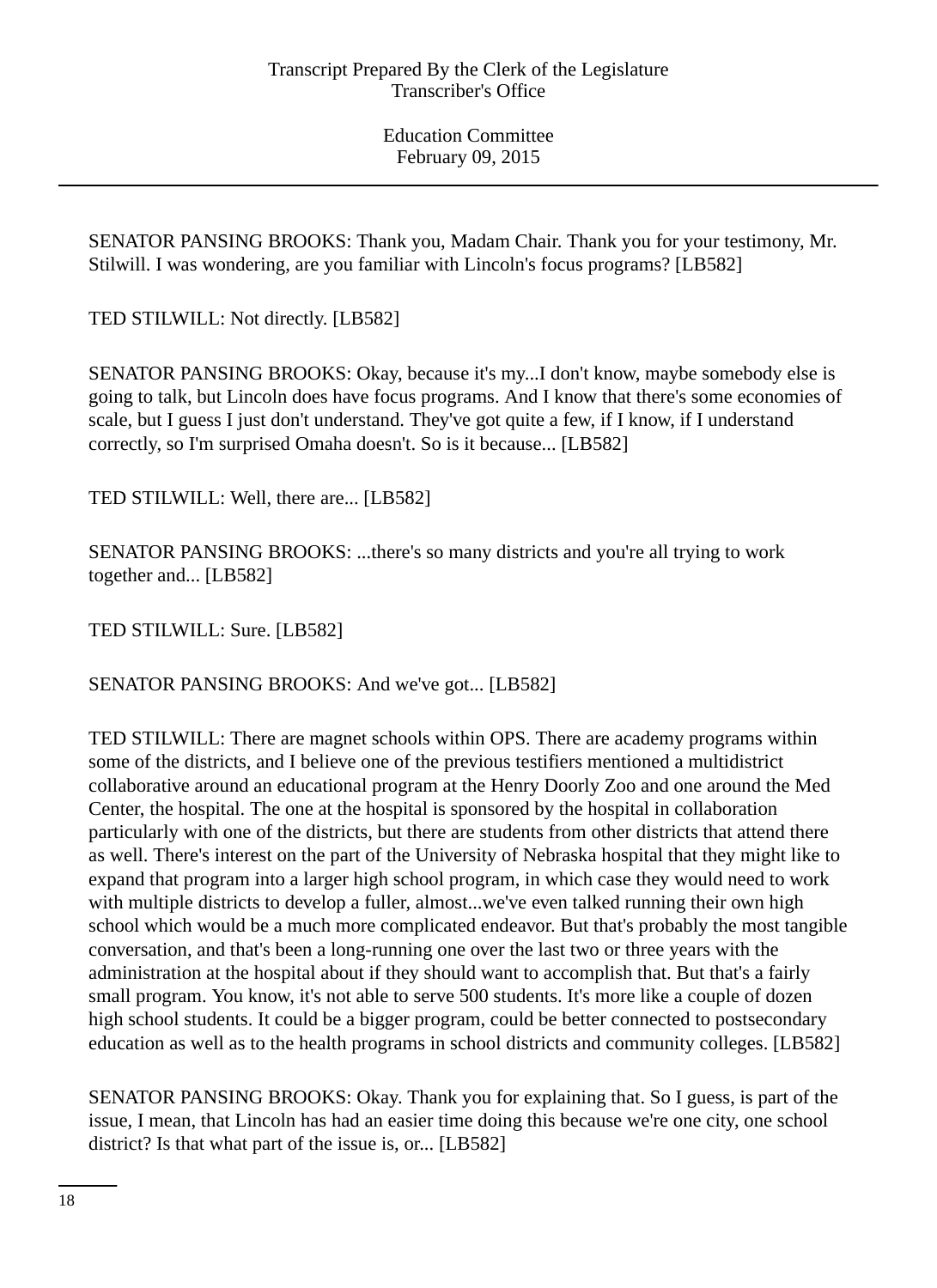TED STILWILL: Well, any district that achieves a certain size can run some academies that might involve one or two high schools, for example, or might involve one group of students within a high school. There are all kinds of those possibilities and you could do them in conjunction with a postsecondary institution if you like. There are lots of examples of that across the state. Working with multiple districts, because there's a program with such unique needs and needs to be a little more transformative might become an attractive option. Learning Community is...the Learning Community law, well it's...it was designed for the Omaha metro area, I believe is available to other communities in the state. It's not...you know, I'm the CEO for the Learning Community of Douglas and Sarpy County, but the legislation would allow learning communities to be established among other districts, groups of districts across the state. [LB582]

SENATOR SULLIVAN: Thank you. And in terms of the conversation we're having today, the focus school as this legislation pertains to is identified connected to the Learning Community and the parameters identified in statute. Is that correct? [LB582]

TED STILWILL: That's correct. [LB582]

SENATOR SULLIVAN: Okay. Senator Baker. [LB582]

SENATOR BAKER: Thank you, Madam Chair. Mr. Stilwill, I want to take you down a little bit different direction here. I think there's a perception out there that, with the creation of the Learning Community, that the schools involved receive more state aid than they would have if they'd continued to operate independently like all the other schools in the state. And, in fact, that may not be true. Would you care to comment on that? [LB582]

TED STILWILL: So are you speaking of the...specifically of a focus school or more generally? [LB582]

SENATOR BAKER: No, I'm talking about in general. There's a perception that schools...the Learning Community is siphoning off, perhaps, more of the state aid, the TEEOSA equalization aid, than would be the case had the Learning Community not been formed, you know, adding up the 11 individuals versus what they now get collectively. [LB582]

TED STILWILL: Right. I understand. Thank you for the clarification, Senator. In fact, as you may be aware, the opposite is true. The 11 districts within the Learning Community enjoy a loss of state aid to the tune of \$3 million to \$4 million per year every year they are a part of the Learning Community by design of the funding that is in place to support the Learning Community districts. [LB582]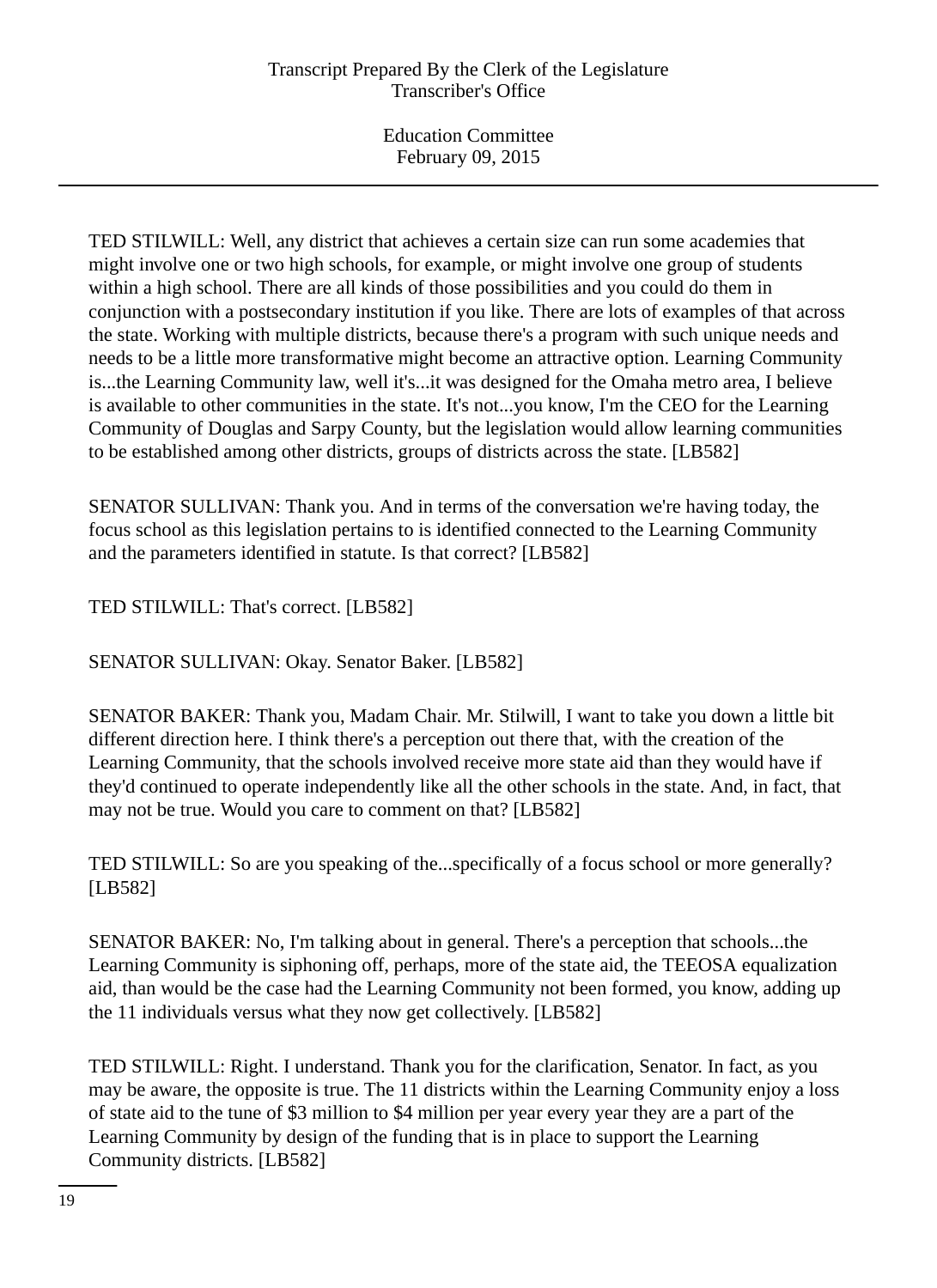SENATOR SULLIVAN: Senator Groene. [LB582]

SENATOR GROENE: But your...Mr. Stilwill, but your funding comes directly from an extra mill levy. What is it, a nickel or something, that the Learning Community can put up on above the \$1.05? Is that not correct? [LB582]

TED STILWILL: The Learning Community...I'll try and not get complicated here, but the Learning Community itself, the organization that I'm a part of, has the...is given the authority to levy 1.5 cents for an elementary levy. And that generates about...it's currently levying...we're currently using 1 cent of that levy authority, and that generates about \$5 million a year. It will go to \$7.5 million as we fund the superintendents' early childhood plan for the...in the metro area. There are other funding sources that come to the organization. There's an appropriation, for one thing, and there are...some funding that comes to us for research and evaluation which we use for the evaluation of the programs we fund with the \$5 million elementary levy. But the common levy, the \$465 million levy, goes directly to the school districts. I don't seem to be able to get a commission on that or take a cut or any of that. [LB582]

SENATOR GROENE: I know. I was just helping you clarify. I knew. [LB582]

TED STILWILL: Yeah. [LB582]

SENATOR GROENE: But are you putting any money into the focus school, the Learning Community? [LB582]

TED STILWILL: No, sir. We would have the ability if there were capital funds involved in the creation of a focus school. If a district were to request that, we have a levy that we're currently not utilizing that could be used to support that. [LB582]

SENATOR GROENE: But right now... [LB582]

TED STILWILL: It's a half-cent levy. [LB582]

SENATOR GROENE: ...you guys just gave the nod of the head to the focus school because law says that, but actually it's an OPS program funded by OPS. So what's the difference between that being just another school of OPS with option students coming in? [LB582]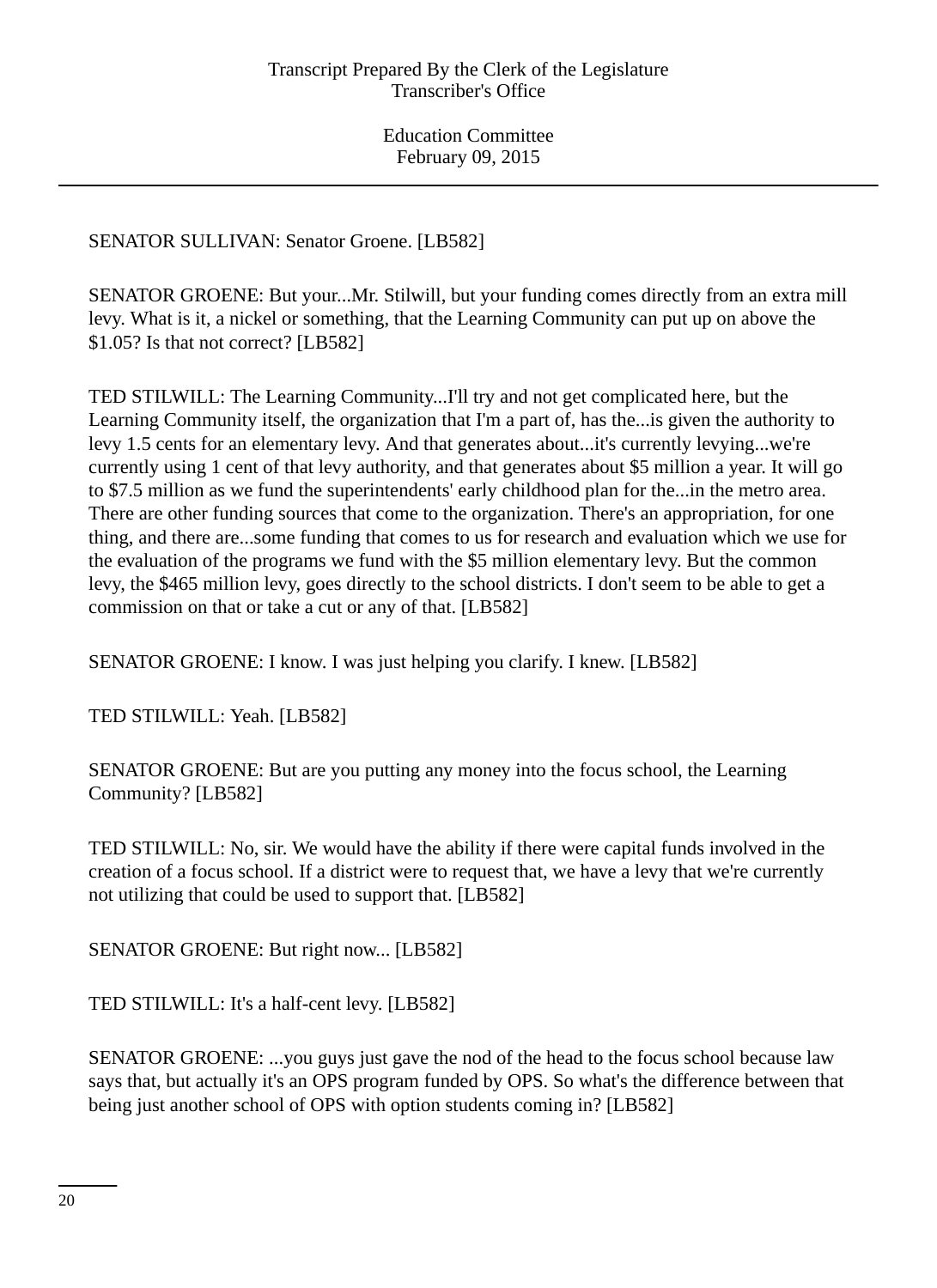TED STILWILL: The difference is that they are required to have--particularly when they initially apply--to have enrollment from across the Learning Community and they would provide transportation, as Mr. Evans mentioned. Aside from that, you know, the possibility that the movement across districts could be facilitated in other ways, certainly correct. [LB582]

SENATOR GROENE: But the other 11 or 10 administrators, the other 11 or 12 school districts, have no say in how that focus school is run because it's an OPS program. [LB582]

TED STILWILL: At this point, the sponsor is OPS, and you're right, it's--as Superintendent Evans indicated--it's his responsibility and his board's responsibility. [LB582]

SENATOR GROENE: So the only thing the Learning Community has involved in this is a nod of the head that it fits under the state's statutes with the focus... [LB582]

TED STILWILL: Well, without that nod of the head, the additional funding through TEEOSA would not be available. But that's correct. [LB582]

SENATOR GROENE: Thank you. [LB582]

SENATOR SULLIVAN: Any other questions? Senator Kolowski. [LB582]

SENATOR KOLOWSKI: Thank you, ma'am. Mr. Stilwill, thank you for your comments. And I want to just elaborate, if I could, on one thing you said right at the beginning. And you have been in the learning community five years, now, I believe? [LB582]

TED STILWILL: Four. [LB582]

SENATOR KOLOWSKI: Four as an...as the executive director of the seven years that we're into with the Learning Community. Your comments are so on target as to where the communication, the coordination, and the cooperation is among the superintendents and the districts compared to ten years ago. And I think that's an important piece for us to remember that we think in terms of 2015 not '25. When a lot of this all started up and when we first took seats in the Learning Community in 2009...it's a different set of superintendents that are working extremely well together. And I think that's a very important piece of your comments, and I thank you for that. [LB582]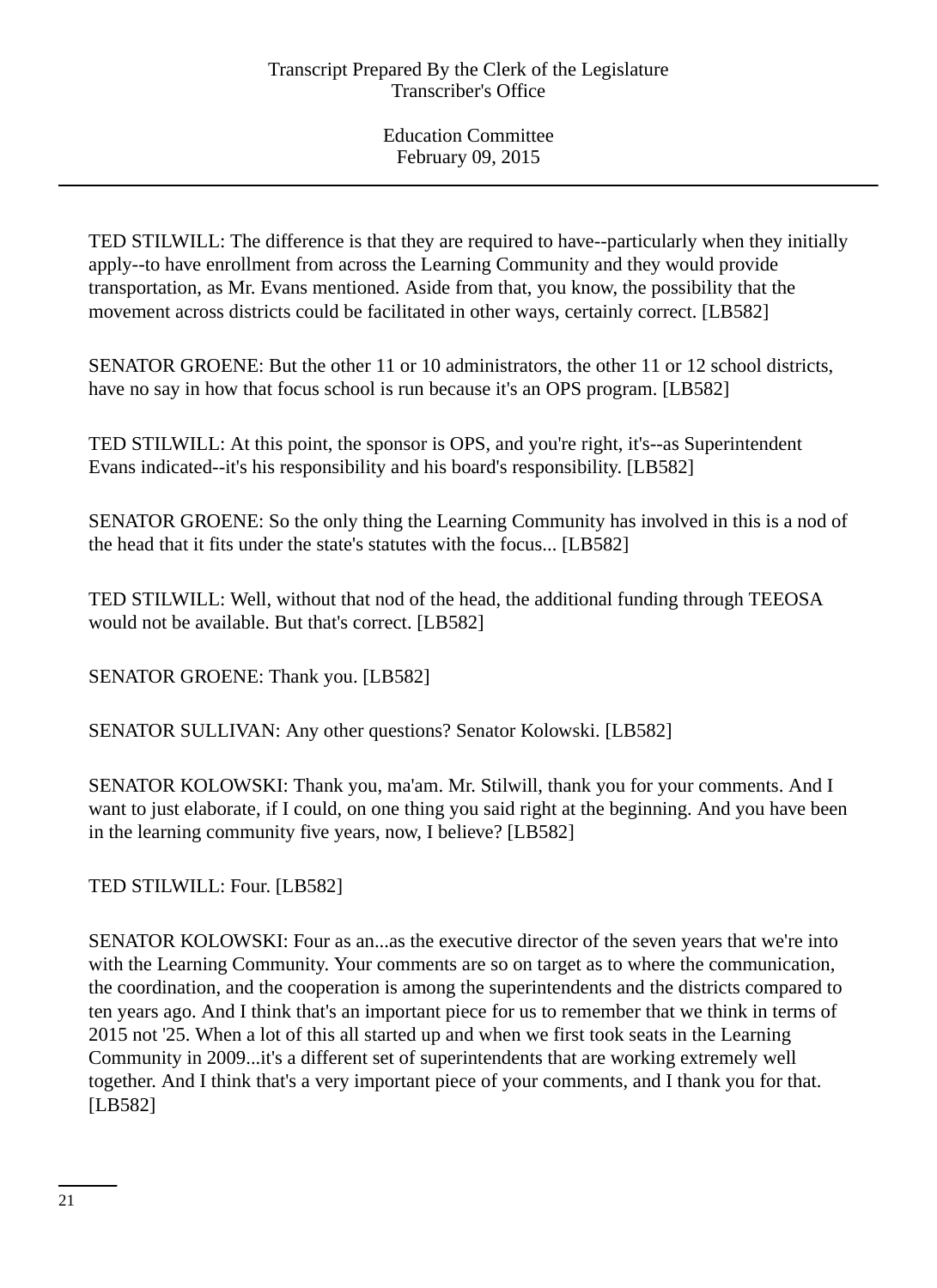TED STILWILL: Thank you, Senator. I'd really only seen the degree of animosity among districts that I experienced when I came in to work with the Learning Community. And when I had worked in Iowa with a number of small districts and sometimes in small communities, district consolidation and merger creates a lot of angst, particularly among the adults. And it was almost like that. It's just taken a while for that to become a little more reasonable. [LB582]

SENATOR KOLOWSKI: Thank you. [LB582]

SENATOR SULLIVAN: Any other questions? Thank you for your testimony. [LB582]

TED STILWILL: Thank you. [LB582]

SENATOR SULLIVAN: Any other proponent testimony? While Mr. Sears is sitting down, I failed to mention, Senator Cook joined us... [LB582]

SENATOR COOK: Yes, I did. [LB582]

SENATOR SULLIVAN: ...from Omaha. So, welcome. [LB582]

SENATOR COOK: Thank you. [LB582]

JAY SEARS: Good afternoon. Madam Chair, members of the Education Committee, I'm Jay Sears, J-a-y S-e-a-r-s, and I represent the Nebraska State Education Association. And we're here before you today in support of LB582. As you've already heard testimony from those who are involved in the process, one of the things that we focus on and are focusing on in this bill is it actually provides some extra funding to make sure that the focus school is still going. And it also looks at maybe some opportunities for us to expand those options and choices in the metro area in the Learning Community. I think we're finding great things coming out of the focus schools and a number of the other programs that are happening in the Learning Community, and so, therefore, we're in support of LB582. I'd be glad to answer any questions. [LB582]

SENATOR SULLIVAN: Thank you, Mr. Sears. Any questions for him? Thank you for your testimony. Welcome. [LB582]

JOE KOHOUT: Thank you, Chairwoman Sullivan. Members of the Education Committee, my name is Joe Kohout, K-o-h-o-u-t, appearing today as a registered lobbyist on behalf of Ralston Public Schools. Dr. Adler offers his apologies. He could not join you today but wanted to go on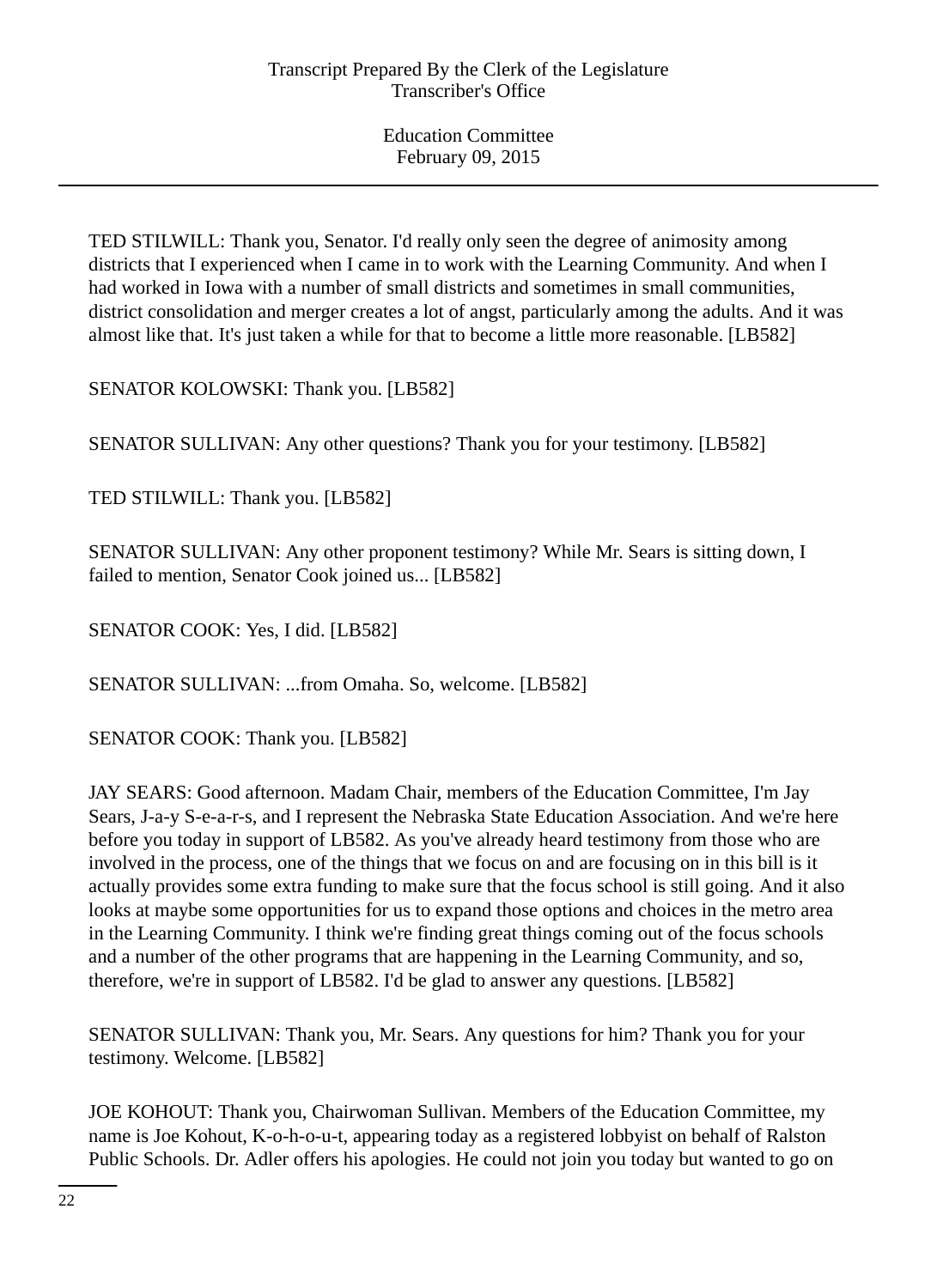record in support of LB582. And just to go back, the conversation I heard among our legislative committee when we were discussing LB582 was all hit on before, and that is, as Dr. Evans stated, increases in achievement. As Dr. McCann said, it builds on collaboration. And as Mr. Sears said, it provides an opportunity to districts to work together. So with that, I will be brief and end my testimony and try to answer any questions that you might have. [LB582]

SENATOR SULLIVAN: Thank you Dr....or Mr. Kohout. (Laugh) Don't want to elevate you too much. [LB582]

JOE KOHOUT: I'll take the title. (Laughter) [LB582]

SENATOR SULLIVAN: Any questions for him? Thank you for your testimony. [LB582]

JOE KOHOUT: Thank you. [LB582]

SENATOR SULLIVAN: (Exhibit 1) Any further proponent testimony? Anyone wishing to speak in opposition to LB582 or in a neutral capacity? And I believe that Senator Nordquist had to leave, but I did want to enter in one letter in support of LB582 from Steve Baker, superintendent at Elkhorn Public Schools. Okay, we will now move on to LB509 which is going to be introduced by Senator Cook. Welcome. [LB582]

SENATOR COOK: Thank you. Honorable members of the Education Committee, my name is Tanya Cook, T-a-n-y-a C-o-o-k. I appear before you as the senator introducing LB509. I represent the 13th Legislative District in Omaha and Douglas County. The purpose of this legislation is to open a discussion about how we, as a committee, can amend the operation of the poverty allowance in our state's educational funding system. I want to make it clear to the committee from the outset that I have not set in stone any single provision, figure, or subject matter in this bill as it is introduced. I simply introduce the legislation to give us an opportunity for thoughtful reanalysis of existing policy surrounding the poverty allowance. It is clear to many involved that the law, as it currently exists, leads to some difficulties, ambiguities, and unintended consequences that inhibit school districts who are dedicated to Nebraska learners. Here is an outline of the specific poverty allowance provisions amended in this bill proposal. The spending match: LB509 proposes to amend the required poverty-related spending requirements placed on school districts to receive their poverty allowance. Existing law requires school districts to spend 117 percent of their poverty allowance. This means that for a school district to receive \$100,000 in poverty allowance funds, the school district would need to spend \$117,000 in general funds prior to their poverty allowance allotment. LB509 proposes a 10 percent reduction in the district spending match. You can find that on page 4, line 26 of the green copy of the bill. This means that a school district would be required to spend \$105,000 in general funds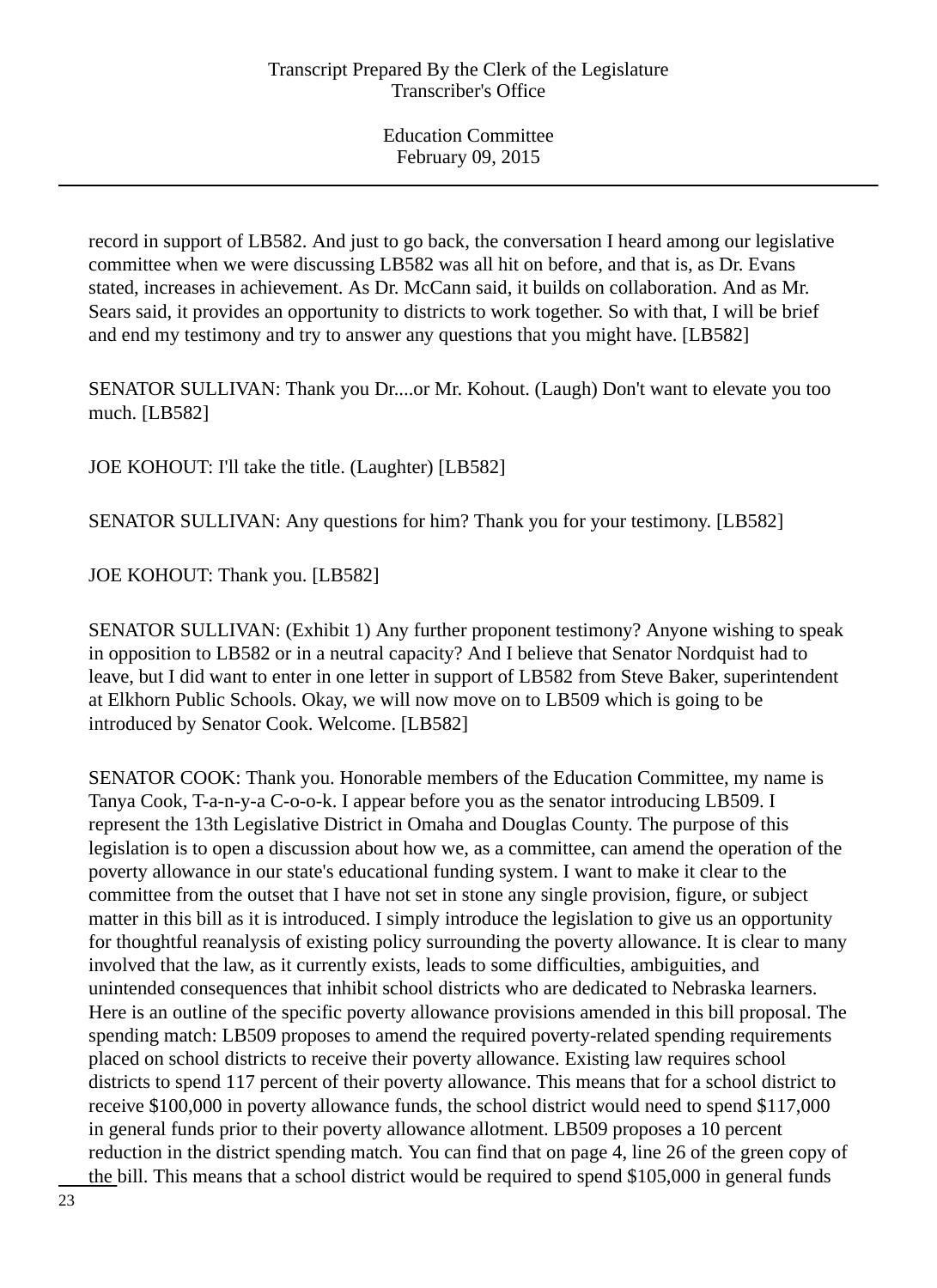Education Committee February 09, 2015

prior to receiving \$100,000 in poverty allowance funds. Spending penalty: LB509 proposes to amend the penalty that a school district faces if they fail to meet their anticipated poverty-related spending. In order to be eligible for poverty allowance funds, a school district must submit a poverty plan that outlines programs and expenditures to combat poverty in their district. A school district that fails, that falls short of their estimated expenditures on poverty programs, faces a one-year disqualification from poverty allowance participation. LB509 eliminates this one-year disqualification that school districts face if they fail to meet 50 percent of proposed spending. That's page 4, lines 27-30. So a school district faces disqualification for an entire year of poverty allowance funds if they fall short of their estimated poverty-related spending. However, a one-year disqualification penalty hurts schoolchildren and unduly burdens school districts that will have continued needs. Required elements penalty: This bill also proposes that the programming requirements that school districts face are not enforced with such a strict penalty. They...there are outlined required elements for a school district's poverty plan and they're listed on pages 6 and 7 in your green copy. As relates to the poverty allowance, current law states that if a school district fails to meet the required elements of their poverty plan, they currently face a 50 percent penalty in that year's allowance and a one-year disqualification. LB509 reduces the 50 percent penalty for failure to meet the required elements of the poverty plan to 5 percent. That is on page 5, line 3. Also, LB509 proposes to remove the one-year disqualification that a school district faces for the school...whether...if the school district does not meet the required elements of their poverty plan. The reason for proposing this change is that a school district's circumstances, especially in small districts, could make a previously declared program from their poverty plan obsolete. This penalty unreasonably stifles innovation and adaptability of school districts that are likely still spending on poverty programs but may not complete the poverty plan exactly as it had been submitted. Collaboration penalty: LB509 proposes to further relax penalty provisions under current law. Current law disqualifies a school district from receiving the poverty allowance for one year if they fail to provide information to the Department of Education. I am certainly not suggesting that school districts and the Department of Education need not collaborate. Obviously, I believe that greater, not less, collaboration is needed. As returning members of the committee will recall, last year I introduced and passed legislation that reinstated and funded a professional to review and improve school districts' poverty plans. I still firmly believe that this position and the commensurate collaboration should be fully funded and fully functional. It is the penalty, not the collaboration requirement, that I believe deserves a little scrutiny this session. The current penalty, a one-year disqualification, needs to be examined. LB509 proposes to remove that disqualification. That's outlined on page 5, lines 12 through 15. The plan requirements: Finally, LB509 makes a superficial change to the poverty plan requirements as a placeholder for any potential changes to the poverty plan requirements supported by this committee. Again, I want to reiterate the fact that there are no specific provisions or figures that are currently set in stone. This legislation gives us, as the committee of jurisdiction, a chance to review and discuss how a policy we support is actually playing out in the real world. It seems to me that because of penalty provisions, some schools, large and small,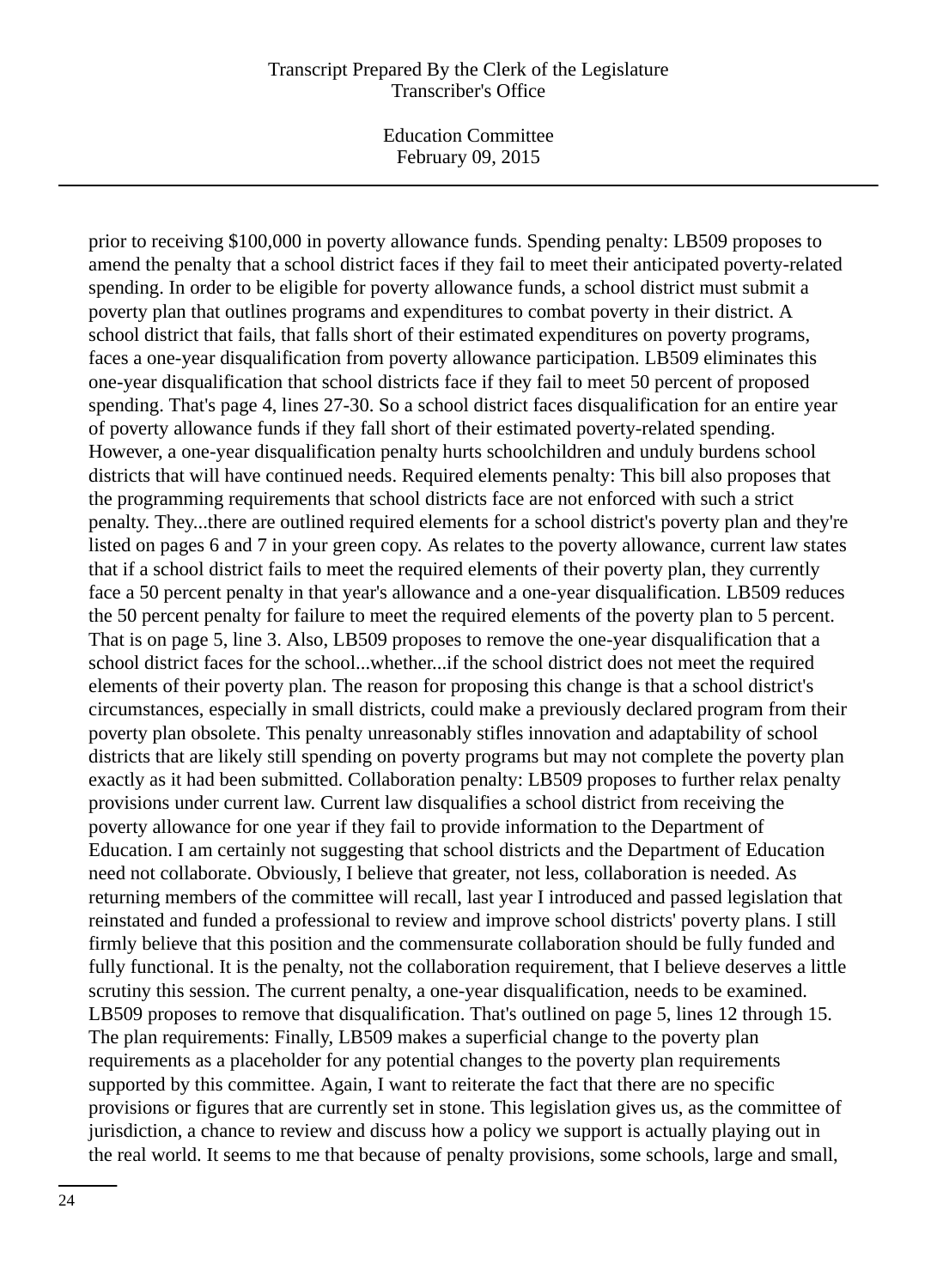Education Committee February 09, 2015

are potentially penalized for innovation and investment in their learners. Why the accountability provisions are difficult for districts to practice: Districts have to project their poverty needs a full two years in advance. Subsequently, the Nebraska Department of Education does an estimate of need based on income tax information and a school district's free and reduced lunch numbers. So there's a long delay between submitting poverty plans and knowing exactly what a district's poverty needs are. Knowing those needs and the commensurate spending with a specificity is very difficult to achieve. The steep penalties in state law for failing to accurately predict results is detrimental in district spending. Testimony to follow will outline the difficulties that various school districts face when trying to navigate existing law while aiming to assist students in need. I want to thank the committee for its thoughtful consideration of LB509. I look forward to working with you to address any concerns and to press forward on our shared vision to address generational poverty while preserving structural accountability. Thank you. [LB509]

SENATOR SULLIVAN: Thank you, Senator Cook. And I know that this has been a concern of yours and so I thank you for working on it. And aside from the fact that you want more discussion on the topic, is another one of your intentions to perhaps build more flexibility into how these poverty plans and the allowance works for school districts? [LB509]

SENATOR COOK: Flexibility is a good word, because it does help promote innovation among the diverse kinds of school districts that we are charged with setting policy for. What I don't mean by flexibility is a lessening at all of the accountability for the dollars and for the accountability for the dollars to actually go for their stated purpose. [LB509]

SENATOR SULLIVAN: Did I understand you correctly that you were recommending a complete removal of disqualification for one year if they didn't meet the parameters of their poverty plan? [LB509]

SENATOR COOK: That is the proposal as it reads now. And that is for the reasons that I listed as I was concluding my remarks that...an example, and it may come later with testifiers, is let's say you have a small district and you have two students, limited English proficiency, come into the district. And those are the students that are there when the poverty plan is completed. If those students, because they maybe are likely to be highly mobile, are not there and the money doesn't get used, that district may have 15 new students whether it's limited English proficient or different other students with poverty needs that come in and that's the year they're disqualified from participating just the way that language is written now. [LB509]

SENATOR SULLIVAN: So without totally removing a parameter for disqualification, perhaps, again, there could be some more flexibility so that they could explain their circumstances, if you will. [LB509]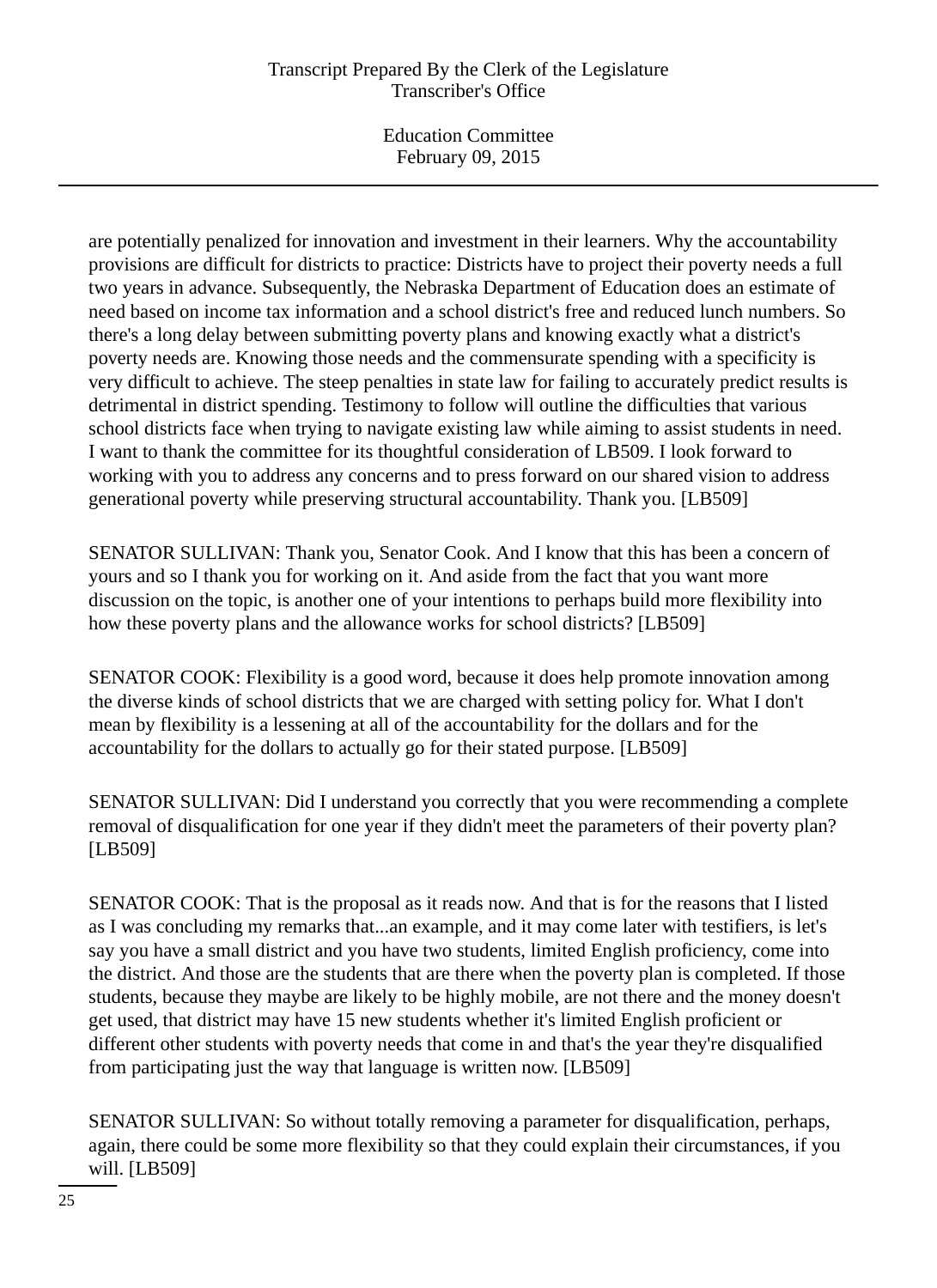SENATOR COOK: Explain their circumstances. And my proposal leaves room for some sort of penalty. Once again, I want districts to be accountable to use the funds in the way they were intended by this committee and the Legislature. But an entire disqualification for participation...perhaps we can look at a different way to penalize the district for what, in my view, is in all likelihood an honest error. [LB509]

SENATOR SULLIVAN: Thank you. Any questions for Senator Cook? Senator Schnoor. [LB509]

SENATOR SCHNOOR: Thank you, Senator Cook. The poverty allowance, you know, that's not just for schools in the urban area. [LB509]

SENATOR COOK: No, sir. [LB509]

SENATOR SCHNOOR: The rural areas, we suffer from that as well. You know, I think...I'm kind of guessing at the number but I'll get it close. In Scribner/Snyder, you know, we had at least 45 percent of the kids on free and reduced lunches. So, you know, this is an all-around issue. I guess, could you just explain to me in a--I'll say in a nutshell, and I don't know if that's the way to do it--just, is this...am I correct in understanding that this just lessens the restrictions overall as it's presented right here? Or is there more to it that I'm not seeing? [LB509]

SENATOR COOK: That would be a nutshell of what the bill proposes. [LB509]

SENATOR SCHNOOR: Okay. [LB509]

SENATOR COOK: It reduces the penalties for school districts. They're...it doesn't eliminate penalties, but it reduces the penalties for the school districts' participation in the use of the poverty allowance or application of the poverty allowance. And that is because of some of the testimonials you will hear today that school districts...and particularly in a small school district. I'm not speaking as much about the Omaha Public School District where they may be more likely to be staffed to include someone who can better monitor poverty plans, etcetera. But I'm talking about the kind of school district where the superintendent drives the school bus, fills out all the forms, helps serve the lunch, etcetera. For them to account for the students in a poverty plan, then the students move away, and now I've disqualified them from participation at all just at a time when they may have, at that point, more students in poverty or more students in need of the service. I didn't think that that was fair. It does not remove any...all penalties. It merely minimizes them so that innovation is not hampered. [LB509]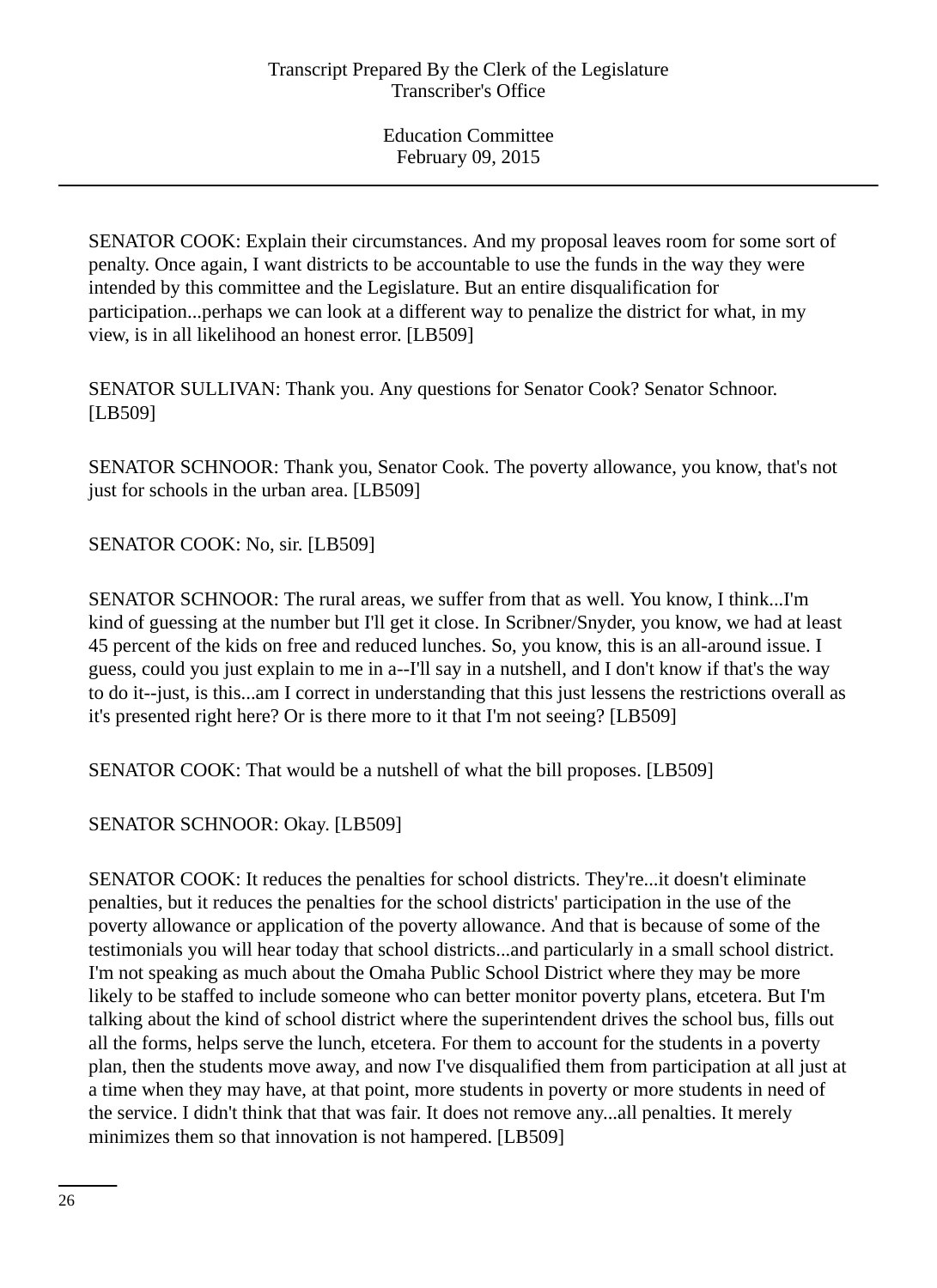SENATOR SCHNOOR: Okay. Well, and I would agree, we all need accountability... [LB509]

SENATOR COOK: Absolutely. [LB509]

SENATOR SCHNOOR: ...so, yeah, if you take that away, that it would be abused. So those are all the questions I have. Thank you. [LB509]

SENATOR COOK: Thank you. [LB509]

SENATOR SULLIVAN: Any other questions for Senator Cook? Thank you. [LB509]

SENATOR COOK: Thank you. [LB509]

SENATOR SULLIVAN: We'll now hear proponent testimony for LB509. Welcome. [LB509]

VIRGIL HARDEN: (Exhibit 1) Good afternoon, Senator Sullivan. My name is Virgil Harden. I'm the executive director of business for Grand Island Public Schools. My name is spelled V-i-rg-i-l H-a-r-d-e-n. And I'm here representing the Greater Nebraska Schools Association. The 24 member school districts of GNSA are responsible for educating two-thirds of Nebraska's public school-aged children. The purpose of GNSA is to collectively advocate for all Nebraska school students. We offer testimony today in support of LB509. LB509 decreases the penalty and reduces the number of penalties from three to one that school districts would pay if they spend below their estimated poverty plan expenses. Poverty has a profound impact on the student's ability to learn and to perform well in school. The poverty allowance in the TEEOSA formula is the way that the state of Nebraska has implemented a mechanism in the funding process to ensure that resources are available for districts to address the unique needs of students in poverty. As the number of students who qualify for free and reduced price meals continues to increase, this mechanism is even more important. Unfortunately, the risk of penalties in poverty allowance provision of TEEOSA may be so great that schools are unwilling to apply for the poverty allowance. So resources available for this vulnerable population of students is not fully utilized. Students remain underserved. For instance, last year, Alliance, Kimball, and Red Cloud received corrections and penalties in excess of over \$147,000. Let me explain. Districts need to be accountable for the funding they receive. But the combination of these penalties under the spending estimate poverty plan costs may be counterproductive. As part of the existing poverty allowance, districts who underspend their poverty plan allowance first have to underspend...portion that has to be repaid increased by 15 percent because the poverty allowance is intended to only represent 85 percent of the funding for the poverty plan. So if a school underspends their poverty plan by \$85, it repays the state \$100. Next, the district is assessed a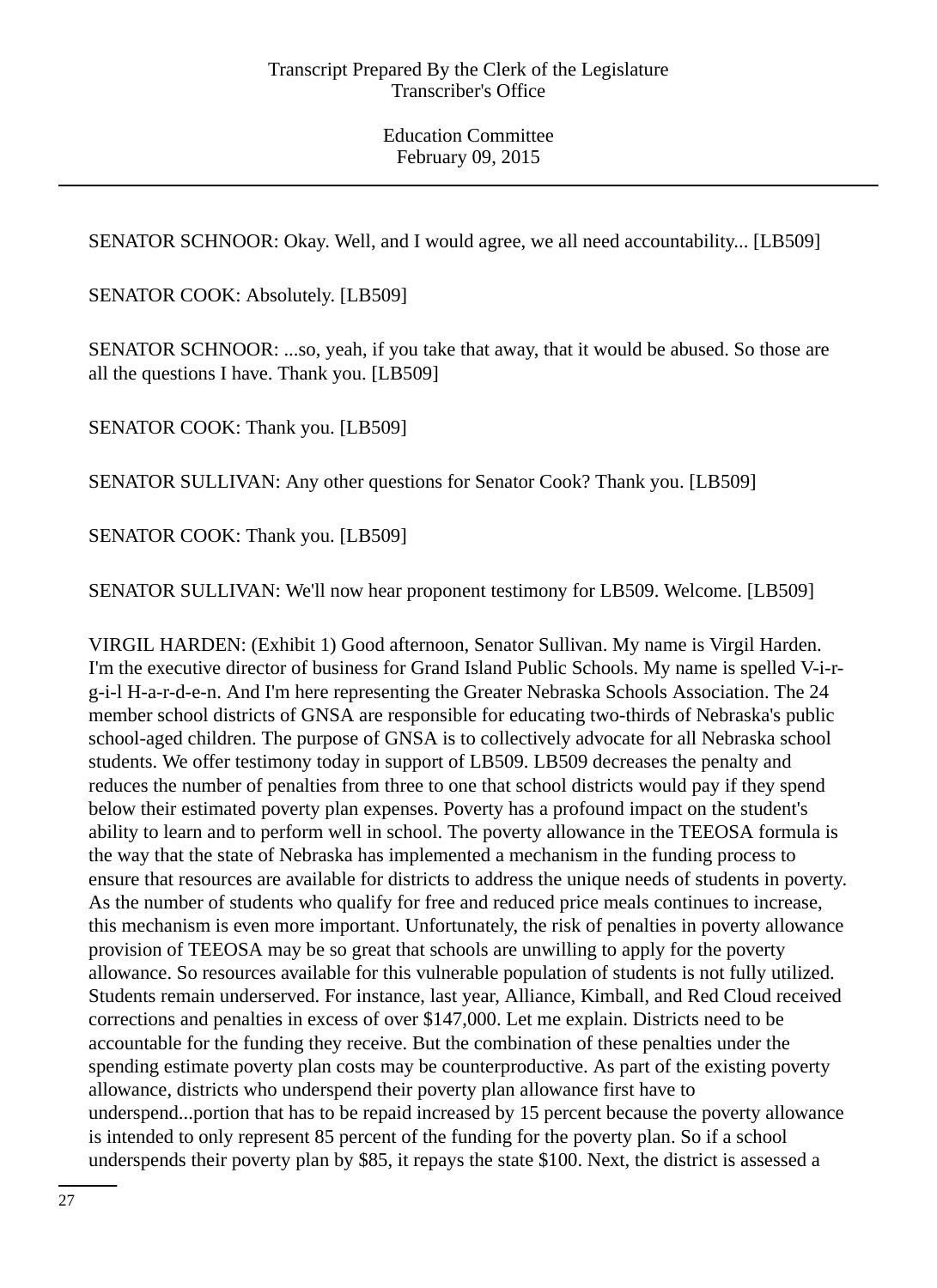Education Committee February 09, 2015

penalty of 15 percent of the original allowance regardless of what is spent. This district is then required to pull funding from other programs to support...supporting student learning to pay the penalty for underspending their poverty plan estimate. And then finally, if a district would underspend its poverty plan by more than 50 percent, it is disqualified from receiving the poverty allowance the next year. While it's unlikely to occur in larger districts where mobility issues may represent students moving between buildings and not between districts, in small districts, highly mobile families could dramatically change the amount of money needed to fund a program or if a specialized staff member is lost and a replacement teacher with the same specialization cannot be found, for example, a social worker or school psychologist. The Nebraska Department of Education has audited 31 school district poverty plans. And to date, they have not found extensive problems that would indicate that there is any area of concern with poverty plans. To eliminate the concern the districts may have about poverty allowance penalties, recognize the importance of district utilizing these resources to address the needs of the vulnerable population of students, and acknowledge the positive results of the existing poverty plan audits, we support LB509. Any reduction or elimination of penalties added to the repayment of the underspent poverty allowance funds is supported by GNSA. And with that, I would conclude my comments. [LB509]

SENATOR SULLIVAN: Thank you, Mr. Harden. Do you have any idea how many schools do not submit poverty plans to qualify for the allowance? [LB509]

VIRGIL HARDEN: I do not have a number that would be authoritative. [LB509]

SENATOR SULLIVAN: Have you talked to some who haven't and you know their rationale? Is it because of some of the things you mentioned or if they have really low numbers or what... [LB509]

VIRGIL HARDEN: I think it's exactly what we mentioned, that they're just scared of the changes and the mobility of those type of students. They maybe don't have a lot of staff members that have expertise in just dealing with kids in poverty so they have to bring in highly specialized people. They're hard to find in rural areas and so just the availability of staff, the number of students that require those services can fluctuate greatly from one school year to the next with one family moving in and out of the district and so just those vulnerabilities that they have in putting a plan together...the timing that was mentioned earlier by Senator Cook that introduced the bill...you can't be understated. That is a very difficult thing especially in small school districts, trying to make, you know, plan for that expenses without having a clue if those kids will still be there when we go to actually educate them two years in the future. So those factors are all out there and weigh heavy when trying to make that decision. And if just...it kind of becomes...for the smaller school districts, the dialog I've heard is it just becomes too heavy of a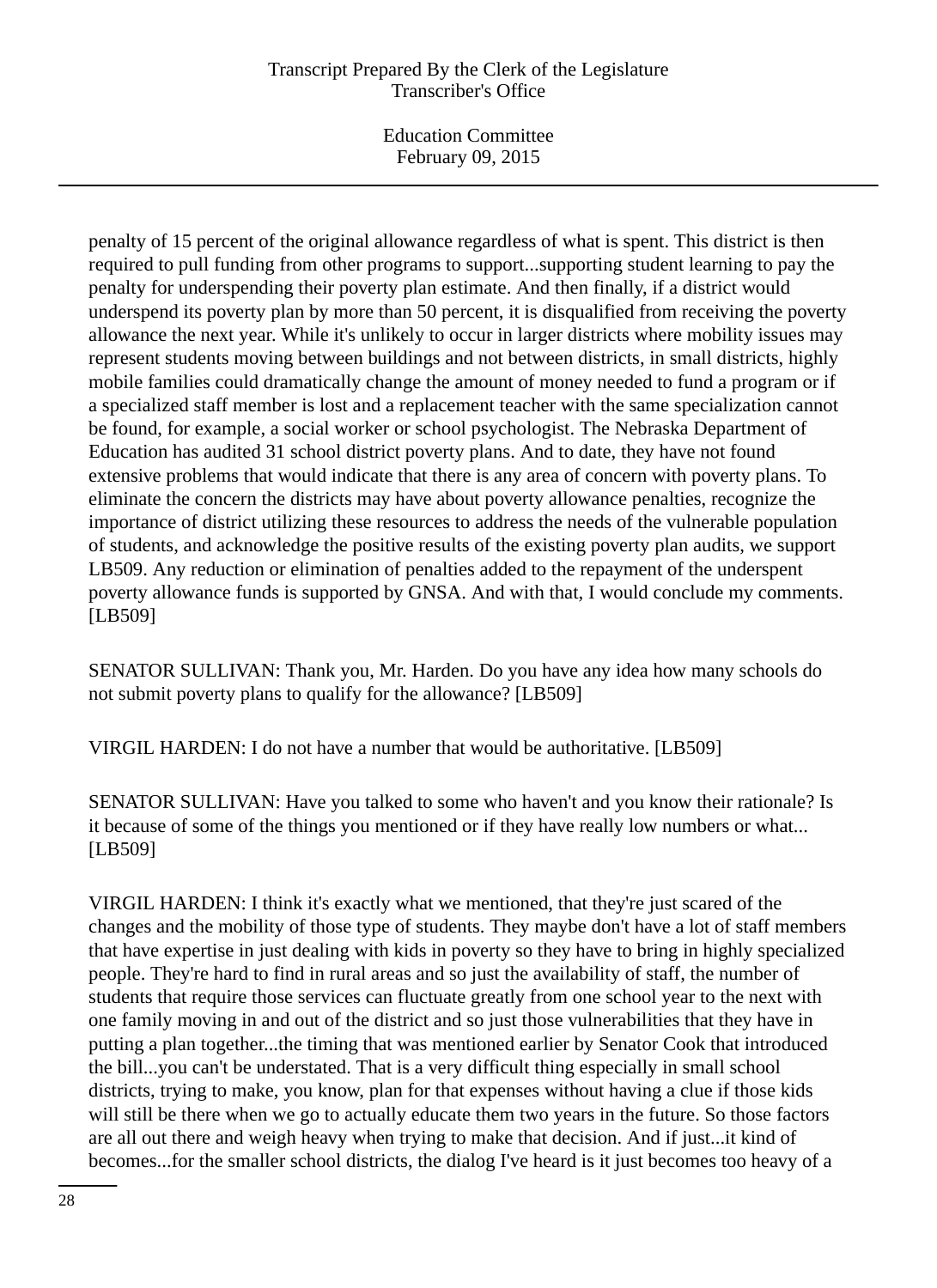burden just because of the fear of losing any ability to then try to address kids in the future if they even have an increase. [LB509]

SENATOR SULLIVAN: One thing I wondered about in some of the ideas or programming for poverty, what's good for those students is probably good for all students. But are there some particular things that are held up in poverty plans as being instrumental in dealing with children in poverty? [LB509]

VIRGIL HARDEN: You know, it really...the...you know, obviously with my work in Grand Island, we are a larger district and have a larger population. So I can answer that question from a larger district's standpoint but not so much from a smaller district. And for us, it's just trying to address those layers of...you know, poverty is a layered thing in my opinion. It's...whether it's being in the income or the "generationality" of poverty and the loss of hope or the loss of believing in themselves, so it becomes any number of things that will engage a student in poverty to make sure that they give their best work every day and they get the best work from our staff every day to make them successful. So for any one student, it could be a different thing. We in Grand Island do everything from the early childhood...you know, we have elementary and middle school and high school social workers that we never used to have before. We have a ombudsman program, alternative school program. I mean, the...just depends on the level of poverty you're trying to address and the number of kids and the mass. You know, if you only have 15 kids in poverty, the most striking thing might just simply be in the lower class size, might be the best thing you can do for those kids. You know, so it just depends on the individual district and the level at which they're trying to attack the program. [LB509]

SENATOR SULLIVAN: Thank you. Any other questions for Mr. Harden? Senator Kolowski. [LB509]

SENATOR KOLOWSKI: Thank you, Madam Chair. Mr. Harden, thank you very much for being here today. And I just wanted to kind of put this in a number reality. Ten years ago in 2005, what were the number of free and reduced lunch kids in your district compared to today? Can you help us with that? [LB509]

VIRGIL HARDEN: Yeah, I don't have historical numbers, but we hover...right now we're right in the 65 percent range as a district. We have some districts...or some buildings, elementary buildings in our district that are 98 percent poverty. [LB509]

SENATOR KOLOWSKI: Sure. And ten years ago? [LB509]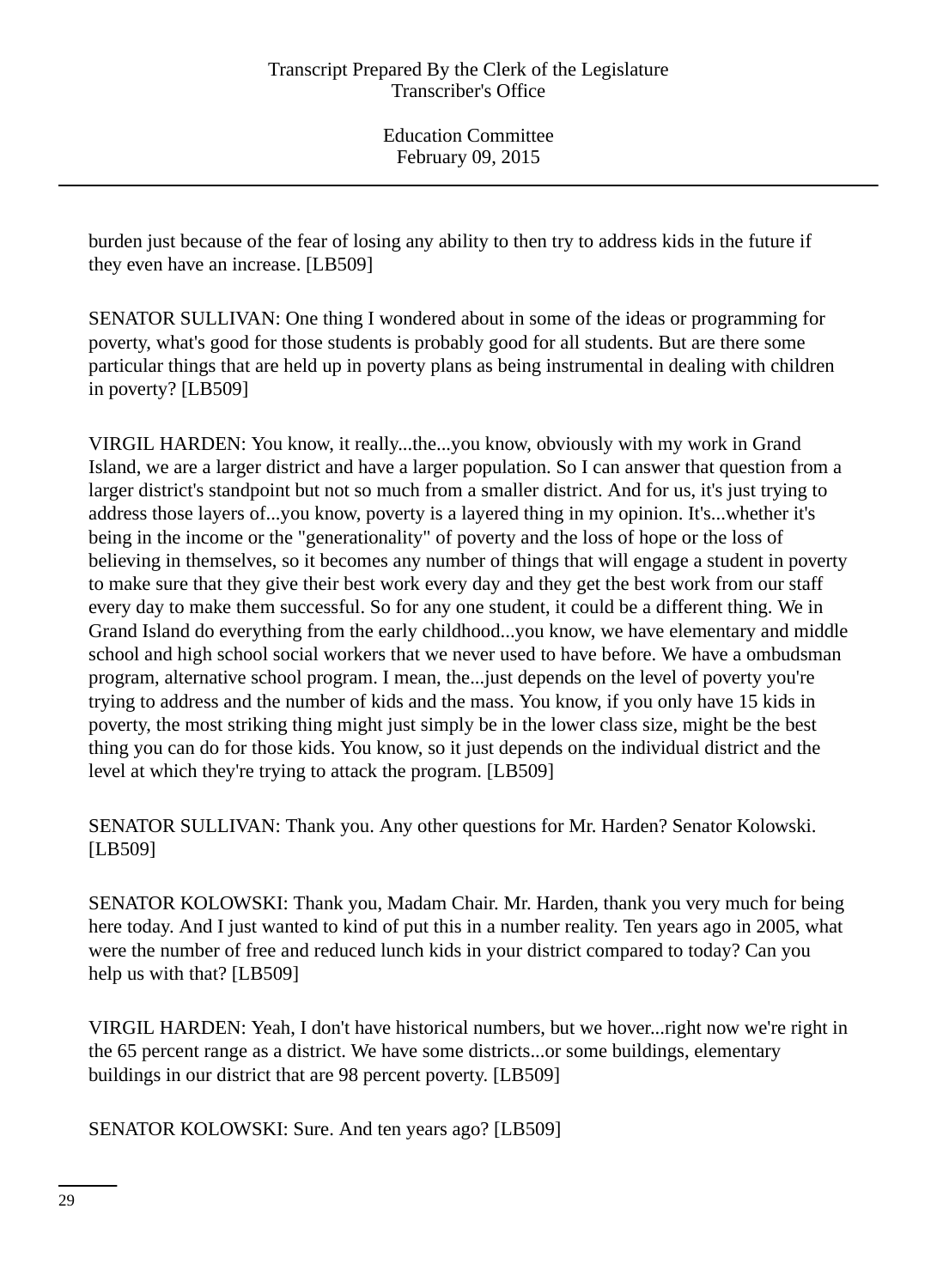VIRGIL HARDEN: I wouldn't be that high. It would have been somewhere in the 50 as a district and more like 76 percent kind of thing. Those are rough numbers, so you got to have a little give and take for me there. [LB509]

SENATOR KOLOWSKI: Okay. Thank you. [LB509]

VIRGIL HARDEN: But, yeah, I mean, there's been a massive increase in the number of students we're trying to address that problem with. [LB509]

SENATOR KOLOWSKI: Thank you so much. [LB509]

SENATOR SULLIVAN: Any other...Senator Groene. [LB509]

SENATOR GROENE: Do you have to document to the Department of Education that certain salaries went to certain...do you got to document where you spent the dollars? [LB509]

VIRGIL HARDEN: Yes. In the annual financial report, we report our poverty expenses. And that's matched against what our allowance was. Back when this was implemented, I was so concerned with having to document that, I actually broke down each individual strategy that we have into a separate group of line items so I can to the nth degree tell you what we spent on school social workers. I can tell you what we spent on our transportation. I can tell you what we spent on our alternative programming for students at risk of dropping out or even adjudicated youth. Any of the things that we've done as a program, we have broken down. Now, I don't know if every district has gone to that level, but in general, the total program level spending, 1160, needs to be reported to the department. [LB509]

SENATOR GROENE: When you're a small school district with 150 kids, how do you hire one teacher when you're all blended together to keep a decent sized class in the first place? [LB509]

VIRGIL HARDEN: That's absolutely... [LB509]

SENATOR GROENE: So I'm assuming small school districts don't participate. [LB509]

VIRGIL HARDEN: Well, that's exactly what I meant by my earlier comments where it just becomes too burdensome, you know, that it was mentioned how much work is involved, maybe, by the superintendent and all their roles that they play. And to try to get a staff member that's qualified to teach those kids in poverty and address their issues, it just becomes too burdensome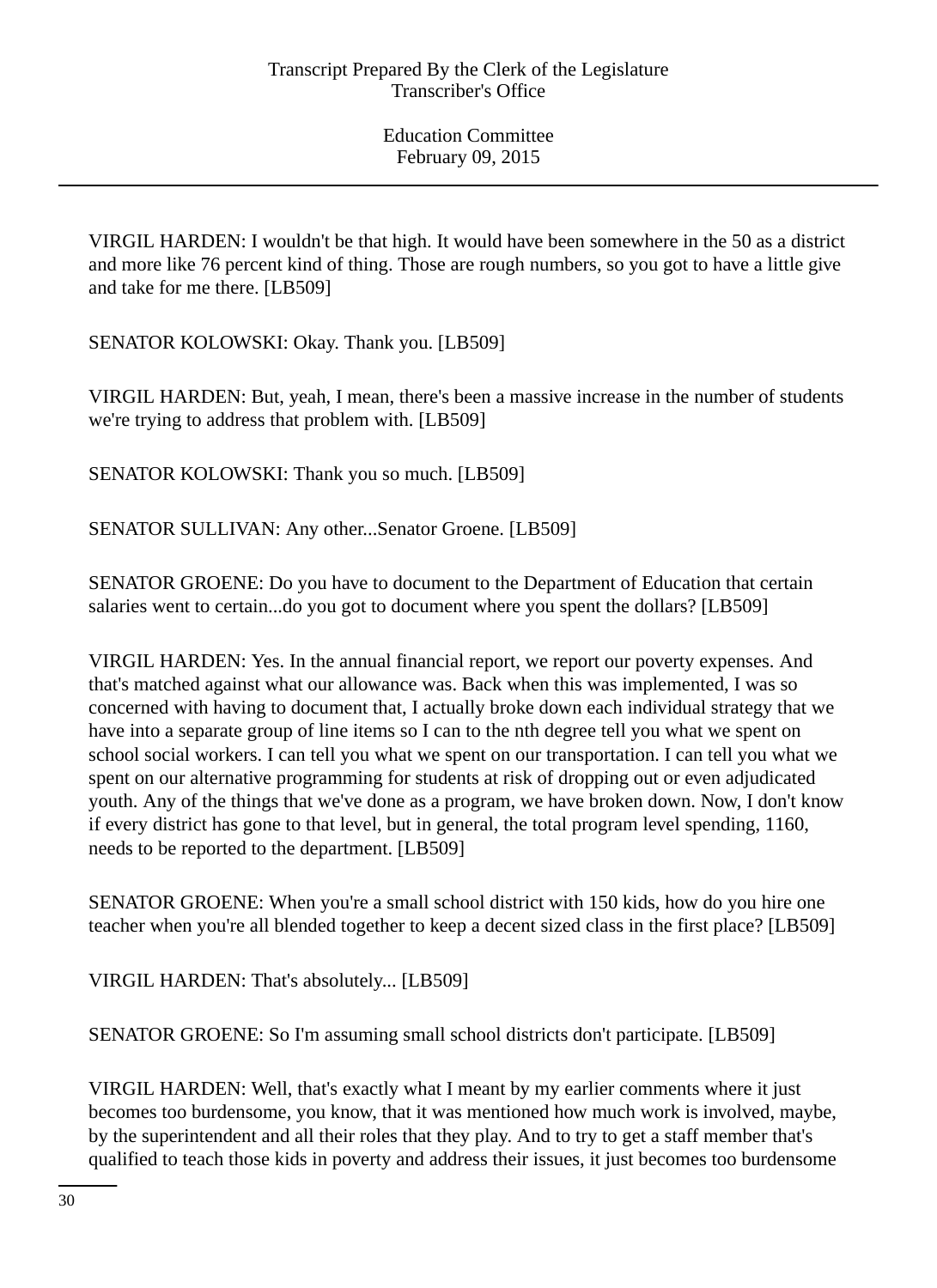to even go down that road, because you can't really differentiate between the program that those poverty kids receive and regular kids in a small class setting. [LB509]

SENATOR SULLIVAN: Any other questions? Thank you for your testimony. [LB509]

VIRGIL HARDEN: Thank you. You're welcome. [LB509]

SENATOR SULLIVAN: Any other proponent testimony? Welcome back. [LB509]

BLANE McCANN: (Exhibit 2) Hello. Madam Chair, members of the Education Committee, good afternoon. My name is Blane McCann, B-l-a-n-e M-c-C-a-n-n, and I'm the superintendent of Westside Community Schools, and I'm appearing today in support of LB509. I'd like to thank Senator Cook for introducing this legislation. LB509 corrects the harsh penalty provision in regards to fiscal year poverty allowance expenditures. As it reads in 79-1007.07 substandard (3), "If the poverty allowance expenditures do not equal 50 percent or more of the allowance for such fiscal year, the school district shall also be disqualified from receiving a poverty allowance for the school fiscal year for which aid is being calculated." As our district predicts our poverty allowance, we tend to be very conservative to avoid this punitive provision which would disqualify our district from receiving a poverty allowance. In addition, the exact amount of money available to your poverty allowance is not known at the time plans are put together. This is due to two reasons. First, the plan you submit for spending your allowance is not for next year, it's for two fiscal years out. Secondly, this current year's maximum available grant amount is not known until the final state aid calculation is complete. Another factor is that in the current state aid formula, the amount of money received in the poverty allowance is part of formula needs. So depending on whether or not your district receives needs stabilization, you may not actually receive additional funds for this allowance. Plus, because of the federal requirement to spend 170 percent of your poverty grant, this penalty provision functions as an additional incentive to shoot low on the amount sought in addition to creating additional unreimbursed general fund expenditures, the 17 percent. To put our process in numbers, last year Westside put forth \$388,000 as a proposed poverty allowance and ultimately the district expended \$457,000 for poverty expenditures. You can see here again, revenue does not keep pace with expenditures and again, revenue is hard to predict in the funding formula. This issue is exacerbated on an annual basis because of our increasing enrollment of students on free and reduced lunch. And I passed out our chart. The percentage of enrollment that qualify for free and reduced lunch has increased from 22.8 percent in 2008-2009 to 32.3 percent this year. We expect for this trend to continue in to the future. Currently, Westside has two elementary schools at or close to 60 percent free and reduced lunch population, another at 45 percent, and a fourth at 40 percent free and reduced. Our middle school is at 35 percent and our high school is at 28 percent. So some people look at Westside as an affluent. We have great economic diversity. But we have a growing population of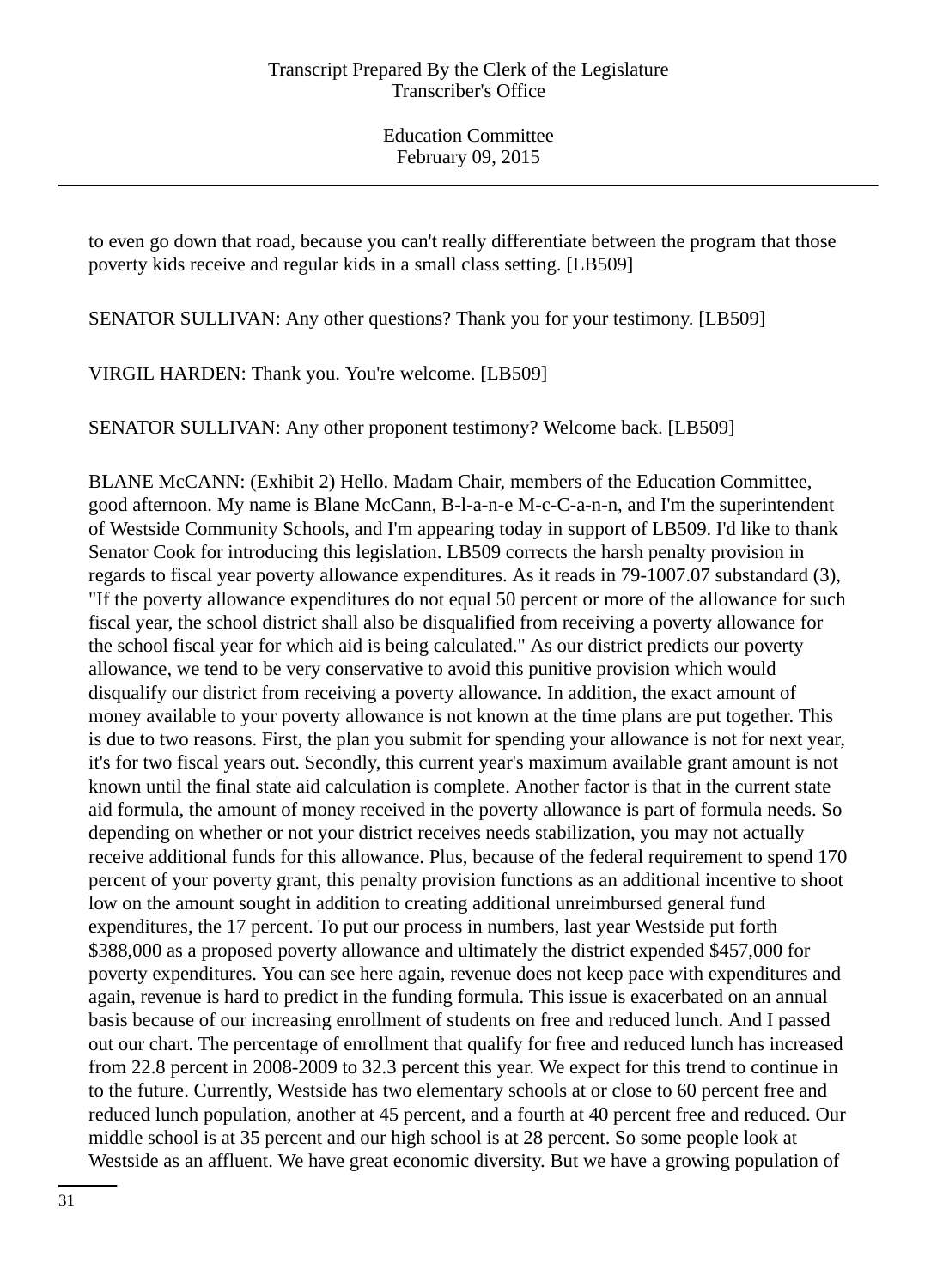free and reduced students. Again, I want to thank you for allowing me to speak today and I'd be happy to answer any questions you might have. [LB509]

SENATOR SULLIVAN: Thank you, Mr. McCann. Any questions for him? Senator Kolowski. [LB509]

SENATOR KOLOWSKI: Thank you, Madam Chair. Superintendent McCann, thank you very much for your comments. Also, help us with the number of students that you bring into the district as far as open enrollment. Would you explain that? [LB509]

BLANE McCANN: Through the open enrollment and option enrollment, we bring in approximately 2,000 students or one-third of our 6,000 students. We have 6,008 students this year and approximately...a little over 2,000 are nonresident students... [LB509]

SENATOR KOLOWSKI: Amazing. [LB509]

BLANE McCANN: ...either option or open enrollment. [LB509]

SENATOR KOLOWSKI: Thank you very much. [LB509]

BLANE McCANN: Sure. [LB509]

SENATOR SULLIVAN: Okay. Senator Groene. [LB509]

SENATOR GROENE: On the poverty, hasn't that been vastly expanded, the income levels of families in the last six to eight years also? [LB509]

BLANE McCANN: Yeah, we've probably gone up 10 percent. I would say prior to the Learning Community being formed, we were probably right around 18 to 20 percent free and reduced. [LB509]

SENATOR GROENE: No, I mean, the income, what you...what the federal government says is the poverty level that family income...(inaudible). [LB509]

BLANE McCANN: Oh, I'm sure that does increase based on inflation and that type of thing, absolutely, yeah. [LB509]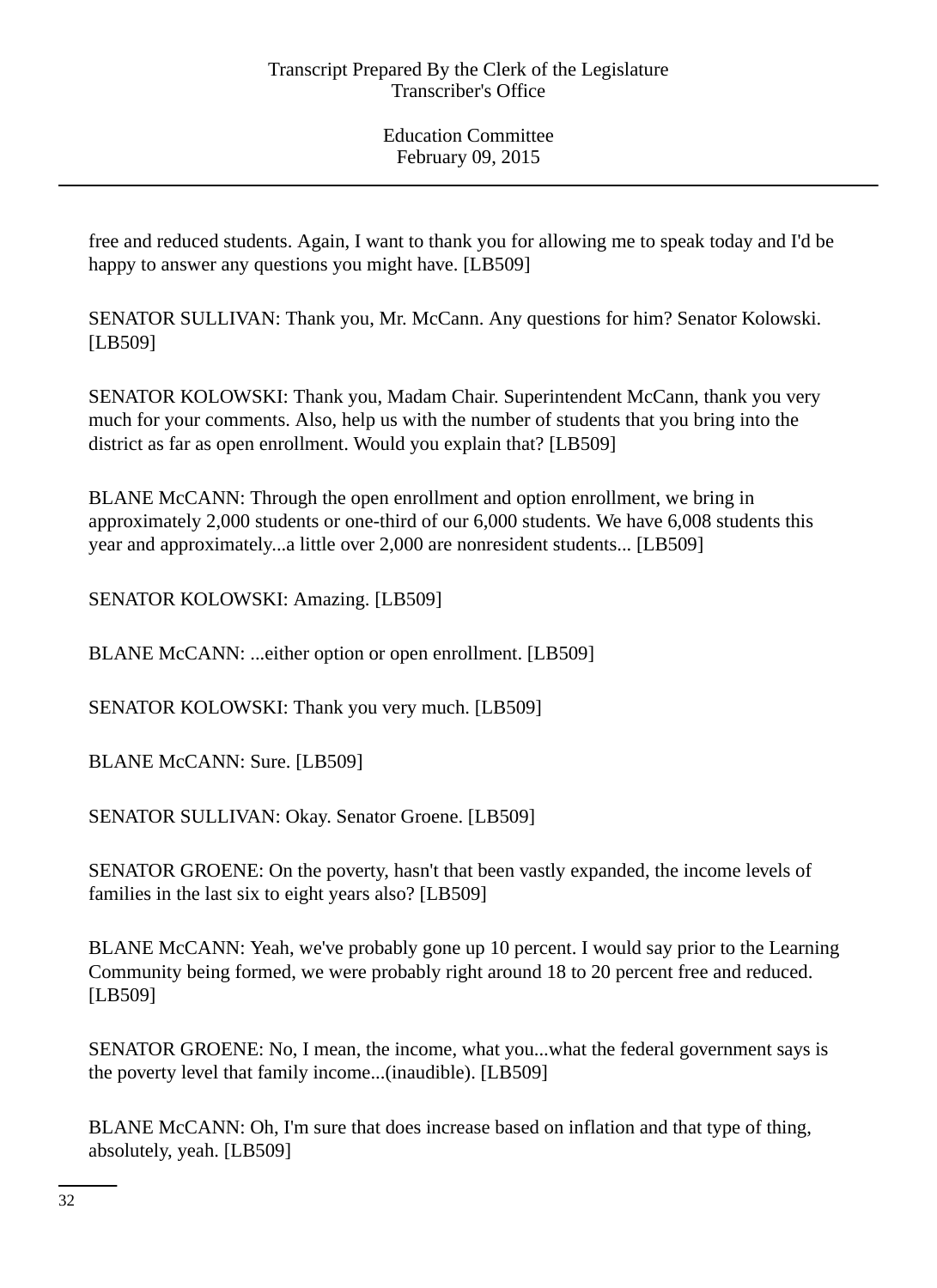SENATOR GROENE: ...has expanded...I thought expanded quite a bit. [LB509]

BLANE McCANN: Yes. I would agree. [LB509]

SENATOR SULLIVAN: Senator Schnoor. [LB509]

SENATOR SCHNOOR: Mr. McCann, the...we talk a lot about free and reduced lunches or free and reduced meals. Is that used in the calculation of the poverty allowance? It is? [LB509]

BLANE McCANN: I think that is what identifies the students. [LB509]

SENATOR SCHNOOR: Is that...is it? [LB509]

BLANE McCANN: Yeah. [LB509]

SENATOR SCHNOOR: Okay. [LB509]

SENATOR SULLIVAN: Any other questions? Thank you for your testimony. [LB509]

BLANE McCANN: Sure. Thank you. [LB509]

SENATOR SULLIVAN: Welcome back. [LB509]

MARK EVANS: Thank you, Madam Chair and Ed Committee. Mark Evans, superintendent, Omaha Public Schools, M-a-r-k E-v-a-n-s, appearing today supporting LB509, thanking Senator Cook for introducing this bill. I don't want to repeat everything that you've already heard. I think a lot of it has already been stated. Certainly OPS, with our 52,000 students and 73 percent free and reduced population, would represent many of the same concerns that you've already heard today, so I'm not going to repeat all those. I would tie in some of the things that I heard from some of the questions from several of the senators. Some of the things that we do for poverty include smaller class size; extended learning opportunities; tutorial before and after school; additional social workers; additional counselors; additional nurses; in some case, mental health practitioners; in some case, particular programmatic changes; some of the same kinds of things we talked about earlier in reference to a focus school might even be applied to assist. It might be an applicable cost. In our case we, like everyone else, find ourselves being very conservative because of the punitive nature of if you're over that poverty allowance and if you can't demonstrate that to the NDE. So we oftentimes have found ourselves...and maybe too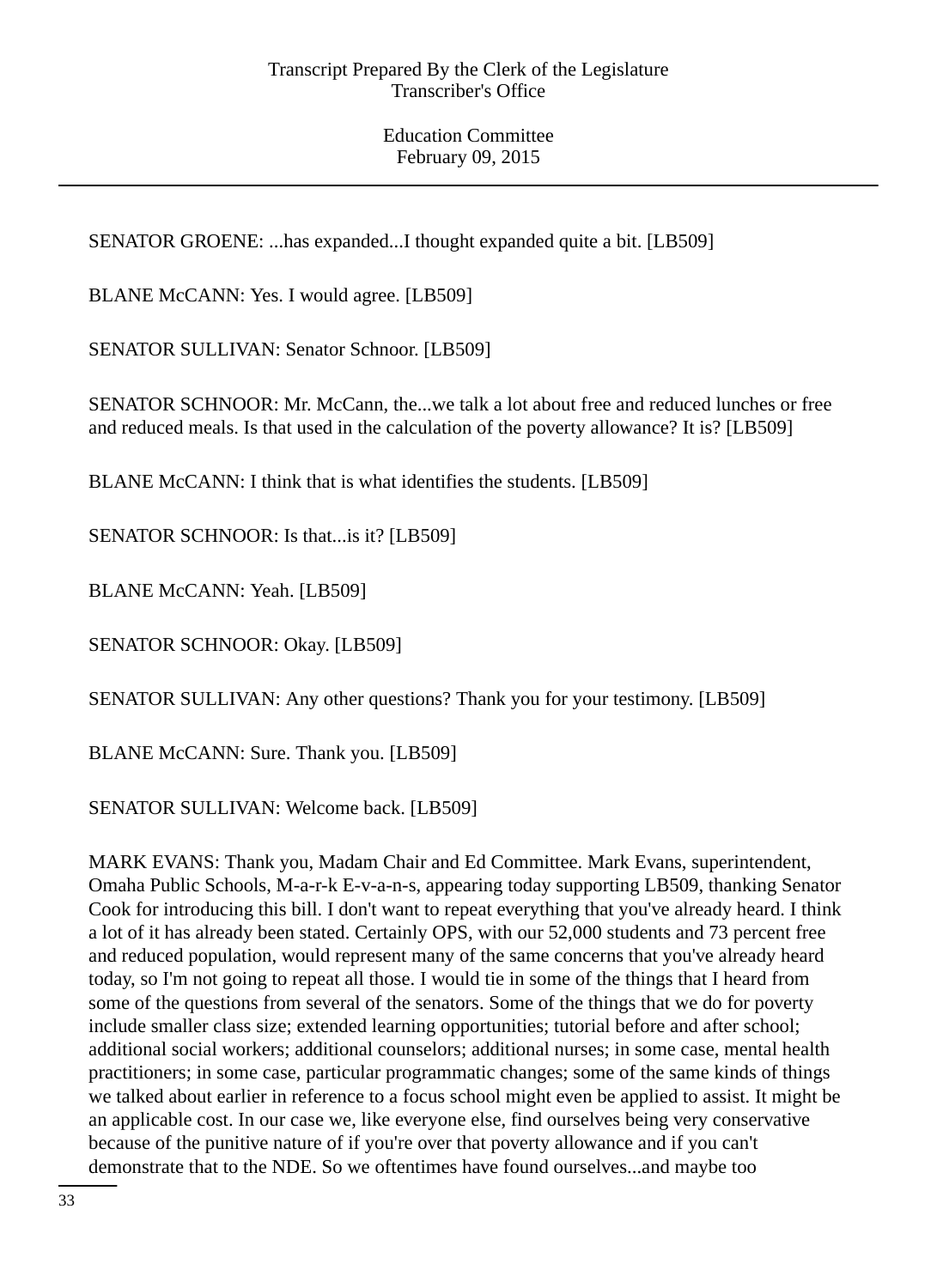conservative, and maybe we need to take a chance. But it's difficult when you look at...in our case, it's a \$45 million penalty, because that's the total amount that we receive in OPS for that poverty allowance. So it's pretty significant, very, very, significant, obviously. So we end up being maybe more conservative than we should be. In reference to Senator Groene's question on poverty income levels, I believe it's approximately \$22,000 for a family of three to qualify for free and approximately \$24,000 for a family of four. I'll double-check those numbers, but off the top of my head, I heard you ask that question earlier and it is a fairly common question. And the income piece does go up over time as, obviously, as we see inflationary factors impacting families as well. But...should be in that ballpark. And with that, I stand for questions, Madam Chair. [LB509]

SENATOR SULLIVAN: Thank you, Dr. Evans. Any questions for him? All right. Thank you for your testimony. [LB509]

SENATOR GROENE: Quick one. I got one quick one. [LB509]

SENATOR SULLIVAN: Oh, excuse me. Senator Groene. [LB509]

SENATOR GROENE: I keep hearing social workers. You have social workers in your public school system? Are they tied corresponding with HHS or...what's your definition of a social worker? [LB509]

MARK EVANS: A social worker is a certified social worker that's gone through the undergrad work as well as, in most cases, masters work to be a qualified social worker. We do have some today, to be honest, not a lot, only in some of our high-poverty settings. And the goal is oftentimes, just as you mentioned, Senator, to integrate with all the other resources that a family might need inclusive of healthcare needs, inclusive of other types of qualifying needs, because typically, young people that are in those kind of poverty situations...highly mobile, don't necessarily have health needs, and/or could be even physical needs of where they're going to stay the next night. And so they may be identifying resources to find them temporary placement of where they're going to live. We are actually working with some foundations in the Omaha area to increase the number of social workers, because the need is growing and specifically in certain parts of our district, the highest poverty areas. So we're hoping to add as many as ten new social workers to our highest poverty areas through a foundation group, too. So we're not here just supporting this with our legislative body, but we're working hard with our community as well to find ways to reach out to families that, for a multiplicity of reasons, don't have the supports that my children and all of your children had when they were growing up. [LB509]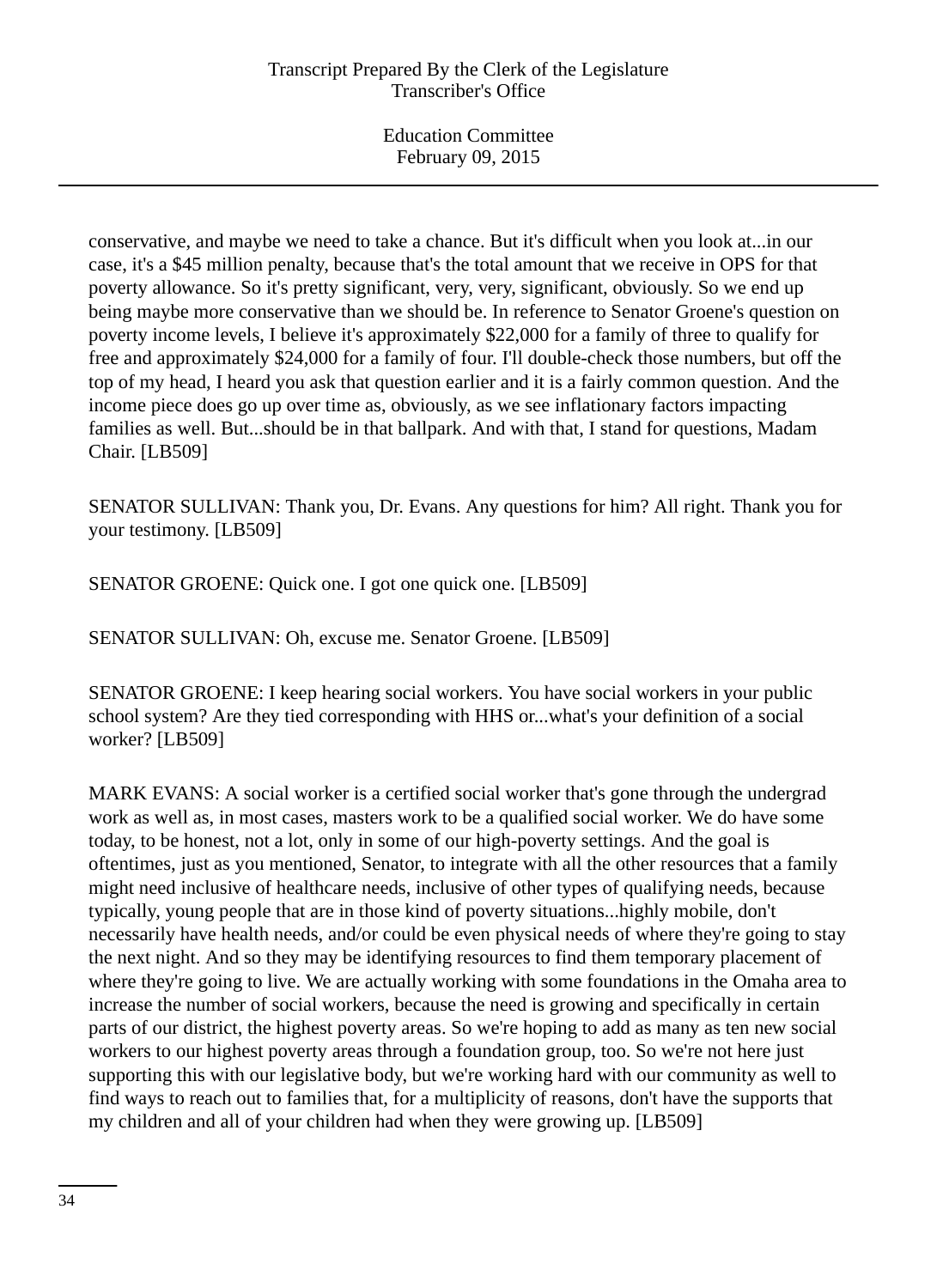SENATOR GROENE: So they consult with HHS and they actually deal with the family unit, not just the student? [LB509]

MARK EVANS: Exactly. Exactly. [LB509]

SENATOR GROENE: Thank you. [LB509]

MARK EVANS: Yes, sir. [LB509]

SENATOR SULLIVAN: Thank you, Dr. Evans. [LB509]

MARK EVANS: Thank you, Madam Chair. [LB509]

SENATOR SULLIVAN: Welcome. [LB509]

LARRY SCHERER: (Exhibit 3) Thank you. Senator Sullivan, members of the Education Committee, my name is Larry Scherer, L-a-r-r-y, S-c-h-e-r-e-r, and I'm here representing the Nebraska State Education Association. We support LB509 from...for all the reasons, really, that have been said already. Particularly, the goals of the poverty allowance as stated in the second section of the bill--that's the poverty plan--talk about two of the key items from the teachers' perspective, and those are class size, especially in elementary grades--it simply takes more time to deal with the students who have learning needs coming out of poverty--and teaching time. The less students you have, the more time that you have to spend with each individual student. And that's really what these kids need. I'm passing out a couple of studies which I'm quite sure you'll have time to read in your spare time. (Laugh) But it goes to back up what we're saying here, that research clearly shows that these things do make a difference. They're not inexpensive. Obviously, in districts the size of Omaha or even a smaller district, to spend more time costs more money. To have fewer kids in a class costs more money. But they do matter. They do work. And this research I'm giving you shows that they do. We commend the Department of Education now for paying more attention to the poverty, to monitoring and supporting school districts in their work in implementing the poverty plans. And, you know, I ask and receive from the department the plans for Omaha and Lincoln, Ralston, and they're not short documents. And they have a multitude of goals, of programs, of services that are pulled together to serve these kids. On the other side of the coin, they report through the annual finance report a couple years later what they actually spent. So there's sort of this mismatch between a big plan and then specific at what actually was spent a couple years ago. And a lot of times, if you looked really closely, you'd wonder, you know, what was...how do those two things tie together? And I believe the department has a person that's working on that more now and working on it from the standpoint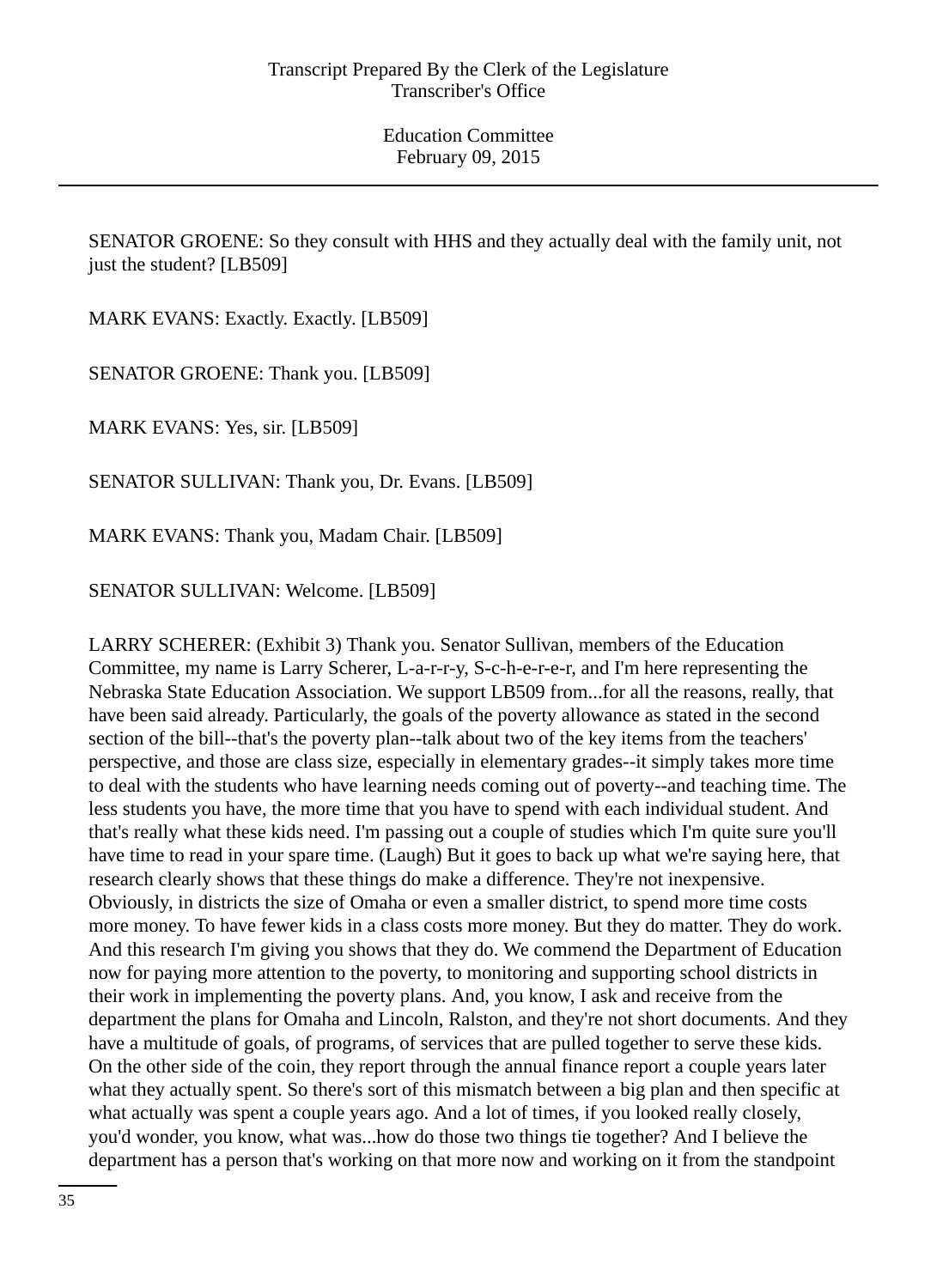Education Committee February 09, 2015

of helping school districts spend every penny they should be spending but make sure that the money is being spent for poverty programs. And, you know, we believe that's...it's a difficult balance, because on the one hand, one thing is an accountability thing. You don't want the money spent for an inappropriate use. I'll just leave it at that. But you do want the money spent. And sometimes it's difficult to make sure things match. And it's a balancing act. I think that's about...one of...the background for this piece of legislation is, we had conversations with Senator Cook early on about the general concept of time to teach and time to learn. And it came out of an interim study that was implemented this summer. And so we were interested in what we could do to encourage smaller class sizes and to encourage more time. And there was a comment from...I can't remember who it was. It might have been somebody on the education staff or department staff who said, well, how do you address poverty funding that's suppose to go for those types of things. And so our goal was not to replace those things. So we wanted to make sure that the poverty money was going for those types of things. So that's sort of the reason behind our support for this bill. And we certainly appreciate Senator Cook introducing that as well as LB435 which, I think, you hear in a week or two, or...I'm not sure. Anyway, thank you, and I'll try to answer questions if there are any. [LB509]

SENATOR SULLIVAN: Thank you, Mr. Scherer. Senator Pansing Brooks. [LB509]

SENATOR PANSING BROOKS: Thank you, Madam Chair. Thank you, Dr. Scherer. [LB509]

# LARRY SCHERER: Larry. (Laugh) [LB509]

SENATOR PANSING BROOKS: Okay. I guess I'm just wondering, why was this penalty...what had...how did this penalty arise? It seems like you might be able to carry something forward instead. Or why are we penalized for...I mean, if the need arises, it seems like you ought to be able to have...pay...use the...use it. But to not...to be penalized, I just don't get it, so... [LB509]

LARRY SCHERER: Well, I think when the poverty allowance originally was adopted--and it was during...I believe during Senator Raikes's term in the Legislature--there was not the auditing function that was connected to it. And the penalty...I don't think there was a severe penalty either. And there were probably a few cases of the money not being spent as intended. And whether it was by error or, you know, just lack of oversight and guidance, I think then the reaction was to come down with these, you know, somewhat draconian penalties. [LB509]

SENATOR PANSING BROOKS: They do seem draconian. Okay. Thank you very much. [LB509]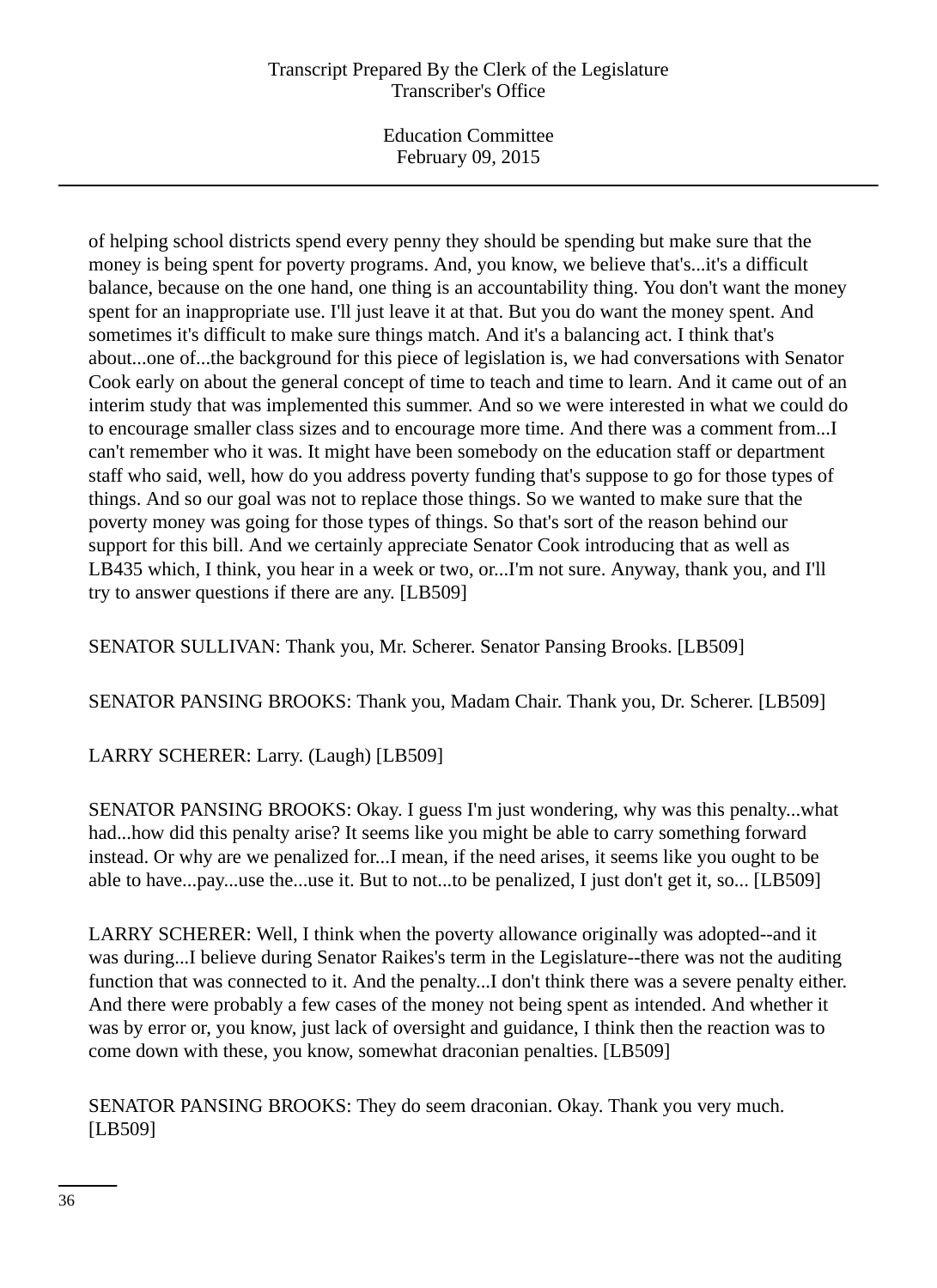LARRY SCHERER: Yes. Thank you. [LB509]

SENATOR SULLIVAN: Any other questions? Thank you for your testimony. [LB509]

LARRY SCHERER: Thank you. [LB509]

SENATOR SULLIVAN: Any other proponent testimony for LB509? Anyone wishing to speak in opposition or in a neutral capacity? Welcome. [LB509]

BRYCE WILSON: Hello, Senator Sullivan and Education Committee. I'm Bryce Wilson, the director of finance and organizational services for Nebraska Department of Education. It's B-r-yc-e W-i-l-s-o-n. And I was just asked to testify in a neutral capacity to give you an opportunity to...if there was any questions due to the technical nature of this bill, I'd be glad to answer any of your questions, so. [LB509]

SENATOR SULLIVAN: Senator Groene. [LB509]

SENATOR GROENE: He saved you, Senator Cook. (Laughter) [LB509]

SENATOR COOK: Bless him. [LB509]

SENATOR GROENE: This fiscal note makes no sense to me. I mean, I...it says we're going to go from 85 to 95 percent. We're going to go from 117 to 105. I would assume more people...more school districts would go after...would be able to get money from...for poverty and more people would apply which is Senator Cook's goal, I believe. And I'm not making no judgment there, but I would assume there would be more money expended from the formula. Or is this one of those things where you only got so big a pie and some of the money is going to go from equalization aid to this part of the funding? I'm confused. [LB509]

BRYCE WILSON: Well, the fiscal note we wrote said that it would increase the poverty allowance some. Overall state aid, because it's an allowance, would not necessarily increase, because it would work to reduce basic funding then. [LB509]

SENATOR GROENE: From (inaudible) to equalized. [LB509]

BRYCE WILSON: Yeah, and then a lot of the...you're right. On the...part of it is the equalization districts as well and...where we have a lot of the districts receiving this allowance are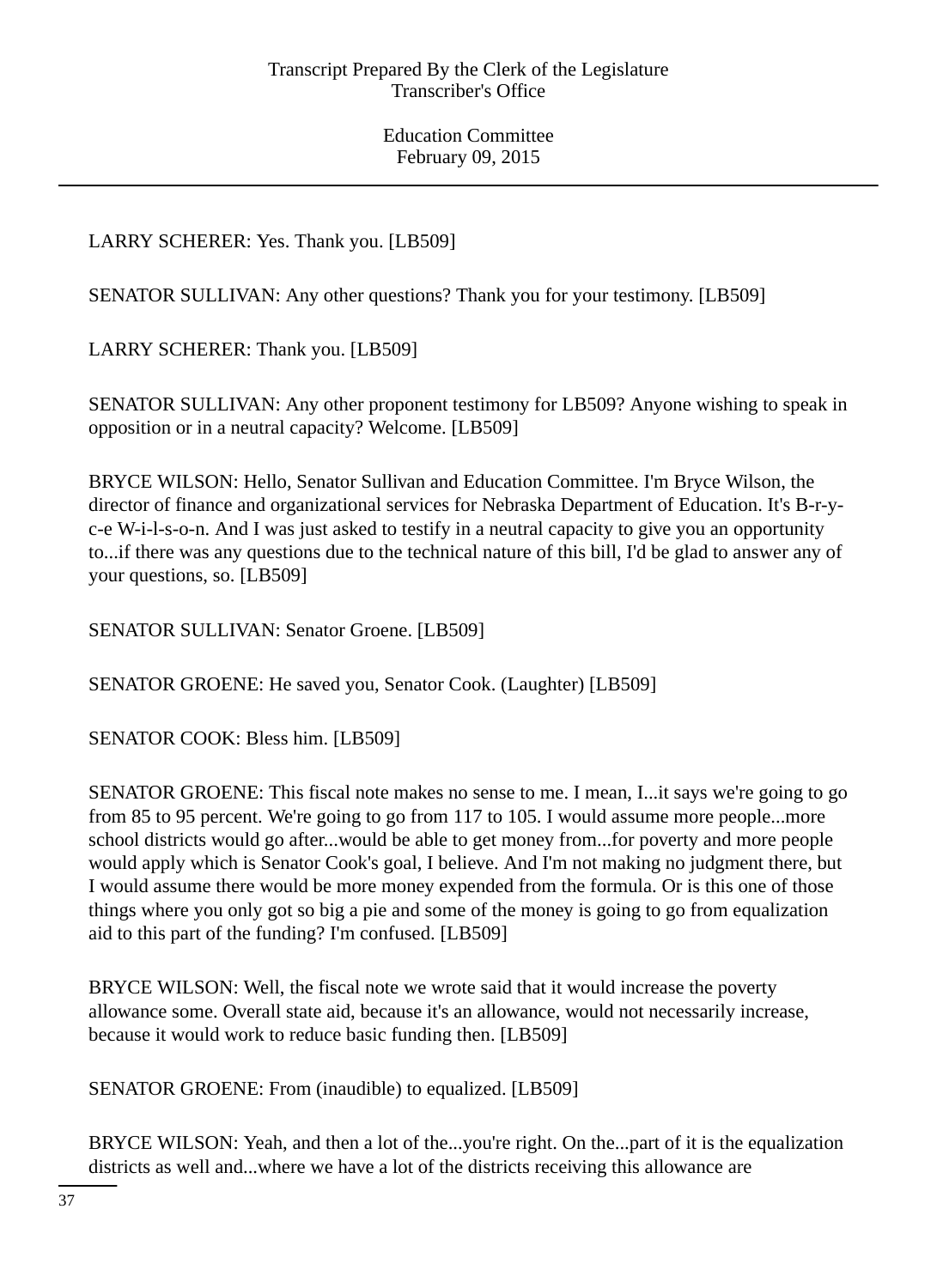nonequalized. So it's difficult to come up with an exact amount, which is why on the fiscal note that we wrote, we did not have an amount on there. [LB509]

SENATOR GROENE: So it's just robbing Peter to pay Paul. [LB509]

BRYCE WILSON: It's basically a reallocation of state aid is...what happens then is a district that receives more poverty allowance then that would change the allocation of basic funding and what districts that goes to. It would be less pie left over for basic funding to be allocated. [LB509]

SENATOR GROENE: But for a district like OPS that's got a big chunk of the school...the 24--I'll just call them the 24--getting most of the aid, it's just going to take some of that equalization and move it to the poverty allowance in the same... [LB509]

BRYCE WILSON: Well, that's also... [LB509]

SENATOR GROENE: The chunk of money they get is the same. It's just in what form they got it. [LB509]

BRYCE WILSON: Well, it would still be equalization aid. Poverty allowance is still part of equalization. But it would move it...they would receive a bigger portion in equalization aid because they're getting more poverty allowance and the remaining districts in their array would have less funds left over to split in basic funding then. [LB509]

SENATOR SULLIVAN: Any other questions? [LB509]

SENATOR GROENE: Thank you. Thank you, Bryce. That makes sense actually. (Laughter) [LB509]

SENATOR SULLIVAN: Aside from the calculations, the...there is an individual in the department who reviews these plans to see if they, first of all, match up to say what they're...that they're actually doing what they said they were going to do. [LB509]

BRYCE WILSON: Correct. Two years ago, we began auditing the poverty and LAP plans which are both very...so this is related to poverty allowance, but LAP are...is a very similar allowance where we verify the spending is spent according to the plan, also that they're meeting all the requirements. And one of the big pluses, I really think that a positive thing we've done with that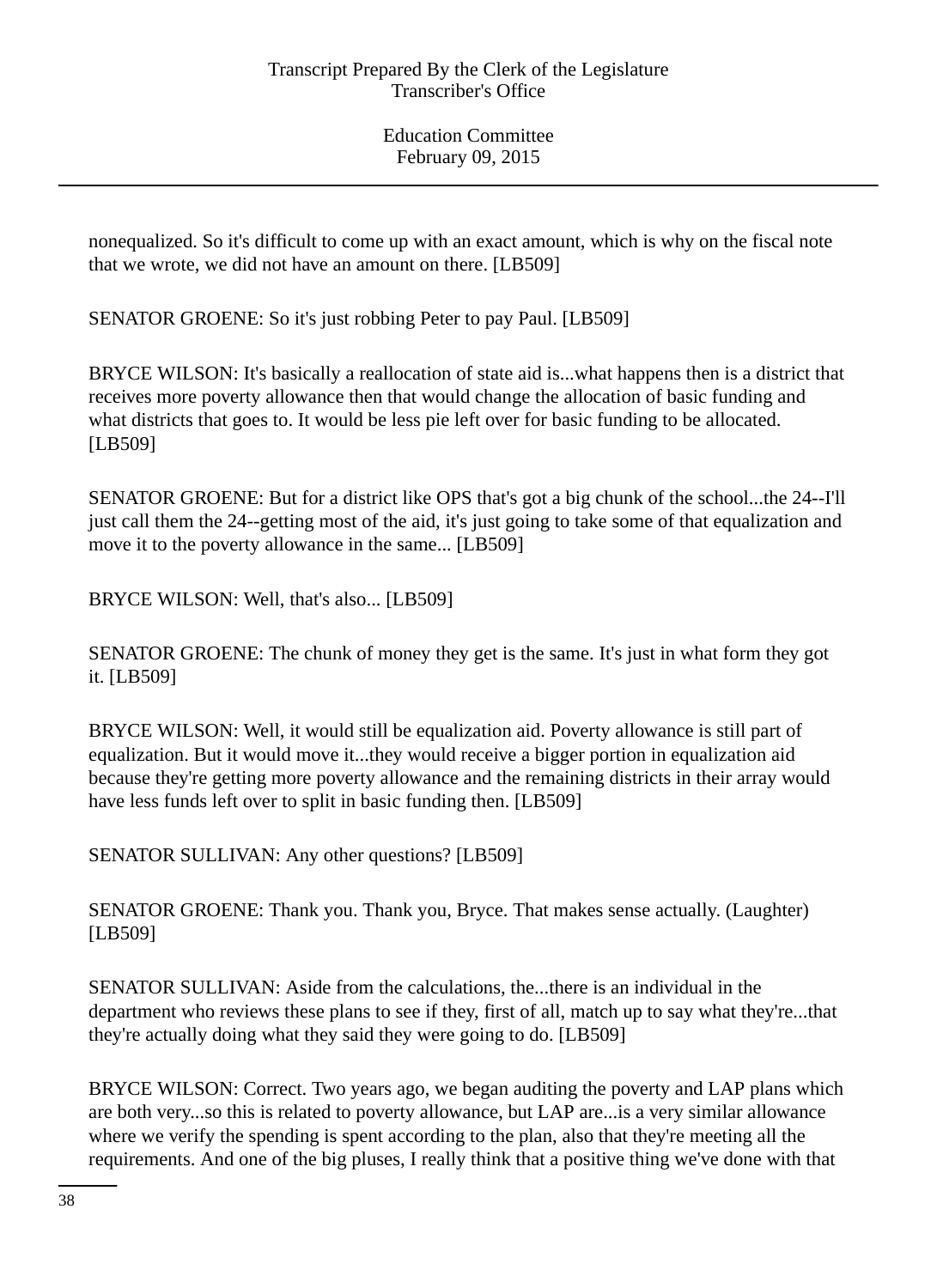is, we go out there more with the intentions of, how can we help the school districts learn? You know, we have someone that's going from school district to school district to school district learning and looking over their poverty plans. And they're seeing what's being done and best practices and saying, okay, this is maybe something you guys could work on, too. And we're giving those schools an opportunity to ask those questions of, you know, what are ways we can make our poverty plan or serve poverty kids better? And these are things we have seen. So we're really trying to a value added thing with those audits, not just a...we want to make sure we're meeting the requirements and taking care of that part but also adding the value as well. [LB509]

SENATOR SULLIVAN: Very good. Senator Groene. [LB509]

SENATOR GROENE: Thank you. Right now, the \$982 million or a billion dollars, how many dollars go to poverty plan overall statewide? [LB509]

BRYCE WILSON: In the model that we released in January, the poverty allowance portion was \$125 million...\$125.5 million. [LB509]

SENATOR GROENE: Twelve percent or so. [LB509]

BRYCE WILSON: So that's for poverty. But a big portion...this kind of goes back to a question you asked, Senator Sullivan, earlier, was a big portion of that is going to the nonequalized districts. And you asked how many districts there were that do not apply for the poverty allowance. I don't have the exact number in my head. I think it's somewhere around 60-some. Primarily, those are the districts that are nonequalized that are saying, not going to waste time filling out a poverty plan because we're not going to get any state aid for it anyways. That's primarily the districts that we hear from that are not filling out a poverty plan. It's not because they don't have poverty needs or poverty kids. It's that they realize they're not, under the current law, going to receive aid for it anyways. And so they don't want the restrictions that go with coding it accordingly, so. [LB509]

SENATOR GROENE: Because...can I ask... [LB509]

SENATOR SULLIVAN: Senator Groene. [LB509]

SENATOR GROENE: ...because when they reach a certain point of being nonequalized, you know, it takes away all of state aid, even the poverty part, right, is what you're saying? [LB509]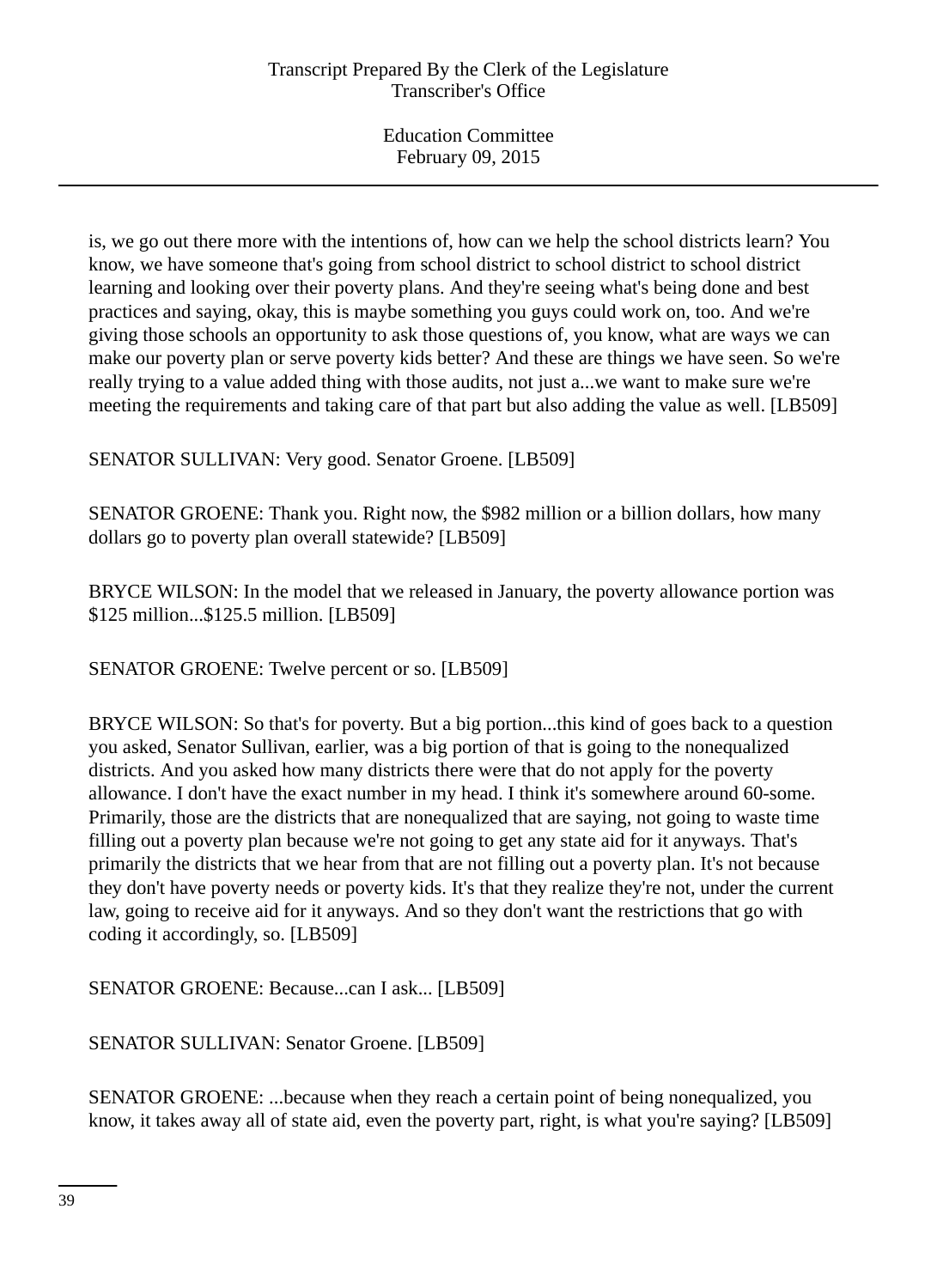BRYCE WILSON: Well, the poverty portion, the poverty allowance, is part of the equalization...it's part of the formula needs calculation. Remember, equalization is formula needs minus resources equals equalization aid. So if you had more needs than resources, you'll receive equalization aid. Poverty allowance is one of those needs. So if you have more resources than needs, you're not really receiving anything for the poverty allowance. [LB509]

SENATOR GROENE: Equalization goes first and then you start pecking away at the poverty and then... [LB509]

BRYCE WILSON: Well, no, equalization is part of the poverty... [LB509]

SENATOR GROENE: All right. [LB509]

BRYCE WILSON: Poverty allowance is part of the equalization aid. So it's all one pot. [LB509]

SENATOR GROENE: All right. Thank you. [LB509]

SENATOR SULLIVAN: Any other questions? Thank you, Bryce. Anyone else in a neutral capacity? Senator Cook for closing. She waives closing. Okay. All right. And I will turn it over to the Vice Chair for the next two bills. [LB509]

SENATOR KOLOWSKI: Thank you, Senator Sullivan. We will now move on to LB530. Senator Sullivan will present. Welcome. [LB530]

SENATOR SULLIVAN: Thank you, Senator Kolowski and members of the committee. My name is Kate Sullivan, K-a-t-e S-u-l-l-i-v-a-n, here today to introduce to you LB530. And the subject has been poverty and how our schools deal with it. It's fair to say although we haven't, I don't think, seen statewide figures, but you have heard from testifiers, that obviously poverty is increasing in this state. The schools see it. Poverty impacts learning. And schools must respond and adapt. And, of course, we've heard previous testifiers talk about the poverty allowance. And to qualify for that allowance, schools have to submit poverty plans. Think also: In terms of identifying the numbers of students that qualify for the allowance, it's based on free lunch, not also just...in addition to the reduced-price lunch. But specifically to the points of LB530, you've heard about the allowance. You've heard about an individual at the department that reviews those poverty plans. LB530 seeks to put more emphasis and shed more light on what schools are doing in poverty programming by giving more responsibility to that person at NDE to do just that, and so doing, offering recommendations to the Legislature for programming and funding. Specifically, LB530 would amend Section 79-11,155 to require the student achievement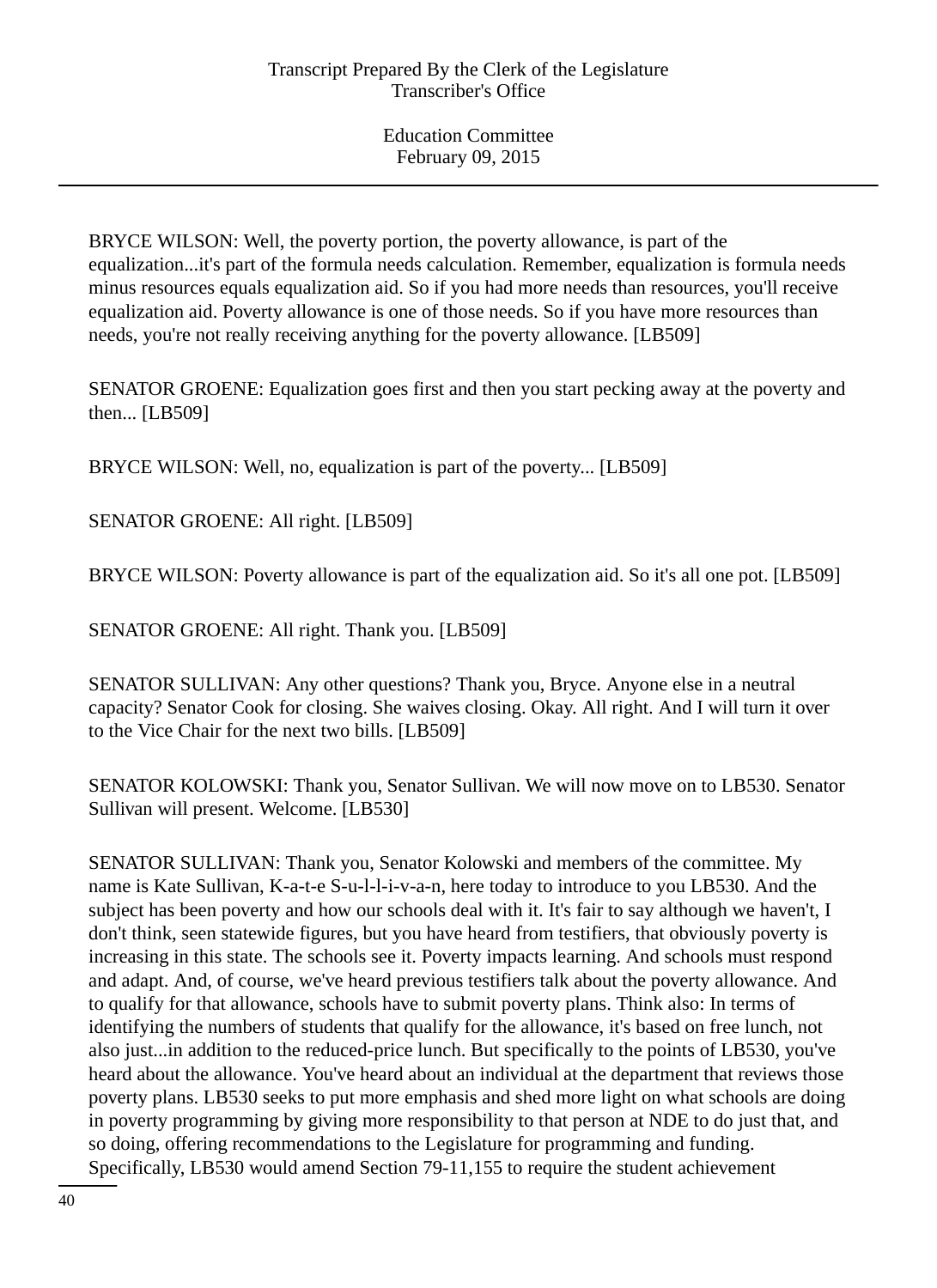Education Committee February 09, 2015

coordinator in the Department of Education to submit recommendations to the Education Committee of the Legislature on or before December 1, 2015, to improve state policy and funding to address unique educational needs of low-achieving students in poverty and students with limited English proficiency. So just by way of background, I wanted to give you a little history specifically to the position that we're talking about. It started back in, I think, 2006, the requirement for the Department of Education to have a student achievement coordinator. That's when the topic actually came forward. The position was called a high needs education coordinator. And that came about in 2006 with LB1024. In 2007, we renamed that position to be called the student achievement coordinator. But then, lo and behold, during the Great Recession, that position was eliminated. And then I thank Senator Cook for introducing LB967 this last year where we reinstated that position. So here we are today with the student achievement coordinator. And as Mr. Wilson indicated, there is an audit done on these poverty plans. But with LB530, I'm proposing that, essentially, there is more responsibility given to that individual to not only review those plans, hold up best practices, and not only share them with participating school districts, but then to ultimately bring some recommendations back to us, the Education Committee, to identify how we might improve strategies for dealing with poverty and accompanying funding. I think that the desired results are essentially for us to do a better job of how we deal with the increasing poverty rates in our schools, recognizing that poverty has many faces. We have concentrations of poverty in the more urban areas, but we also know that poverty exists across our state, in maybe lower numbers in smaller school districts, but it is there nonetheless. And there are best practices that can work in small schools as well as larger schools. But we have to know about them, and we need to have an expert reviewing those poverty plans and then, in turn, making some recommendations back to us as to what we might do from a policy perspective. So that's what I'm trying to do with LB530. I'll be more than happy to answer any questions and go from there. [LB530]

SENATOR KOLOWSKI: Thank you, Senator Sullivan. We'll start with Senator Baker, please. [LB530]

SENATOR BAKER: Thank you, Senator Sullivan. I noticed you've added a duty but just for one time. In your thought process, had you considered maybe having that be done on an annual basis or a biannual basis? As it reads, this will just happen once. And you know how that is. You know, information becomes dated and...over a period of years. [LB530]

SENATOR SULLIVAN: I view this LB530--and, yes, there's a time line on it--to start this discussion that I think might lead to, maybe, further study on the subject, because I think that, yes, the plans need to be continued to be reviewed, but as an Education Committee, I think even with one year, we might be able to then identify some policy decisions that will not only keep the discussion going but identifying some new programming. [LB530]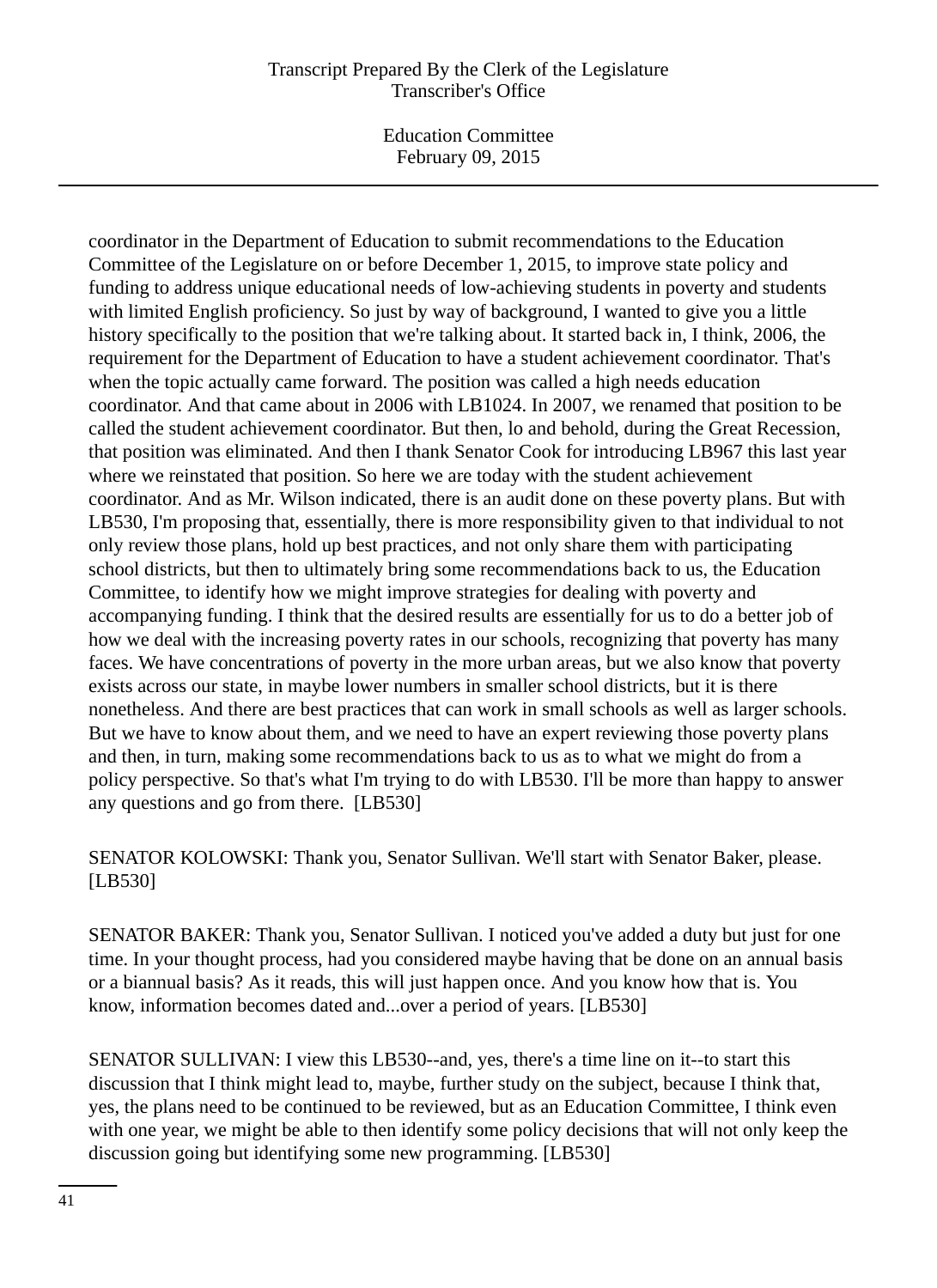## SENATOR BAKER: Thank you. [LB530]

SENATOR KOLOWSKI: Senator Schnoor, please. [LB530]

SENATOR SCHNOOR: Thank you, Senator Sullivan. This position is currently in place, this coordinator? [LB530]

SENATOR SULLIVAN: Yes, it is, student achievement coordinator, right. [LB530]

SENATOR SCHNOOR: Okay. Does he report to the Legislature at all? [LB530]

SENATOR SULLIVAN: Not at this time. [LB530]

SENATOR SCHNOOR: Okay. [LB530]

SENATOR KOLOWSKI: Senator Groene, please. [LB530]

SENATOR GROENE: Follow-up question: He reports to somebody at the Department of Education? [LB530]

SENATOR SULLIVAN: Yes, that's where the position is located, yes. [LB530]

SENATOR GROENE: And then they make a report and they share with all the school districts what's working and what's... [LB530]

SENATOR SULLIVAN: Yes, and as you heard from Mr. Wilson, that's what they're attempting to do now by doing the audits and actually visiting with school districts. But in terms of making policy decisions, we as an Education Committee, I think, would be helped by having that information. [LB530]

SENATOR GROENE: So it wouldn't be extra work for them. [LB530]

SENATOR SULLIVAN: No, not necessarily. [LB530]

SENATOR GROENE: They could just readapt that and give us a copy of it. [LB530]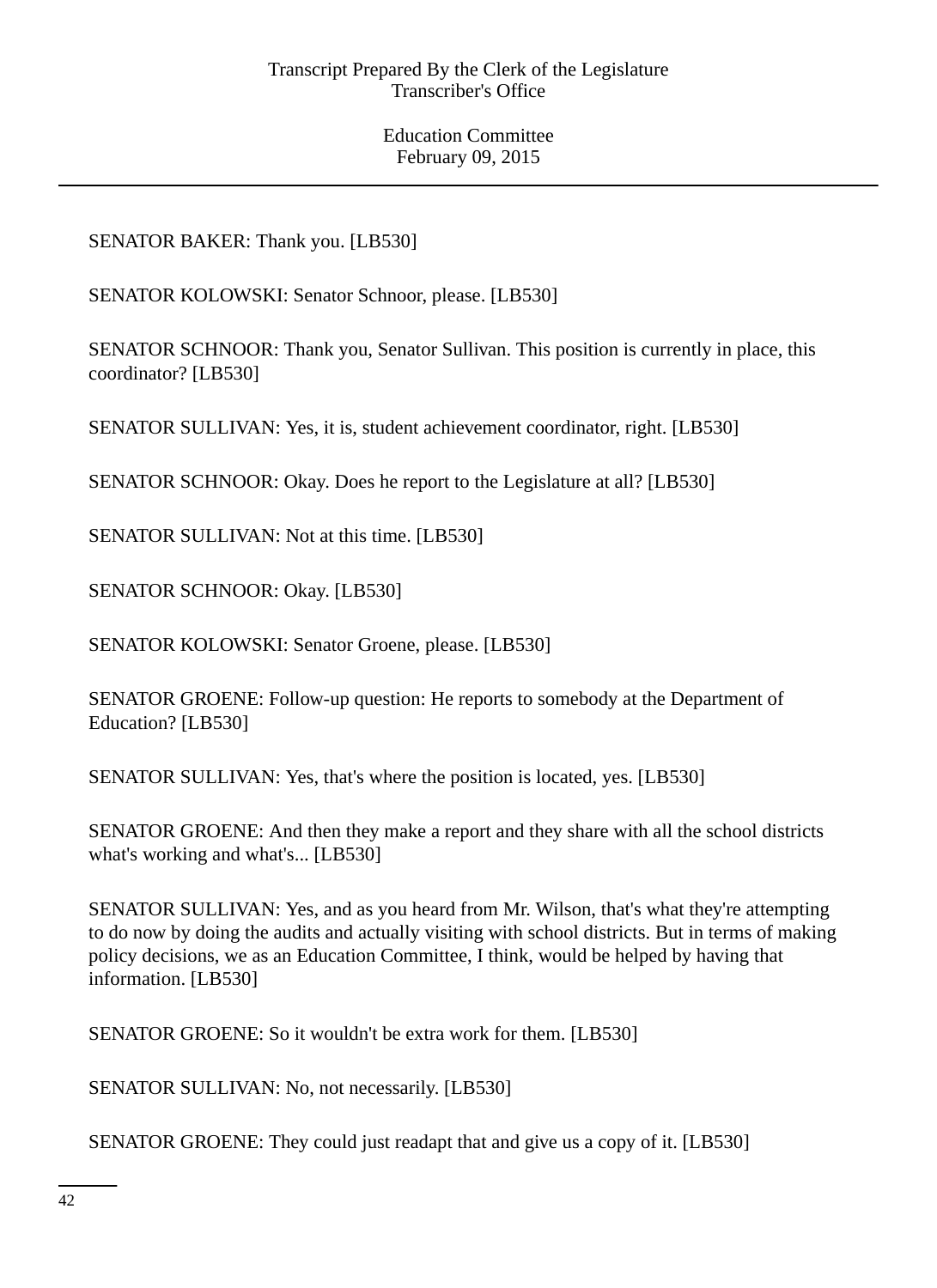SENATOR SULLIVAN: Exactly. [LB530]

SENATOR GROENE: Thank you, Senator. [LB530]

SENATOR KOLOWSKI: Senator Sullivan, from the...one of our speakers earlier, Mr. Scherer gave us two great examples of the National Center on Time and Learning and then the class size reduction research. Sharing this kind of material, I hope, would be one of the things that we would glean from the position that you're elaborating on. And I would certainly see that as longterm, not a one-year situation. So we'd have continuity of the person knowing where they've been and what they're doing as well. [LB530]

SENATOR SULLIVAN: Yes, your point is well taken. And as I indicated, this is a discussion that I think will evolve over time. [LB530]

SENATOR KOLOWSKI: Thank you. I'm very much in support of that. We don't do enough of that. So thank you. Other comments or questions from the committee? Thank you, Senator Sullivan. Now, do we have proponents for LB530, please? Welcome, Brian. [LB530]

BRIAN HALSTEAD: Good afternoon, Senator Kolowski and members of the Education Committee. For the record, my name is Brian Halstead, B-r-i-a-n H-a-l-s-t-e-a-d. I'm here with the Nebraska Department of Education and the State Board of Education in support of LB530. The student achievement coordinator is a she, Aprille Phillips. She started work September 15 and we are thankful to the Education Committee, Senator Cook, and the Legislature for giving us a person in this role. And I believe today she is up in Omaha with our school improvement team. I think they were meeting with OPS earlier this morning. I'm not sure her calendar...that's why she couldn't be here this afternoon so you could finally meet her. She's not quite five months into the job, so she has a lot of work in front of her. She is working with some of the financial team that Mr. Wilson talked about who actually audit...look for the financial numbers to do that. She's not checking balance sheets and AFRs to make sure they spent the money, but she's reviewing the plans for what they said they were going to be doing and looking across multiple school districts to find similar things and looking at data to see whether that's working. So as the bill asking for a report later this year, it fits fully within her duties and we're here to support the bill. [LB530]

SENATOR KOLOWSKI: Thank you. Questions, please? Thank you very much. Mr. Stilwill, welcome again. [LB530]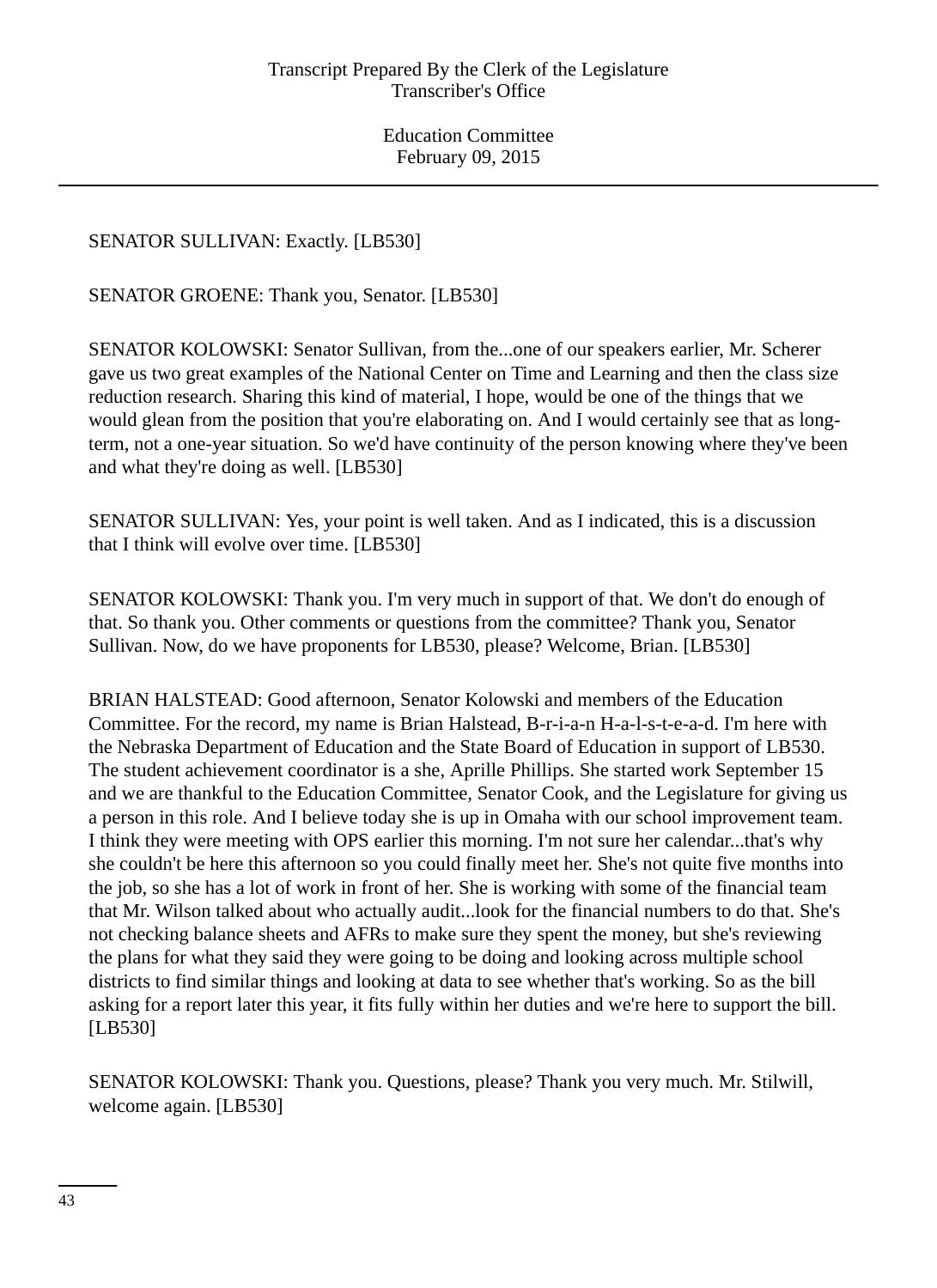TED STILWILL: (Exhibit 1) Thank you, Senator. And thank you, members of the Education Committee. Once again, the members of the Learning Community Coordinating Council--and the president of our Coordinating Council is behind me, Ms. Lorraine Chang--they voted to support LB530 consistent with the superintendents' recommendation in making sure there was additional...the Legislature had a chance to review recommendations for additional... [LB530]

SENATOR KOLOWSKI: Mr. Stilwill, would you introduce yourself again, please, and spell your name? [LB530]

TED STILWILL: I'm sorry. Ted Stilwill--thank you, sir--T-e-d S-t-i-l-w-i-l-l, CEO with the Learning Community of Douglas and Sarpy County. As I mentioned, the Coordinating Council supports this as do the Learning Community superintendents. It's very consistent with our mission as a Learning Community to demonstrate and to share more effective practices to help children in poverty succeed. As most of you, I think, know, consistently poor performance or poorer performance on the part of students from families in poverty is a consistent national problem. And that's documented in some of the attached sheets. The negative impacts are clear for the individual students, but I want to be sure that it's also clear that they're negative for the community. These are students who will grow up, earn less money, spend less money, and regional and state economies will suffer as a result. The thing that I wanted to emphasize most clearly is, there is a growth in poverty in Nebraska that if...demographers of the world always get credit for being fortune tellers because they examine the populations of young people and, lo and behold, they grow up and become populations of school-age children and adults. And if you examine the prekindergarten populations in Nebraska, there are, what I believe, some alarming numbers. When you look at those populations of prekindergartners, of the children who would be eligible for free and reduced price lunch if they were in school, those populations are four times greater than in the regular...the rest of the population. Perhaps even more importantly, if you look at families at 50 percent poverty, that's way below free and reduced-price lunch, which is 185 percent, way below free lunch at 130 percent, and the federal poverty line at 100 percent, it's half that. It's a...Senator Groene is not here, but it's in a fact that a mom and two kids making \$188 a week. That's not a lot. The presence of that growing population in the prekindergarten population is ten times greater in that...those students. That growth is ten times greater than the regular population. Those are alarming statistics. Those of you that are new to this committee and might be present seven or eight years from now, I would suggest to you that this will be the major issue facing education in Nebraska. So I think that the committee would do well to entertain this legislation. It's a fairly modest thing to ask a student achievement coordinator to develop some plans. My conversations with the Commissioner indicate--and with the Chair of this committee--indicate that, just as she said, there's a chance to really look at how we improve as a state to better deal with kids from poverty. So I'd be happy to answer any questions you might have with regard to these statistics or anything else with regard to this bill. [LB530]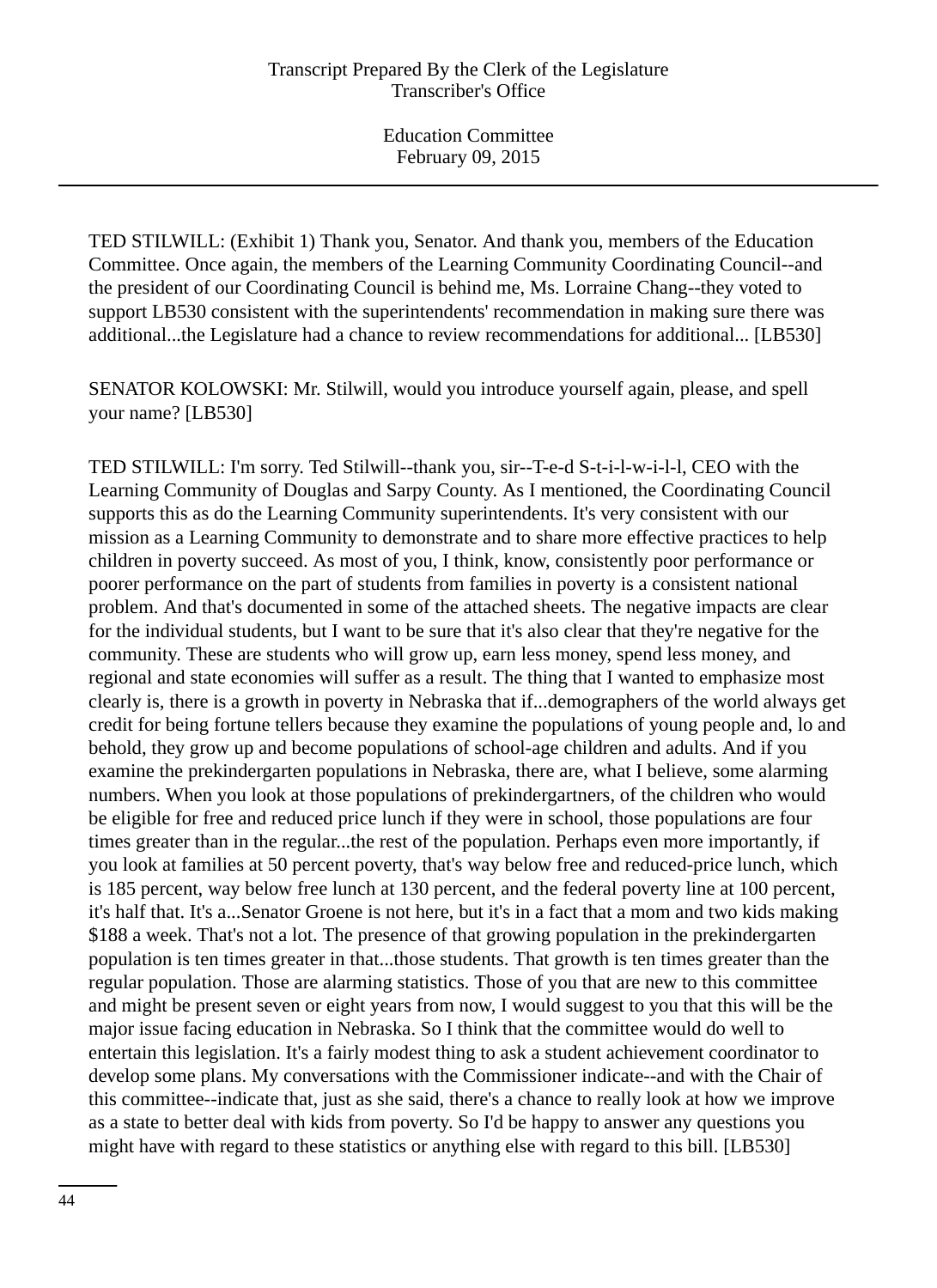SENATOR KOLOWSKI: Thank you. Senator Cook, please. [LB530]

SENATOR COOK: Thank you, Senator Kolowski. And thank you, Mr. Stilwill, for coming today. I wanted to thank you for outlining and highlighting how the numbers of children in poverty have grown and continue on that trajectory. That's something that we talked about on the Planning Committee, and Senator Sullivan has served on that and I serve on it. But I'm not certain how many of the members of the body at large, and certainly our new members, are aware that despite what we see as a prosperous state on the whole, we have increasing numbers of children living in poverty in the state. So thank you for highlighting that in a graphic way. [LB530]

TED STILWILL: Sure. [LB530]

SENATOR KOLOWSKI: Thank you. Other comments, anyone? Mr. Stilwill, thank you very much. [LB530]

TED STILWILL: Thank you. [LB530]

SENATOR KOLOWSKI: (Exhibits 2, 3) Anyone else, proponents, please? Any opponents, please? Any opponents? We have two additional names to add to the proponent list that were sent in: letters for the record from Greg Adams, president and CEO of accelerate nebraska, former senator; and Dr. Ken Bird, president and CEO of Avenue Scholars Foundation is also on record as a proponent. Any on the neutral category, please? Seeing none, Senator Sullivan, please. [LB530]

SENATOR SULLIVAN: Thank you, Senator Kolowski. And clearly, by our discussions today, it's...poverty is an issue that's not going away and, in fact, is going to intensify. And so we need to respond appropriately in education on how we're going to deal with it and help all children become successful. Thank you. [LB530]

SENATOR KOLOWSKI: Thank you. Any final questions, anyone? Thank you very much, Senator Sullivan. We'll now move on to LB524, please. [LB530]

SENATOR SULLIVAN: (Exhibit 1) Thank you, Senator Kolowski and members of the committee. My name is Kate Sullivan, K-a-t-e S-u-l-l-i-v-a-n here to introduce LB524. LB524 is in response to some federal legislation that has come down to us called the Community Eligibility Provision. By way of background, the intent of CEP--that's the acronym that I will give it--allows qualifying schools to provide free breakfasts and lunches to all students without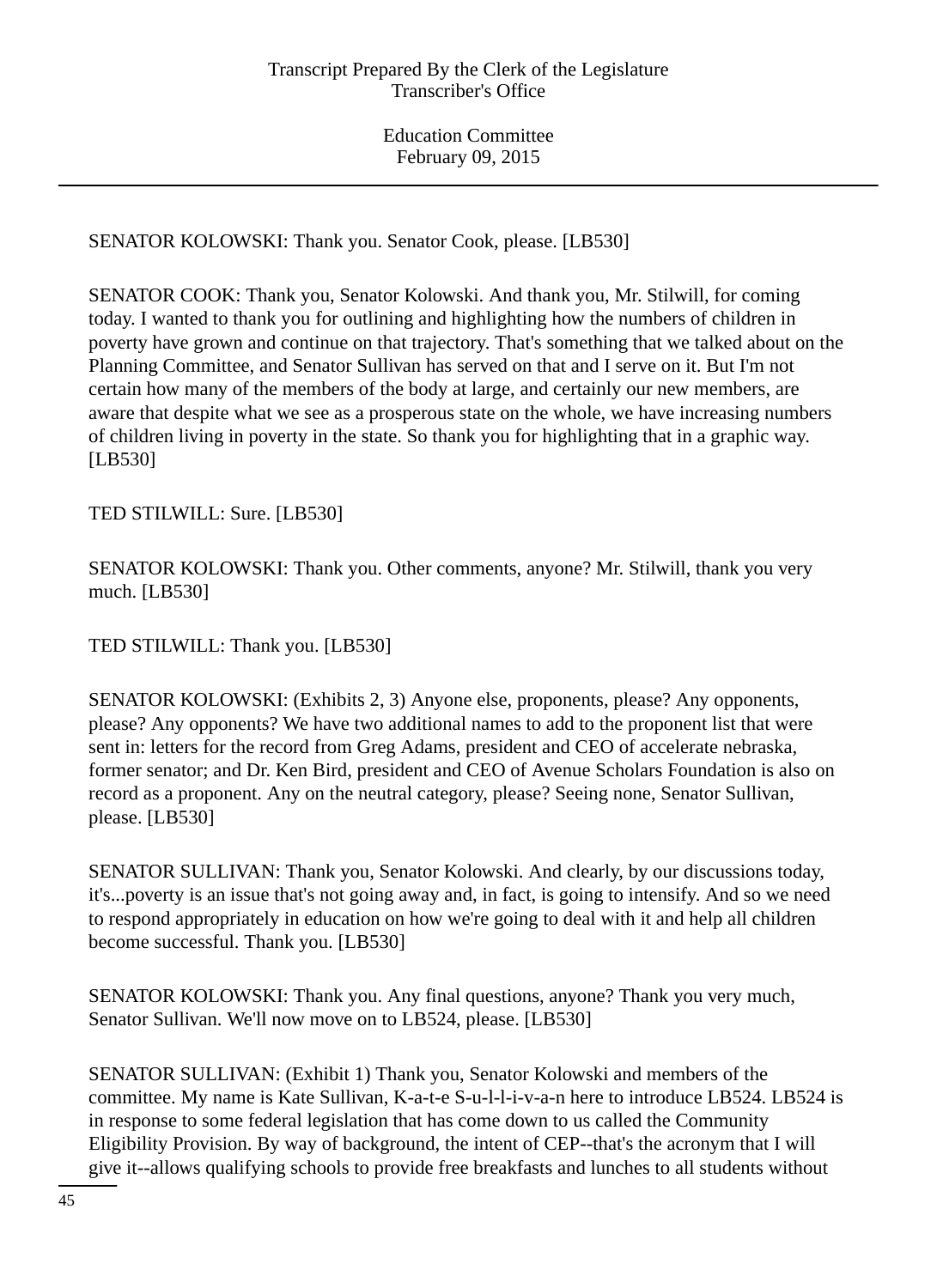Education Committee February 09, 2015

collecting applications from families. By background, this came about through an act of Congress called the Healthy, Hunger-Free Kids Act of 2010. And it had behind it these three components: to offer all students free meals in high-poverty schools; to reduce the paperwork for families and schools, because they don't have to then...wouldn't have to submit that financial information to qualify them; and in so doing, to avoid the stigma for singling out students who receive free and reduced-price meals. The process, as we've heard today, schools use now for determining qualifying students for free and reduced-price meals is that parents have to complete and submit that financial information. The CEP, on the surface, is a good idea. It's wellintentioned, and I think it's something that we need to take advantage of. But we also need to realize that it does present some consequences and challenges in terms of how the lack of collection of that financial information could result in complications for how we determine TEEOSA and determining other kinds of support for low-income families and their school-age children. So in essence, LB524 allows for the voluntary submission of the information by parents and guardians of students in CEP schools in order to determine qualification for other programs of state law that are contingent on qualifying for free and reduced-price meals. And for that, I mean such things as option and open enrollment and transportation. I think it's also important to realize what the current status of the program is right now, because we are seeing it unfold. Quite frankly, though, there is low usage of the CEP program among school districts. I think schools are still weighing the benefits and issues surrounding it. The OPS and the Department of Education are currently engaged in a pilot study right now. And the Department of Education continues to study the laying out of the CEP and its implications for school districts. But in the meantime, we can't just sit and do nothing because, as I indicated, that it's a well-intended federal program but we need to make it work for us. And in so doing, we need to make sure that it doesn't present some difficulties in administering current state programs. If I were to go into some of the details for you right now, it's quite complicated and I'm not quite sure I do a real sufficient job of doing it. I've tried to just highlight basically what LB524 does. There are two individuals here, Bryce Wilson from the department as well as Brian Halstead, that may testify in a neutral capacity and can respond to some of the financial challenges and how we would propose to deal with them with LB524. And also, Mr. Halstead could cover some of the other nonrelated financial issues. So with that, I'll try to entertain any questions. But hopefully some of the people that will follow me can talk more specifically about them. [LB524]

SENATOR KOLOWSKI: Thank you. Any questions from senators? Thank you, Senator Sullivan. Can I have proponents, please, come forward now? Proponents? [LB524]

MARK EVANS: Thank you, Senator Kolowski. [LB524]

SENATOR KOLOWSKI: Oh, sure. [LB524]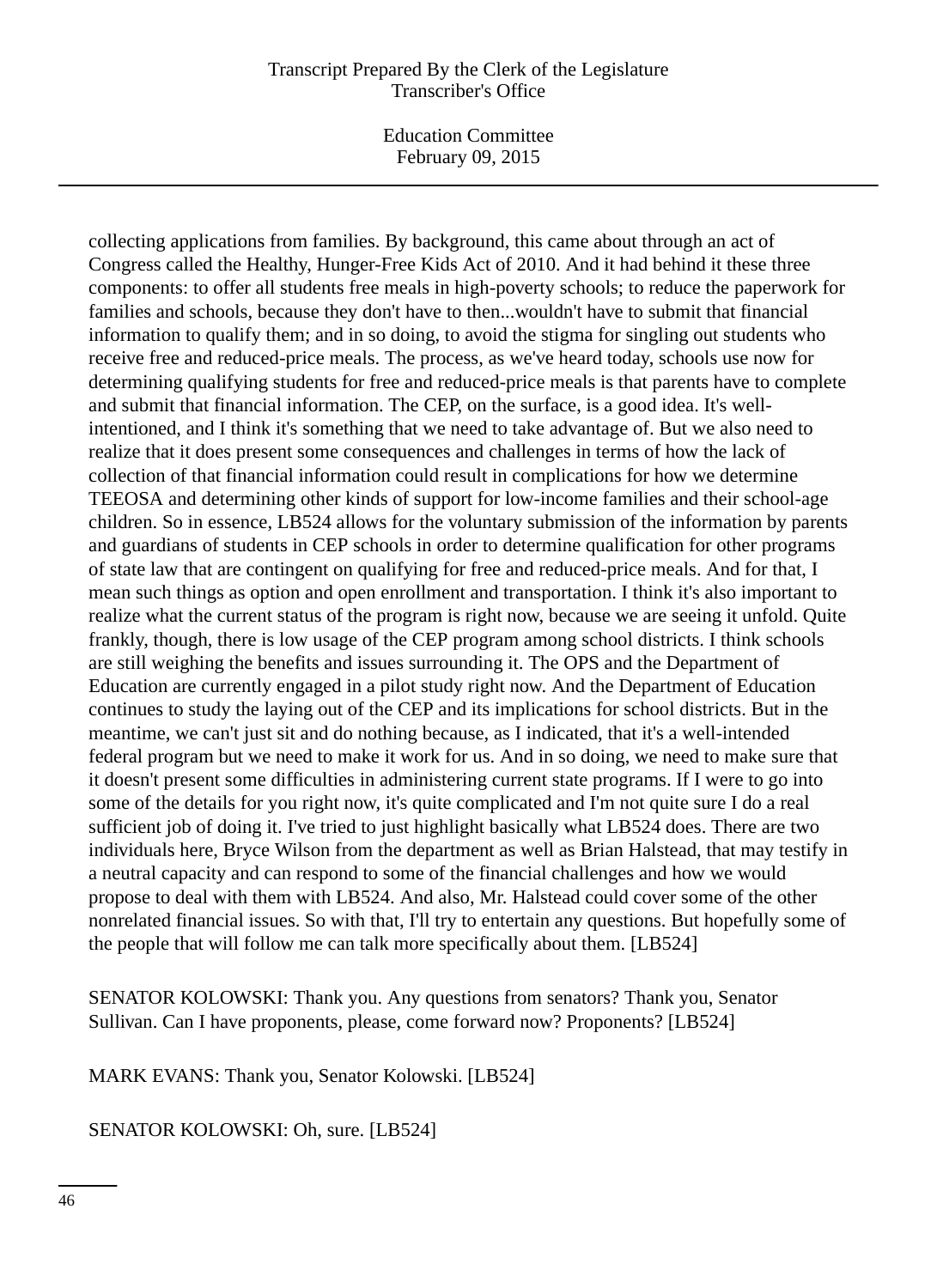Education Committee February 09, 2015

MARK EVANS: Senate Ed Committee, Mark Evans, superintendent, Omaha Public Schools, Ma-r-k E-v-a-n-s. Thank you again for allowing me to speak a little bit on this bill and thank you to Senator Sullivan for introducing LB524. From our perspective, we are in the midst of a pilot program looking at this whole Community Eligibility Provision as an alternative to household application for free and reduced-price meals in high-poverty schools. It would allow parents to volunteer or provide information on any application submitted pursuant to Nebraska law regarding the applicant's potential to meet the qualifications for free and reduced lunch. It would change the definition of free lunch and free meal calculated with TEEOSA to include the CEP provision. It would provide a calculation for unadjusted poverty students which would include the greater of the number of low-income students or the number of free lunch and free milk calculated students. It would adjust the summer school allowance poverty plan, elementary learning centers, and certification of students to reflect the inclusion of the CEP provision. So I guess that's a lot of verbiage, but at the end of the day...and I'm going to be very interested in listening to NDE and what our NDE representatives have to say, because our concern has been, we like the concept. We understand that it's going to benefit young people. But we also don't want to be penalized because the documentation/reporting process somehow, in some way, impacts TEEOSA, impacts part of our funding for Title I, E-Rate, and some of those other programs. So we believe that LB524 will help us get past some of those potential hurdles. And I believe that's what's happening in other states across the United States where they've actually used other kinds of processing to create the reporting without using the typical free and reduced application. Thank you, Vice Chair. [LB524]

SENATOR KOLOWSKI: Thank you, sir. Questions from the senators, please? Mr. Evans, I know I'm learning about this. [LB524]

MARK EVANS: Yeah, me too. [LB524]

SENATOR KOLOWSKI: This was not around when I was there, and it's certainly new, and I need a good Reader's Digest version so I can digest this whole thing and understand it better. So I'm looking forward to NDE coming up as well. (Laugh) Thank you. Thank you for your time today. [LB524]

MARK EVANS: Yeah, me too, Senator. Thank you, sir. [LB524]

SENATOR KOLOWSKI: Additional proponents, please? Good afternoon. [LB524]

MARY ANN HARVEY: Good afternoon. [LB524]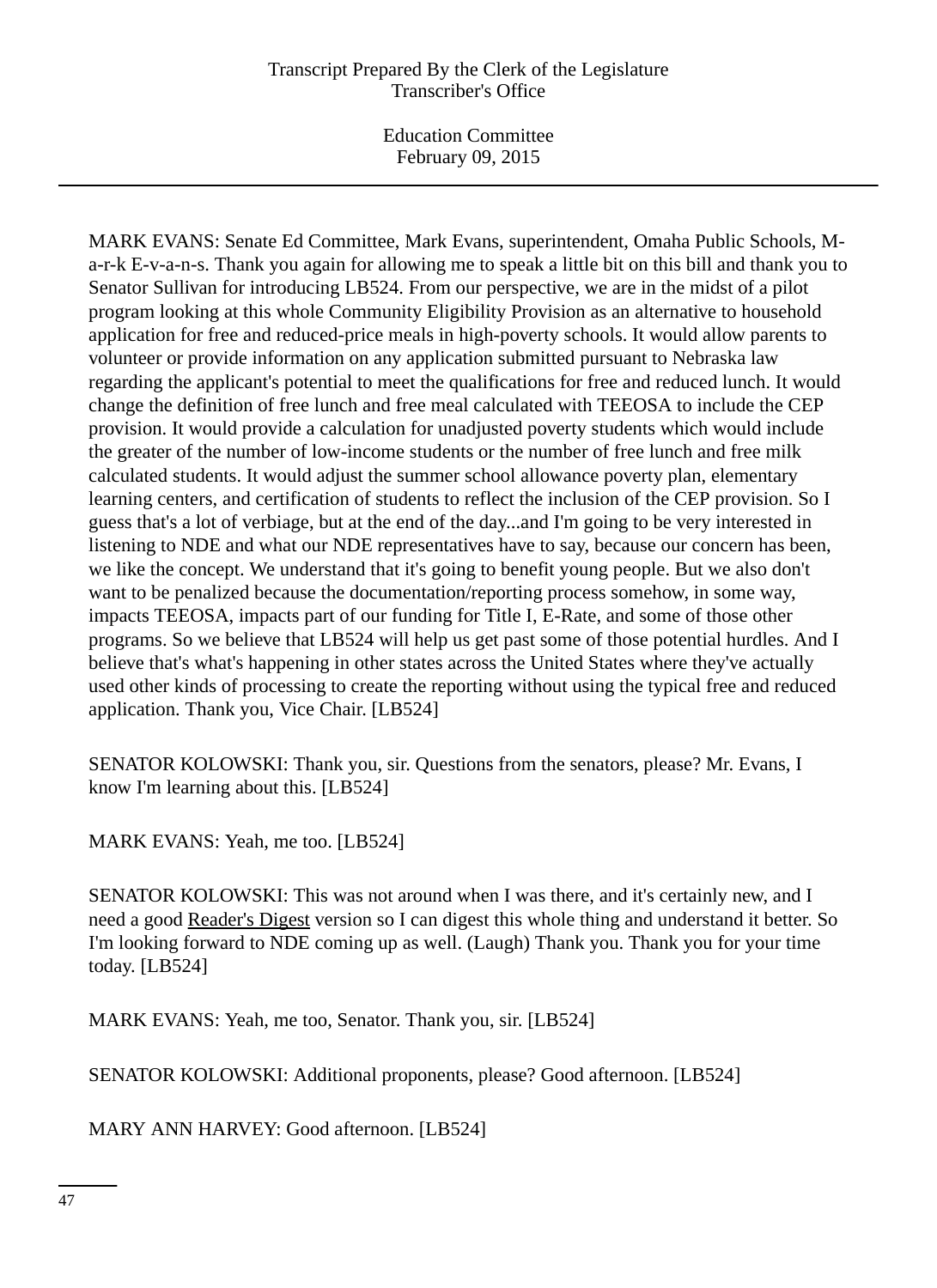SENATOR KOLOWSKI: Give your name and spell it, please. [LB524]

MARY ANN HARVEY: (Exhibit 2) Sure. Good afternoon, Senator Kolowski and members of the Education Committee. My name is Mary Ann Harvey, M-a-r-y A-n-n H-a-r-v-e-y. And I am a staff attorney at Nebraska Appleseed in the Economic Justice Program. Nebraska Appleseed is a nonprofit legal advocacy organization that fights for justice and opportunity for all Nebraskans. And I'm here today to testify in support of LB524. As Senator Sullivan mentioned, LB524 addresses the Community Eligibility Provision which is part of the Healthy, Hunger-Free Kids Act of 2010, legislation that was on the federal level. It allows schools in high-poverty districts to serve free breakfasts and free lunches to all students without collecting any money or taking any applications. We believe it's an exciting opportunity for some school districts in Nebraska, because it can help ensure that schools are feeding students that might otherwise go hungry. It reduces stigma related to school feeding programs and eases administrative burdens for schools and potentially saves costs. After its initial passage, Community Eligibility was piloted for three years in school districts before it was allowed to be taken up in every state for the 2014 and 2015 school year. The pilot showed really good participation in school meals. Lunches increased by 13 percent and breakfast service increased by 25 percent. Our neighbors in Iowa, in Council Bluffs and Des Moines, have taken up Community Eligibility in a widespread way for 2014 and 2015. And Des Moines is estimating a cost savings of about \$75,000 which is significant. In Nebraska, we're number 49 out of 50 in uptake of Community Eligibility. And so we believe this is definitely an opportunity to allow more schools to take it up by having attention to it from LB524. To be eligible for Community Eligibility, at least 40 percent of the students in the school or school district have to be what's called identified students. These are students who are identified already for free meals. They're directly certified. And that's by participation in other state programs like ADC; SNAP; the Food Distribution Program on Indian Reservations; they're participating in Head Start; or they're considered homeless, runaway, migrant, or foster children. CEP allows schools to forego the household applications that are traditionally required for free and reduced-price meals. Instead, schools use the data from the identified student percentage times a multiplier that has been shown to be an accurate proxy for free and reduced-price students across the nation. Moving to a model where our schools do not collect applications definitely has important considerations as was mentioned before, because schools use those applications for a variety of things at this point including Title I, E-Rate, and state aid to schools. In recognizing that, the federal government has issued really comprehensive guidance regarding Title I and how schools can use community eligibility and still make sure they're getting Title I funding. There's also guidance surrounding E-Rate. And the USDA, who administers the program, has issued a comprehensive Q and A to make sure that schools know how to take up this provision. LB524 is really important because it helps clarify how Nebraska schools can take up community eligibility and still obtain the information needed to maintain their funding streams. Currently, as was mentioned before, TEEOSA uses a measure of free milk and free lunch students to determine the poverty allowance that's in TEEOSA. LB524 would allow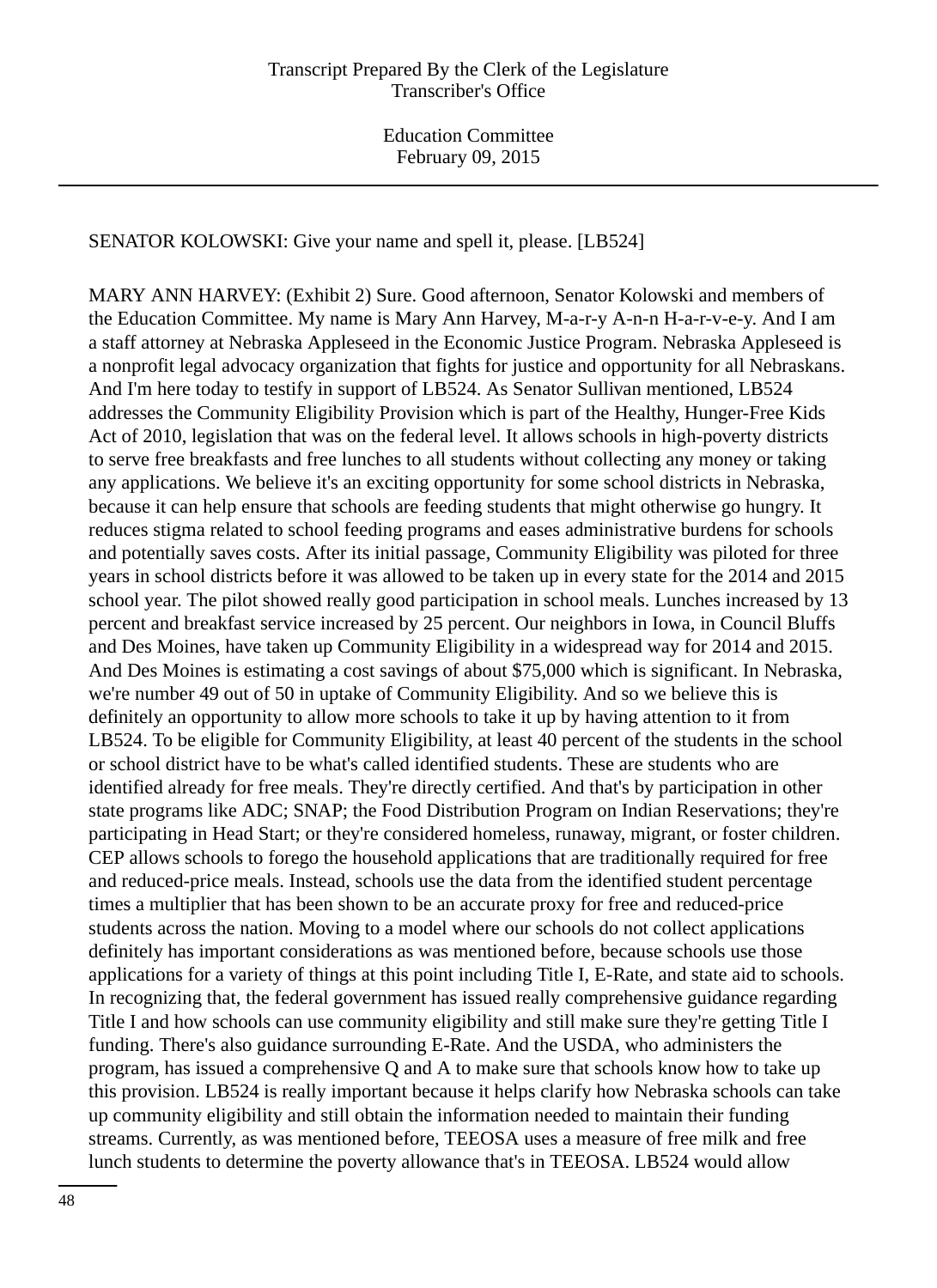schools to use the Community Eligibility data in place of that. The bill also allows for an alternative income collection. That could be a survey. A lot of states have done this in their own states, because they realized that they still needed the data from those applications. And so they collect a survey that could have the same information as the free and reduced-price application so they have that data on a student level. And we believe that could be used in place of those applications in the TEEOSA formula. In short, LB524 would allow more schools in Nebraska to take part in CEP. In Nebraska, 94 schools are eligible for this program. Around 30 of them would get 100 percent reimbursement from the federal government for feeding their students. Santee and Omaha are leading the way this year. They've taken it up. And we'd like to see more schools be able to do so. So in short, we urge the committee to advance this bill so we can make sure that Community Eligibility is an option for all schools in Nebraska. [LB524]

SENATOR KOLOWSKI: Thank you. [LB524]

MARY ANN HARVEY: Thank you. [LB524]

SENATOR KOLOWSKI: Question: Did the latest agricultural bill then, farm bill, have this in it? The last couple years now...has this come down through agriculture as well as education combining to do this? Do you know the history? [LB524]

MARY ANN HARVEY: I'm not exactly for sure of the answer. I know that it's part of the 2010 Healthy, Hungry-Free Kids Act which is part of, like, the school Nutrition Act, but I'm not sure of the answer on if it's in the farm bill. [LB524]

SENATOR KOLOWSKI: So that's five years old at least. [LB524]

MARY ANN HARVEY: Yes. Exactly. But the USDA has issued guidance since they run school nutrition programs. So they're wanting schools to be able to take up this option, recognizing that it's a good way to make sure that kids are fed. [LB524]

SENATOR KOLOWSKI: Thank you. Also there are some parts in this in Section 79-8,137, Attracting Excellence to Teaching Program. It talks about reduced loan rates or forgivable loans for postsecondary education students seeking initial degrees in education and forgivable loans for teachers enrolled in qualifying graduate programs. Those are all part of...if you're in a school of that percentage of students eligible, those are side programs for teachers. Is that correct? [LB524]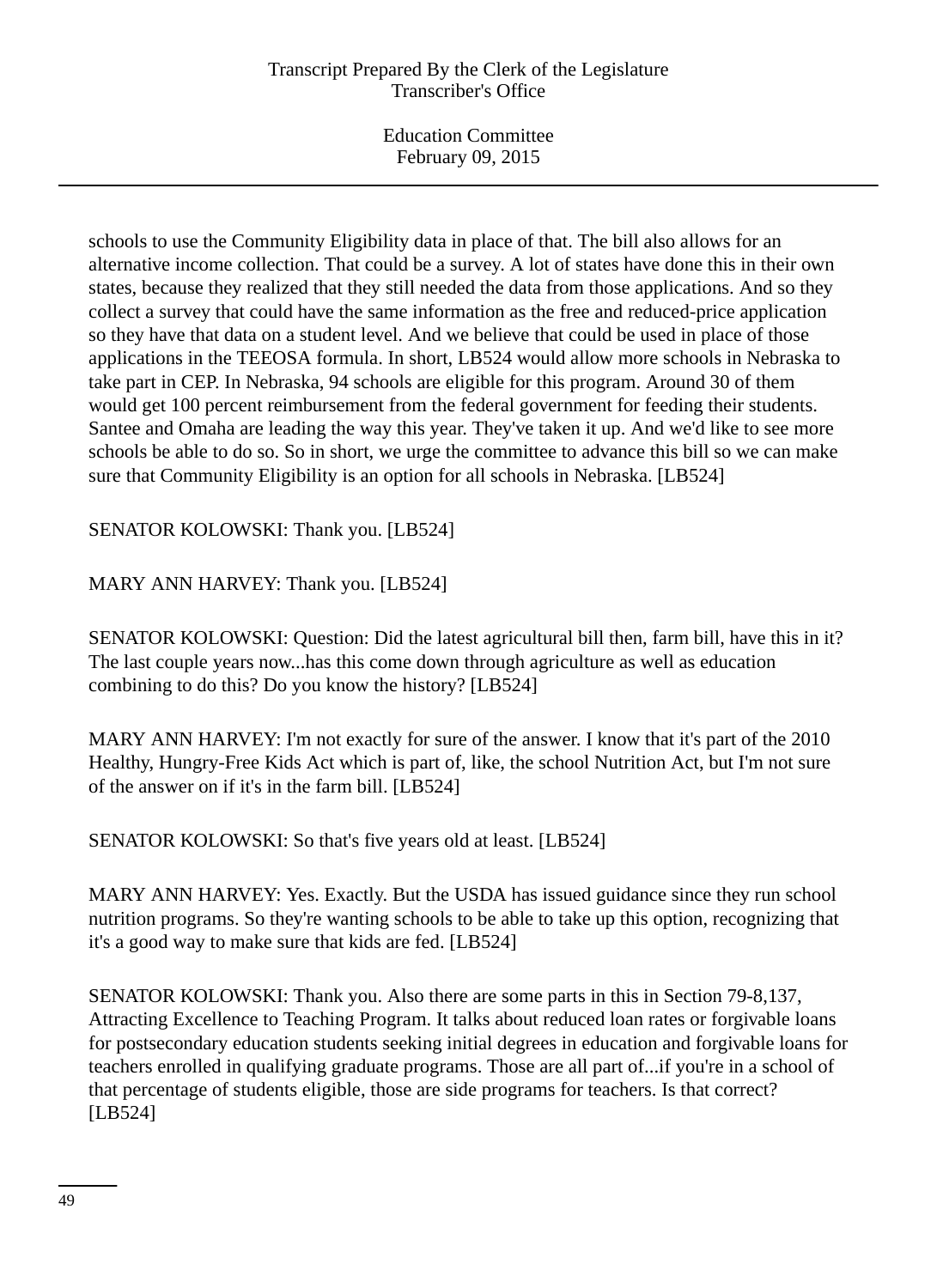MARY ANN HARVEY: I'm not an expert on that. But what I understand around those is, students who become teachers take out school loans, and then if they become a teacher in a highpoverty school, they're eligible for certain loan forgiveness. I think it's...they have to commit a certain number of years to teaching in a low-income school. And then they apply for the program and can only forgive certain school loans. And so that already exists and I think that any changes in the bill would just allow the data from Community Eligibility to be used in place of free lunch and...free and reduced-price lunch applications. [LB524]

SENATOR KOLOWSKI: Okay, just started getting into a number of different things... [LB524]

# MARY ANN HARVEY: Right. [LB524]

SENATOR KOLOWSKI: ...along with distance to school, a mile or two miles, and the qualifications, so it seemed to be extremely large in many ways, so...which is a big tenet from that aspect. So, other questions from senators, please? Seeing none, thank you very much. [LB524]

MARY ANN HARVEY: Thank you. [LB524]

SENATOR KOLOWSKI: Thank you, ma'am. Any other proponents, please? Good afternoon. [LB524]

JULIA TSE: (Exhibit 3) Good afternoon. Senator Kolowski and members of the Education Committee, my name is Julia Tse, J-u-l-i-a T-s-e, and I am the child welfare policy associate at Voices for Children in Nebraska. I'm here today testifying in support of LB524. We believe that educational success in the classroom is tied to overall well-being of all children. And Voices for Children is in strong support of this bill because it takes us further in addressing child hunger by providing schools with a framework to help increase access to nutritious meals for Nebraska's children. We believe that the CEP is an opportunity that we cannot afford to pass up, because it allows us to maximize all available resources in reducing food insecurity within high-poverty schools. Today I want to focus on the data and research that supports the passage of this bill. We have been talking a lot about poverty in the schools today, and I just want to reiterate some facts. So currently, there are...about 44 percent of all Nebraska children are eligible for free and reduced-price meals which was an increase of more than 40,000 children from only 2008. And about one in five children in Nebraska are classified as food insecure which means that they don't know where their next meal is coming from. And the research on hunger and food insecurity is clear especially for the developmentally crucial periods of childhood: It has negative and significant effects on academic performance, achievement, physical health, and has been linked to psychosocial and behavioral problems. So providing universal meals in schools is beneficial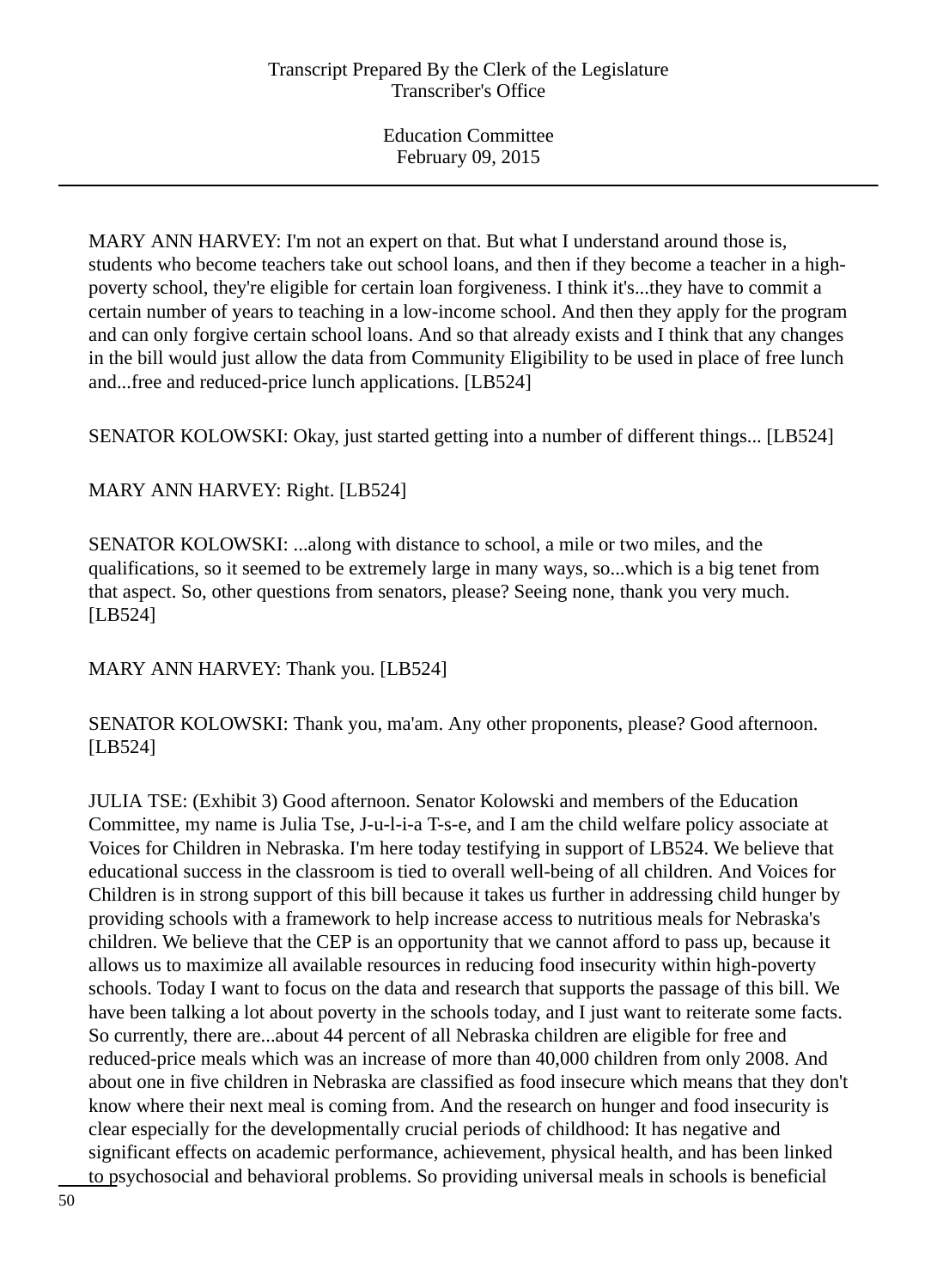Education Committee February 09, 2015

for all children but especially for those who may not otherwise have consistent access to meals. The CEP can also help the families of these children, especially those who may face literacy or language barriers in the application process. And it also allows families to stretch their budget just a little bit further every month. The initial data from states and schools that have taken up the CEP shows that it's not just students that benefit from this provision. It also improves the efficiency of school nutrition programs. And schools already have a lot on their plate as it is. So freeing up the time and resources that we traditionally use for meal service, data and payment collection, and then application processing allows us...allows for more focus to be placed on the quality of programs. By the numbers, CEP schools have also reported significant increased participation in meals, and the previous testifier alluded to a 25 percent increase. And this is particularly relevant for Nebraska--that's the breakfast participation rate--because we were recently ranked third to last in the country for underutilization of the breakfast program. So in combination, this is...this allows for greater efficiency and increased participation and makes for a more viable and profitable school nutrition program. So overall, we believe that the CEP presents a cost-effective opportunity to make our high-poverty schools free of child hunger. We appreciate that Nebraska is taking a thoughtful approach to implement this new option, but we believe that the state Legislature and the state Department of Education should do all that they can to support schools that want to adopt this option. This includes providing a clear guidance and ensuring that data collections don't serve as a barrier. In just December of 2014 when data were released by the uptake...on the uptake of this new option statewide, Nebraska was ranked second to last in CEP elections by state. So we only have 329 students in CEP schools out of the 6.4 million students nationwide. So we need to ensure that schoolkids in Nebraska don't face additional barriers to hunger when compared to their peers in other states. LB524 represents an important opportunity for our states to ensure that hunger is not a learning barrier for children in Nebraska. Many states have already seen tremendous success in leveraging this option to help children reach their full potential while also simplifying school meal programs, and we shouldn't let Nebraska continue to fall behind. We want to thank Senator Sullivan and the members of this committee for their leadership on this issue, and we respectfully urge you to advance this bill forward. I'd be happy to take any questions, but I should mention that our expert at Voices on this issue is in a different hearing. So I'll try to answer as best as I can. Thank you. [LB524]

SENATOR KOLOWSKI: Thank you, Ms. Tse. Any questions, please? Seeing none, thank you very much. [LB524]

JULIA TSE: Thank you. [LB524]

SENATOR KOLOWSKI: Good afternoon. How are you? [LB524]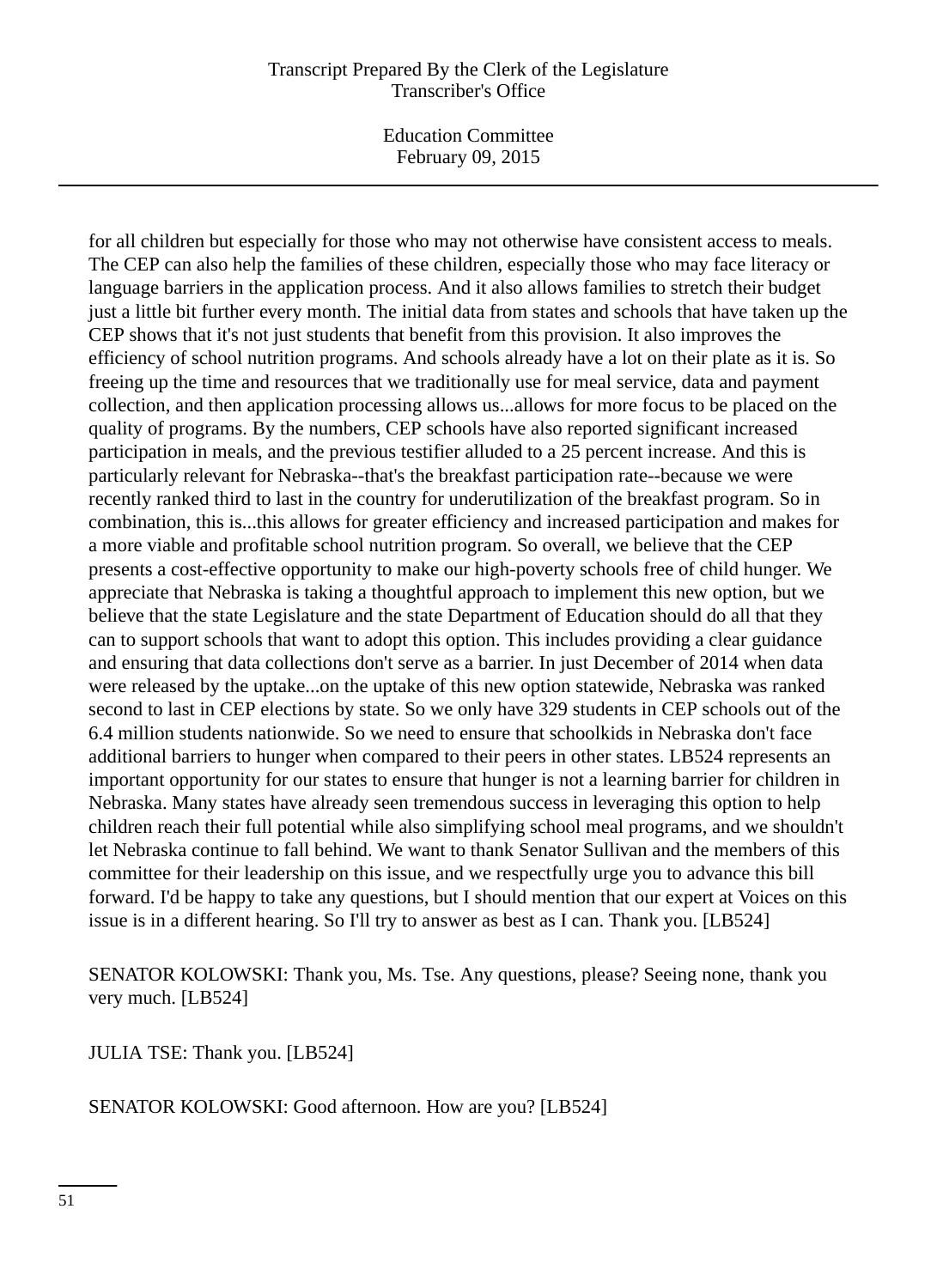Education Committee February 09, 2015

TIFFANY JOEKEL: (Exhibit 4) Good afternoon, Senator Kolowski. Members of the committee, my name is Tiffany Joekel, T-i-f-f-a-n-y J-o-e-k-e-l, and I'm the very new policy director at OpenSky Policy Institute. We're here today to testify in support of LB524. I'd like to start by thanking Senator Sullivan for putting this conversation forward and helping Nebraska to move forward in implementing this option. I'd also like to take a moment to thank the Department of Education and OPS for moving forward in a way to try to sort some of these details out. We want to do everything we can to help students learn. And by reducing hunger as a barrier to learning during the school day, the research is clear that we can do a lot to help kids in that regard. We've approached this work from, really, three principles. One is that offering this option in schools shouldn't disadvantage schools in any way. So if it results in a loss of funding in other ways, obviously that's not something that we would be supportive of. However, we know that the use of free and reduced data is pervasive in a lot of our systems and really our primary measure of poverty in a lot of schools. But we believe that the interest in the data shouldn't stand in the way of us reducing hunger as a barrier during the school day. So if there are ways around it, we hope we can find them, and I think that's what LB524 attempts to do. And finally, as has been mentioned in testimony before, there is significant flexibility in the federal guidance coming out of both U.S. DOE and USDA. And so, you know, we hope that there are options available to school districts as they look to implement this to make it work for them. I wanted to just start by talking a little bit about the financing. You'll see on the second page of my testimony, there are really...the identified student percentage, which has been talked about before, these are ways that we identify kids as vulnerable through other systems, so their involvement with SNAP or Cash Assistance, foster care, homeless, migrant, runaway, and a couple of other programs. So we know on the back end through systems that these kids are vulnerable. Those kids right now are eligible for free lunch and they are directly certified without meal application. So right now, without this option...or without this new federal option, the department is already directly certifying kids based upon these...their qualifications in these areas. So we know the identified student percentages now. What this option does is it allows us to get federal reimbursement based upon that identified student percentage. So you take the ISP times the 1.6 multiplier. The basis of that is, nationally, the average was, for every one child that's directly certified, 0.6 children would also be eligible in a school for free and reduced meals. So they just turned that into a number that can be used as a factor to create reimbursement rates. I would just point out that, you know, this is going to be a district and a school building level decision whether it works for them and whether the finances work. And that's going to be based on these reimbursement rates. You can see some districts are not going to receive a lot of reimbursement...very high-level reimbursement, so that may not work for them. But I think the point of LB524 is to make this option available for school districts that it will work for. I'd just like to say that we think this significantly streamlines the process potentially for school districts that have implemented otherwise. They...you know, it reduces the need for school districts and school buildings to manage lunch accounts and to track down accounts that aren't up to date or are negative. It reduces the need for someone to stand in a lunch line and take different...you know, take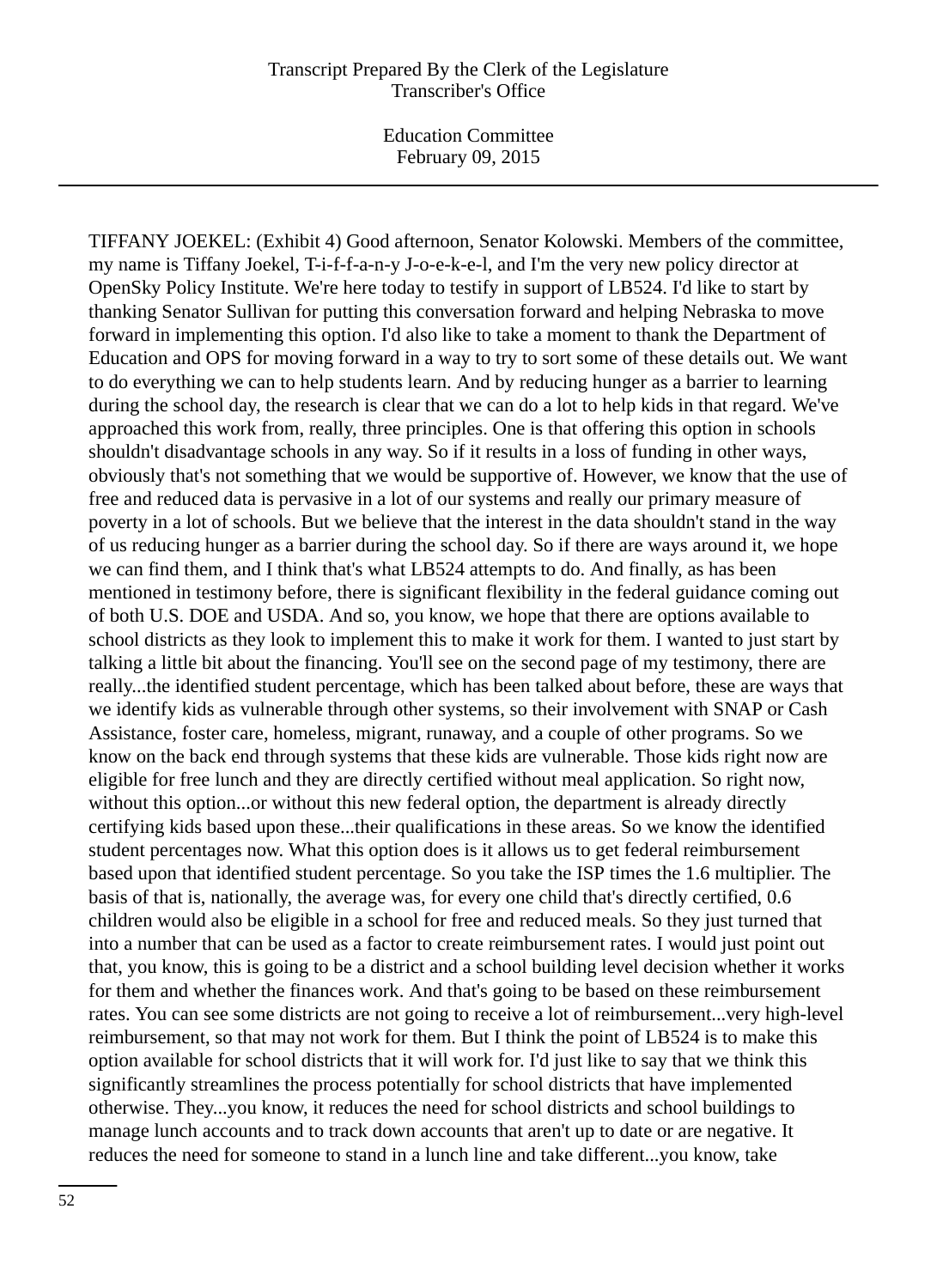Education Committee February 09, 2015

accounts and make sure we're tracking correctly. It also reduces...you know if a kiddo shows up and they don't have food in their account, at some schools they're given a separate meal, right, that looks different than what other kiddos...and that's not universal, but it does happen. And so this takes that away. Everyone has meals available to them and every child, you know, can get served so they can go to school and be ready to learn. I'd just quickly mention that lots of other states that have implemented this have implemented an alternate income survey. So they can have access to the same data we're able to collect from a free and reduced meals application, but they get it in another way. Granted, that doesn't reduce the administrative burden of the application. We're still filling out a piece of paper up front, but it does still give that administrative savings on the back end. So with that, we just very much appreciate Senator Sullivan's effort to move this conversation forward. I've noted some questions in my...the last page of my testimony about using identified student percentage, because that is a segment of free lunch and free milk students. It does not encompass all free lunch and free milk students. So I do have...we do have some concern about just using identified student percentage instead of the multiplier, because identified students are a subset of free lunch and free milk students now. So with that, I'd be happy to answer any questions. [LB524]

SENATOR KOLOWSKI: Thank you, Mrs. Joekel. Any questions, Senators, please? Which...what part of the budget did this come through as far as the background? Was it agriculture? [LB524]

TIFFANY JOEKEL: Sure. No, it did come through...well, it came through Senate Ag. But on the House side, I think it went through education and work force. [LB524]

SENATOR KOLOWSKI: Okay. [LB524]

TIFFANY JOEKEL: It's paid...the "pay for," though, is through agriculture. The "pay for" is actually the reduction in SNAP benefits after ARRA, so when they cut SNAP benefits about 13 percent last fall...or a couple years ago, that was the "pay for," so one nutrition program to another. [LB524]

SENATOR KOLOWSKI: And this is going to replace or extend even beyond the SNAP cuts? [LB524]

TIFFANY JOEKEL: Yes. [LB524]

SENATOR KOLOWSKI: With a lot less paperwork, it seems like, hopefully. [LB524]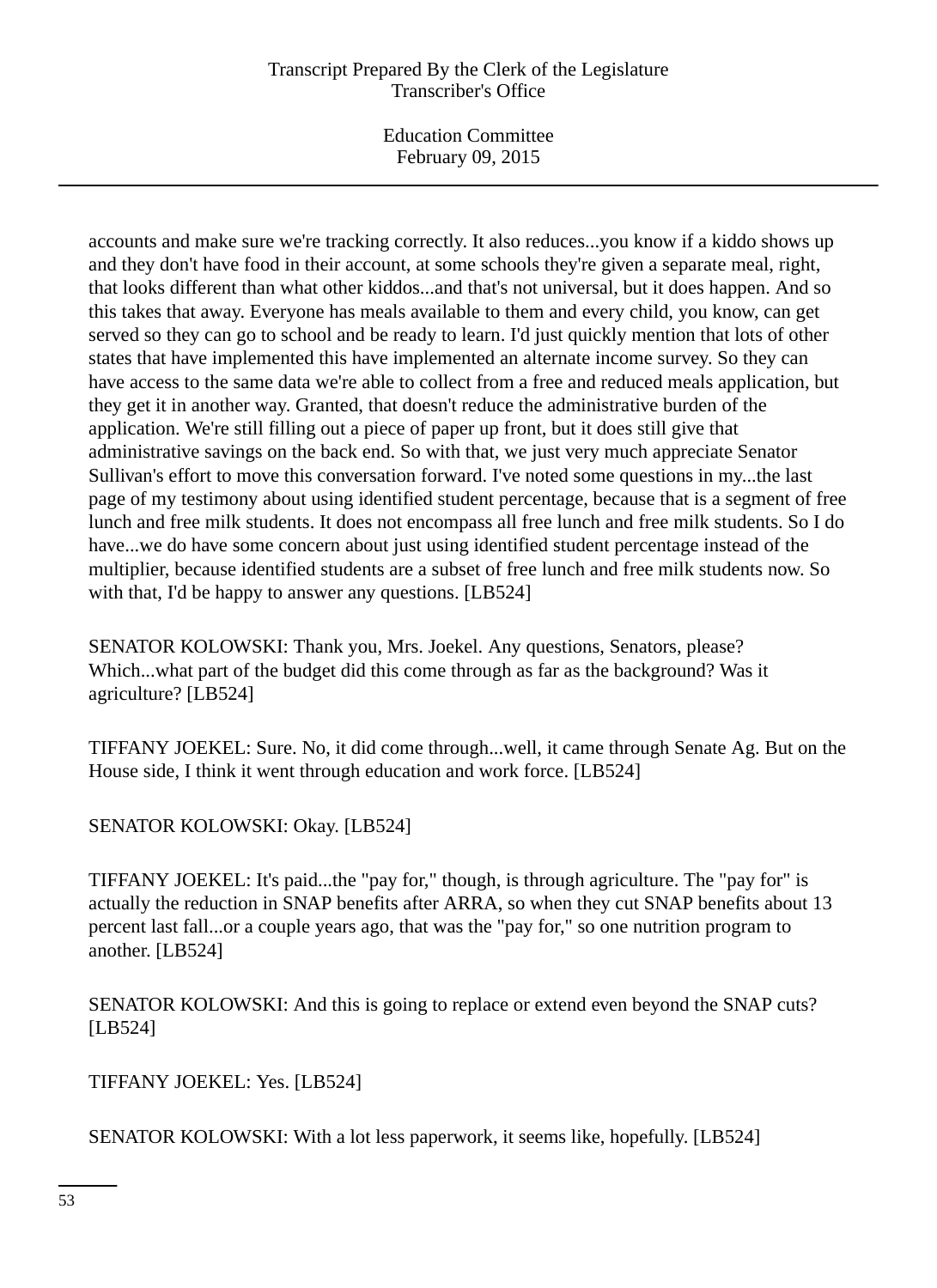TIFFANY JOEKEL: Hopefully. I mean, that's the intent. Really, this will be a district by district, building by building decision whether it works for them. But I think there are significant opportunities and I think LB524 gives the department and districts the room that they need to see if this works for them. [LB524]

SENATOR KOLOWSKI: Any questions? Thank you very much. [LB524]

TIFFANY JOEKEL: Thank you. [LB524]

SENATOR KOLOWSKI: Any additional proponents, please? Opponents? Anyone opposing this? And neutrals, please? Mr. Halstead, welcome again. [LB524]

BRIAN HALSTEAD: (Exhibit 5) Good afternoon, Senator Kolowski and members of the Education Committee. For the record, my name is Brian Halstead, B-r-i-a-n H-a-l-s-t-e-a-d. I'm with the Nebraska Department of Education. We're here in a neutral capacity. I'm here largely to try to answer questions. I think Senator Sullivan in her opening said this is a simple idea. I brought with me the spreadsheet at the Department of Education we've created. It's on 11 by 17 inch paper. It is 4.5 pages long. It has 29 rows in which we've identified where Community Eligibility will impact some part of something that is financed, reported, or required to be done. So it seems simple. You just...a high poverty, you'd make everybody eligible. If only it were that simple. We have been out in the schools at administrator days last year. We did a full session on this to try to encourage schools to get them up to speed on what this involves. At the moment, the Santee Community School District is fully participating. It's a small school district, high poverty. It makes sense for them. The Omaha Public Schools has applied and they are going to be doing this in--I can't remember--six or eight buildings, maybe in more than that. I didn't actually ask for the application today. So they're going to be starting this the second semester. Some of this, from the Commissioner's perspective...we almost need to have someone jump in and start doing this in a thoughtful manner so we can learn from it. I know there's been a lot of testimony about finance and talking about the U.S. Department of Education putting out lots of guidance. Almost all their guidance is about how Title I funding can be determined once you do Community Eligibility. They haven't put out any guidance under what they require under No Child Left Behind, because we're required to identify by student their performance on all of the tests as if they're poor. In that regard, they've been silent in their advice to...well, we'll just trust you to figure out how to do it. Oh, that's real simple, because the school districts are asking us, how do we identify the kids for purposes of accountability if every child in the school is presumed eligible? We're working on it. I mean, that's part of the ongoing dynamics here. I think there are a number of schools who are interested. When you consider that once you get, probably, beyond the 40 largest schools...school districts in this state, this is a school district decision. It's not a building decision. In OPS, in Lincoln, in Millard it might be a building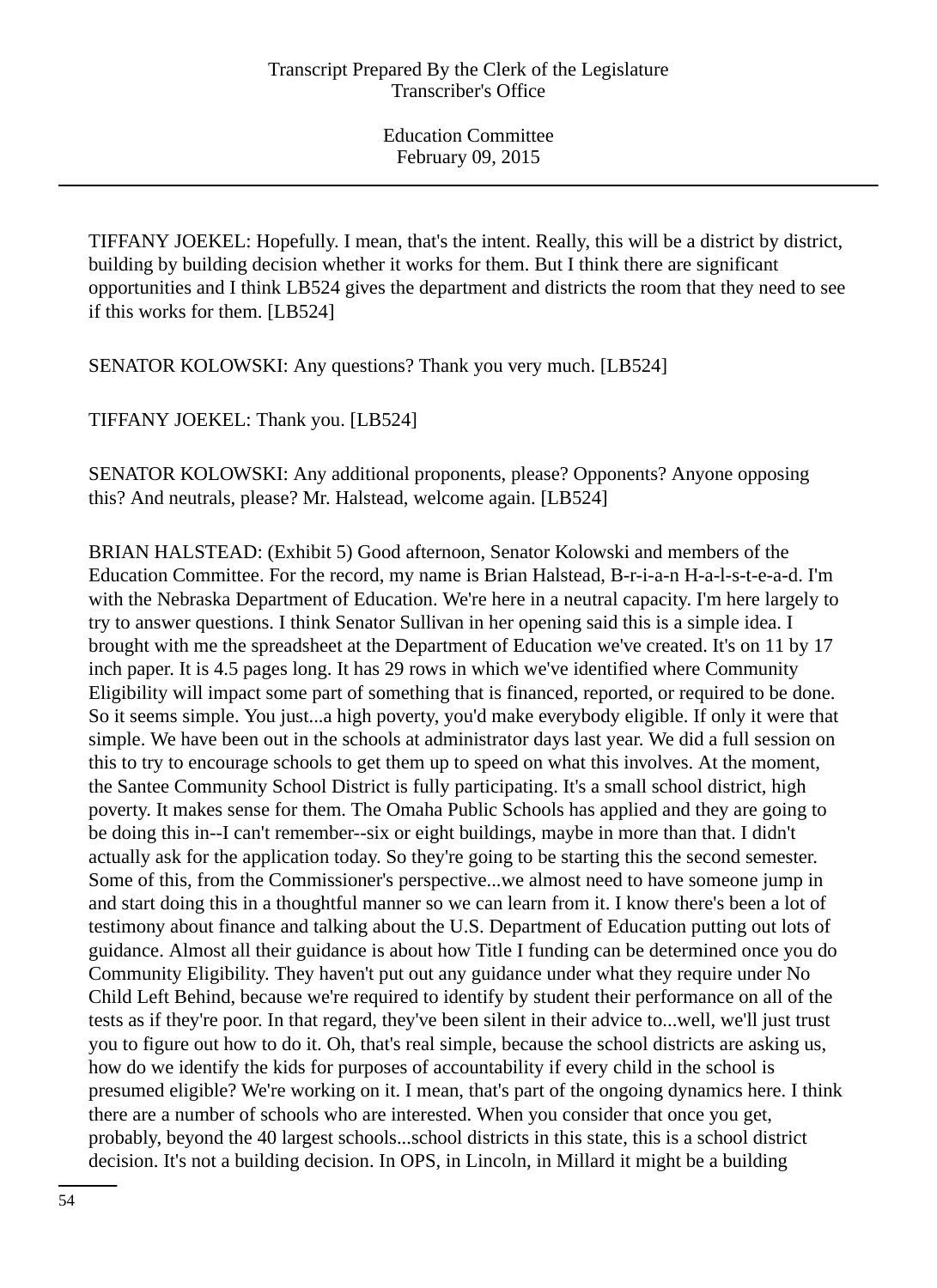Education Committee February 09, 2015

decision, but most of our food services programs are district-wide. The other issue that comes up is, although you may be a child right now enrolled in a school that's Community Eligible, if you move and you change schools, now what do we do? Well, there's some procedures. There's some guidelines suggested. So I think the bill was a good start. I did notice, though, in the bill there is language that references FERPA, the Family Educational Rights and Privacy Act, which applies to education programs. The U.S. Department of Agriculture has its own regulations on confidentiality about financial information related to the poverty programs for lunch and breakfast, so I don't know whether the reference to the U.S. Department of Ag's act on privacy...they are a little more stringent than FERPA are on some of these. You may want to look at that. We have been, for a number of years, doing direct certification. I think you heard pieces of that. Every night, the Department of Health and Human Services provides us with individual information on children who are participating in SNAP and TANF and who are in child welfare foster homes in that regard. And we directly certify by matching those children to the school district where they're enrolled, so the school district already has a list of children who are automatically eligible. You don't need paperwork for these children. So we've been largely successful in doing the direct certification. But guess what, not all children qualify for SNAP or TANF or are in foster homes, thank God. But in the sense of...so, many of the schools that may be eligible for Community Eligibility already have a high direct certification number to begin with, so the three or four percent of the students who aren't directly certified, for the school that may not be a big indicator. There are others that we're clearly working with. So I'll stop there. I'll try to answer any questions you have on Community Eligibility and the bill. [LB524]

SENATOR KOLOWSKI: Brian, thank you very much. Yes, sir, please, Senator Baker. [LB524]

SENATOR BAKER: Mr. Halstead, I'm projecting myself back into a school setting looking at this. I...somewhere there is verbiage about their...about people supplying that information on a voluntary basis and thinking of, you know, if there was a determination that there was Community Eligibility, why would they? Or why would we ask them to submit data on a voluntary basis? Then I look at this alternate income survey as some type of documentation the schools would have to provide. You know, the term survey means that data may or may not be returned to you. So how...I'm trying to...I'd be concerned about how our feet would be held to the fire with providing this data through an alternative income survey. [LB524]

BRIAN HALSTEAD: Well, and, Senator, the number of states who were the pilot for this, they attempted to do survey information by surveying parents. They did not get 100 percent return on those, some--I don't have the exact numbers--some were in the 30/40 percent return. [LB524]

SENATOR BAKER: That would be more typical. [LB524]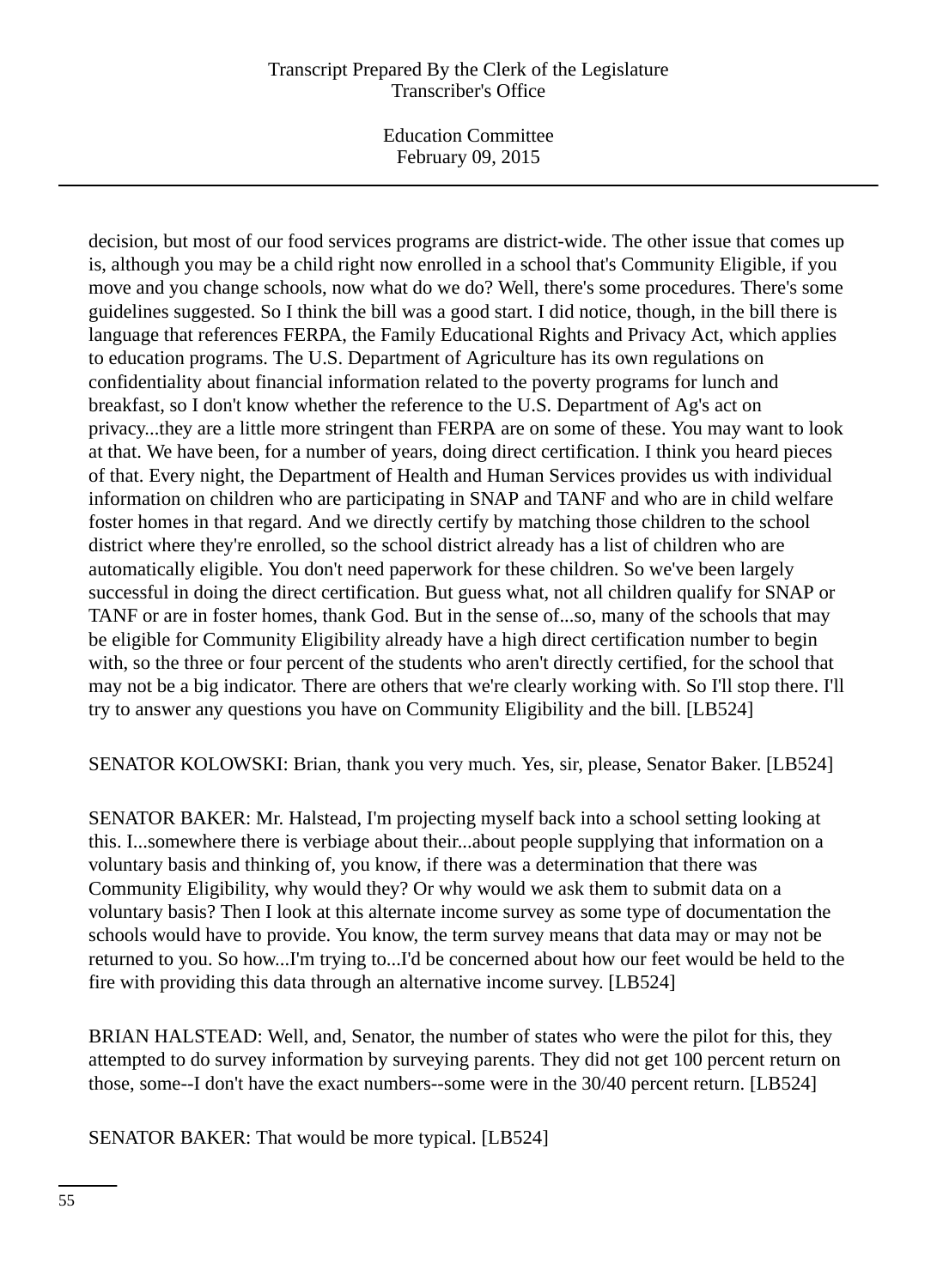BRIAN HALSTEAD: So again, you...anytime you take away the direct connect, you have that issue. At the same time if, in fact, the child is already eligible, why are we making the parents fill out a form? Why are we employing staff to collect a form when we know it? And that's part of the whole idea behind Community Eligibility, is to eliminate the administrative burden for the program while providing the funding to make sure the children get the food...breakfast and the lunch program in that regard. So it's the ongoing part because that survey was also...is also to help provide some data for future years, because right now you may have individual student data, because all of the parents filled out the form or they were directly certified. Three years from now, if you stop doing that, is that cohort still even in your district or in your schools? How do I determine the new cohort of kids who came in in kindergarten, first, second, whatever if we're a Community Eligible school so we're not required nor having to get individual information? But at the same time, we need to nab enough information for which all these other laws apply for determining your Title I funding and all the other programs that have some funding tied to...it is...you know, largely, if you look back in history, LB1059 that created TEEOSA was silent on poverty. Those pieces got added over the years. And as we got more comfortable with...it was free lunch, then it's free and reduced-price lunch and milk and all--I don't quite know all the "distinguishings" (inaudible)--we've gotten used to using a proxy that we're somewhat comfortable with. And now, with this new program, the U.S. Department of Ag...we're disconnecting ourselves directly from that proxy and we're trying to decide, what's the best way in which we can still collect good enough information to make informed decisions about funding, where the money needs to go, or who should get the money, and also at the same...holding schools accountable for how well children who may be poor are doing, because if we're not having that...it's the ongoing quandary of the administrative burden. We want to reduce that, but at what point do we lose other things? And I think that's...you know, it's part of the things we're trying to work through. Like I said, if it were that simple, this thing wouldn't be this large, and there wouldn't be that many rows with that many reports of what may be impacted. Some of these may be easy to work out as we walk through it. We're very happy that OPS and Santee are doing it right now, because we'll learn by them doing it. They have picked school buildings that have direct cert. rates that are high so that there's not, at the moment, a lot vulnerable with it, because what we're directly certifying them and what Community Eligibility are largely aligned, so there shouldn't be any major shift in Title I funding or any of the other poverty, TEEOSA, or whatever in that regard. But as you move further and further away from that, what is your data source for identifying the poverty? The U.S. Department of Education, when they worked with states to pilot this, they picked some states...Nebraska is one of ten states that gets to use an alternate formula for determining poverty for Title I purposes because we have such a low population in the state. The U.S. Census data that the U.S. Department of Ed utilizes...not quite as good as the data we've got here, so they allow us to make some alterations. We have a formula we run. They didn't pick any state who was doing the alternative approach for the Title I to pilot this. So they're trying to think through how alternative states like Nebraska might be impacted on that. So, again, it's a great idea to reduce administrative burden. It's just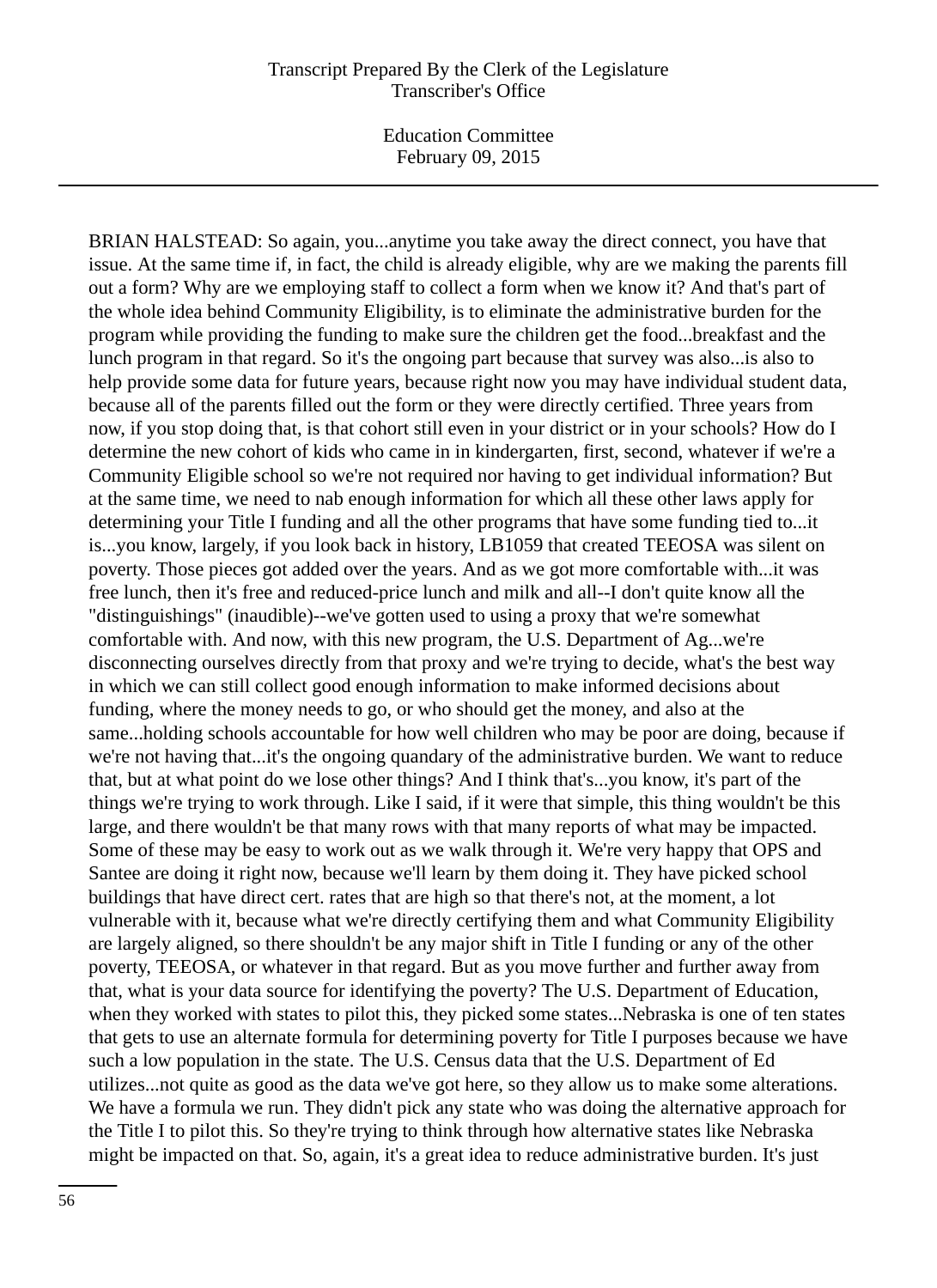the, well, if we're still going to require I identify every child and how their reading, math, science, and writing scores are by, is the child poverty, whoops, we disconnected our proxy we're using for that. And that's the quandary I think many schools and us are trying to work through. So I think this bill is attempting to make the first start at that and, just like TEEOSA, didn't have it in originally and they expanded over a period of years, this will probably take a number of years before we can figure out how best to do all of it, so. [LB524]

SENATOR KOLOWSKI: And here we are 25 years later from that start. Senator Schnoor, please. [LB524]

SENATOR SCHNOOR: Brian, I know you don't have this in front of you, but I just want to read this and then it will lead me to my question. On the third page, it says: Community Eligibility Provisions means the alternative to household applications for free and reduced-price meals in high-poverty schools...and it goes on about different acts. Okay, is there a... I guess, do you hit a certain level of poverty in a school where it...where this can be used? [LB524]

BRIAN HALSTEAD: If I remember correctly, the Community Eligibility Provisions...I think you have to have, at a minimum, 40 percent poverty to even begin with. When they did the piloting of it, I think they found that if you were a school at 65 percent poverty or whatever, this kind of tilted the cost/benefit so that it was more beneficial. So that's about the best I can do at the moment in that regard. When you look at our school districts, we do have some school districts that have high poverty. Santee would be an obvious one. OPS has high poverty numbers in that regard. [LB524]

SENATOR SCHNOOR: But in this case, we're talking...you know, you always...it always comes to mind, you talking free and reduced lunches. But free and reduced lunches or meals and high poverty, that's two separate issues, is it not? [LB524]

BRIAN HALSTEAD: I think it is, Senator, but I'm not the expert. I can get one of our child nutrition people to answer that for you... [LB524]

SENATOR SCHNOOR: No, that's... [LB524]

BRIAN HALSTEAD: ...because there are qualifying requirements under the food program that they have their own definitions for that don't necessarily match up with the education pieces either. [LB524]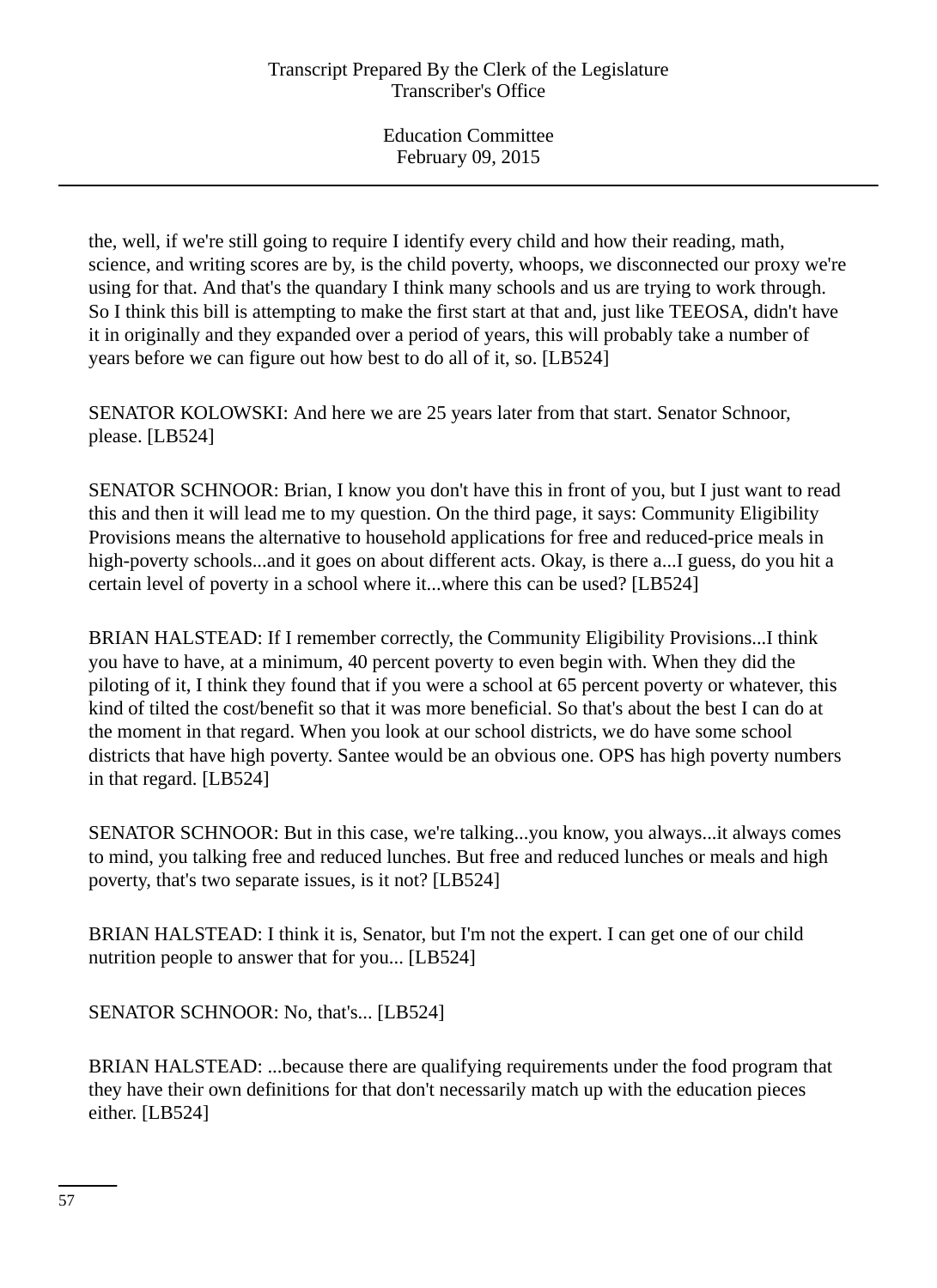SENATOR SCHNOOR: I mean, we automatically look at free and reduced lunches because that's a number that...it's...every superintendent can give you right off the top...usually right off the top of their head. [LB524]

BRIAN HALSTEAD: It's the proxy we've been using for over 20 years basically, so we've gotten used to just using it, yes. [LB524]

SENATOR SCHNOOR: Yeah. Okay. All right. Thank you. [LB524]

BRIAN HALSTEAD: Sure. [LB524]

SENATOR KOLOWSKI: Senator Groene, please. [LB524]

SENATOR GROENE: Philosophical question: What if a parent believes philosophically that they're not going to take a free lunch no matter what their income is. How do they pay, because I know some folks that way? [LB524]

BRIAN HALSTEAD: I assume, if the parent wants to pay for the child's lunch or breakfast program, they can pay the school district the cost for that program. Most...you buy...you prepay, so you...and more of it's... [LB524]

SENATOR GROENE: Well, it says here we're going to have schools with 100 percent free lunches...(inaudible). [LB524]

BRIAN HALSTEAD: Under Community Eligible...if a school is Community Eligible, all the children will be treated as that, and they'll be...the school will be reimbursed under the provisions of the program, yes. [LB524]

SENATOR GROENE: So there won't be any... [LB524]

BRIAN HALSTEAD: Does that mean a parent can't pay for their child's lunch? Sure. They can go ahead and pay if they want to. So in the sense of, are they...are there some parents right now whose children would qualify for free lunch or free breakfast who pay? Yes. [LB524]

SENATOR GROENE: Yeah, there's a lot of them. [LB524]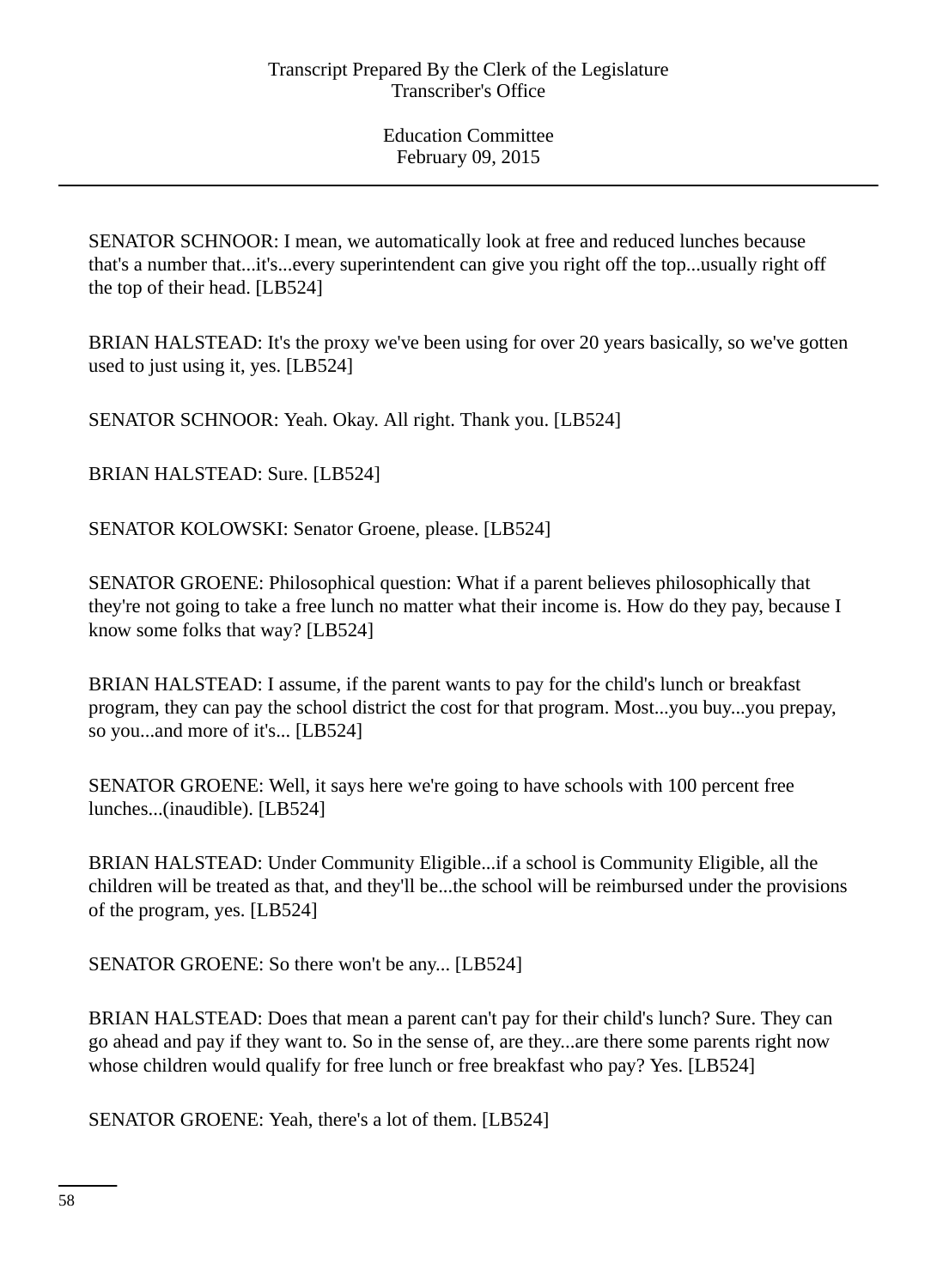BRIAN HALSTEAD: They believe it's important from their own perspectives. And they can pay. This doesn't stop them from paying. What it does is it frees up the school districts from having to have the parent complete the form in order to qualify to get the reimbursement for the funding from this. But parents can always pay. [LB524]

SENATOR GROENE: But I guess I'm confused, because there won't be a punch card anymore, because everybody just walks in and eats. [LB524]

BRIAN HALSTEAD: Well, I...you know, I think you probably want to talk with your school officials, because they may want...they may be using that for other purposes to account for the food and all of that, who actually is eating today and what's being consumed, because it's a little more sophisticated than when I was in second grade and I had a punch card and somebody punched it in that regard. There was a little more sophistication to the... [LB524]

SENATOR GROENE: But what I'm saying is, they keep track of who pays and who doesn't, the card, so why would they even have a pay program if everybody can...free? How would they put a price on it? They're going to...the school district is then going to double-dip and get the government payment plus the parents? [LB524]

BRIAN HALSTEAD: I can't answer that. [LB524]

SENATOR GROENE: Well, that's my point. I'm just... [LB524]

BRIAN HALSTEAD: I don't run the food program in the sense of...I would imagine, though, if I wanted to pay, the school district is not going to say, sorry, we're not going to take your money. I suspect...the money you get for this may not cover all the costs of the program. It is a rate the federal government has determined you will get. As to whether that matches all your costs for the food service program, I'm not going to speak to that. I don't run a food service program. [LB524]

SENATOR GROENE: I just...one of them deals. [LB524]

SENATOR KOLOWSKI: Senator Baker, please. [LB524]

SENATOR BAKER: Thank you. This brings up other thoughts too. And Senator Kolowski would know this and those of you who had children in school recently. There is a tremendous usage of students buying additional a la carte items. And so all that has to be figured into the mix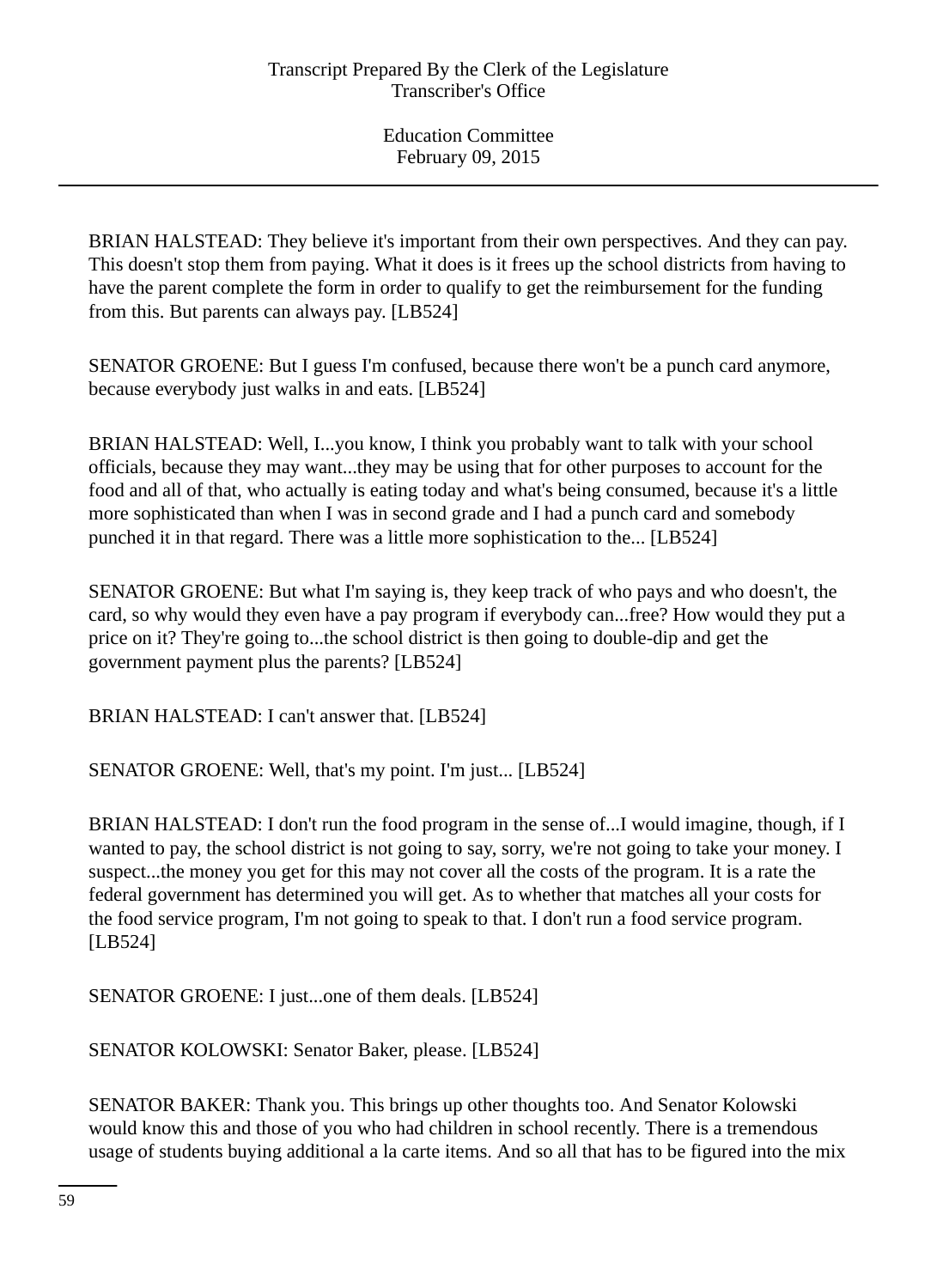somehow too. Are they still going to pay for those overages? Or how are you going to handle all that? So. [LB524]

BRIAN HALSTEAD: Like I said, it's not like in my days in the 1960... [LB524]

SENATOR BAKER: Exactly. [LB524]

BRIAN HALSTEAD: ...where it was just a punch card and you got through it. This is a more sophisticated operation these days. And if you haven't been to your school and asked to go through the lunch or breakfast program...the other thing, keep in mind, I believe for Community Eligibility, you are required to do breakfast and lunch. It's no longer voluntary. And we do have a number of our schools who don't do the breakfast program. We've been trying to promote that and everything. Some of that is an ongoing perception in our communities and in our state about that. But if you do Community Eligibility, you are required to serve breakfast and the lunch. So in that regard, that...if you're a school district that isn't doing the breakfast program but you're Community Eligible, then you're going to have to start with delivering the breakfast program also. And that's not an onerous thing, but it is a...Community Eligibility just isn't the lunch program. It is both breakfast and lunch. [LB524]

SENATOR GROENE: So we're going...excuse me, I'm sorry. [LB524]

SENATOR KOLOWSKI: Former Superintendent Baker and I were thinking we lost an FTE. We could save one by not having a lunch lady making change, all those kind of things, in our past, I know. Senator Groene, please. [LB524]

SENATOR GROENE: Thank you, Senator Kolowski. Does that mean they've got to go 12 months? They've got to serve breakfast and off...on the summer too? Or is that a...is that all tied together, because one of our...several of our schools in North Platte do all summer too. [LB524]

BRIAN HALSTEAD: You're not required to, but you can offer a food program throughout the summer and many do in that regard because, unfortunately, in some of our communities, there is no food for the children during June and July and this is a community service. There are other entities that do the summer food program who aren't school districts. Health departments and other agencies do that for which there is some funding for that. Keep in mind the Food and Nutrition program also works in day care centers and all of that, the private schools, so it's not just public schools that this is addressed to. It's a bigger audience. And our child and nutrition staff work with lots of providers. They're not just the school districts. In a lot of the private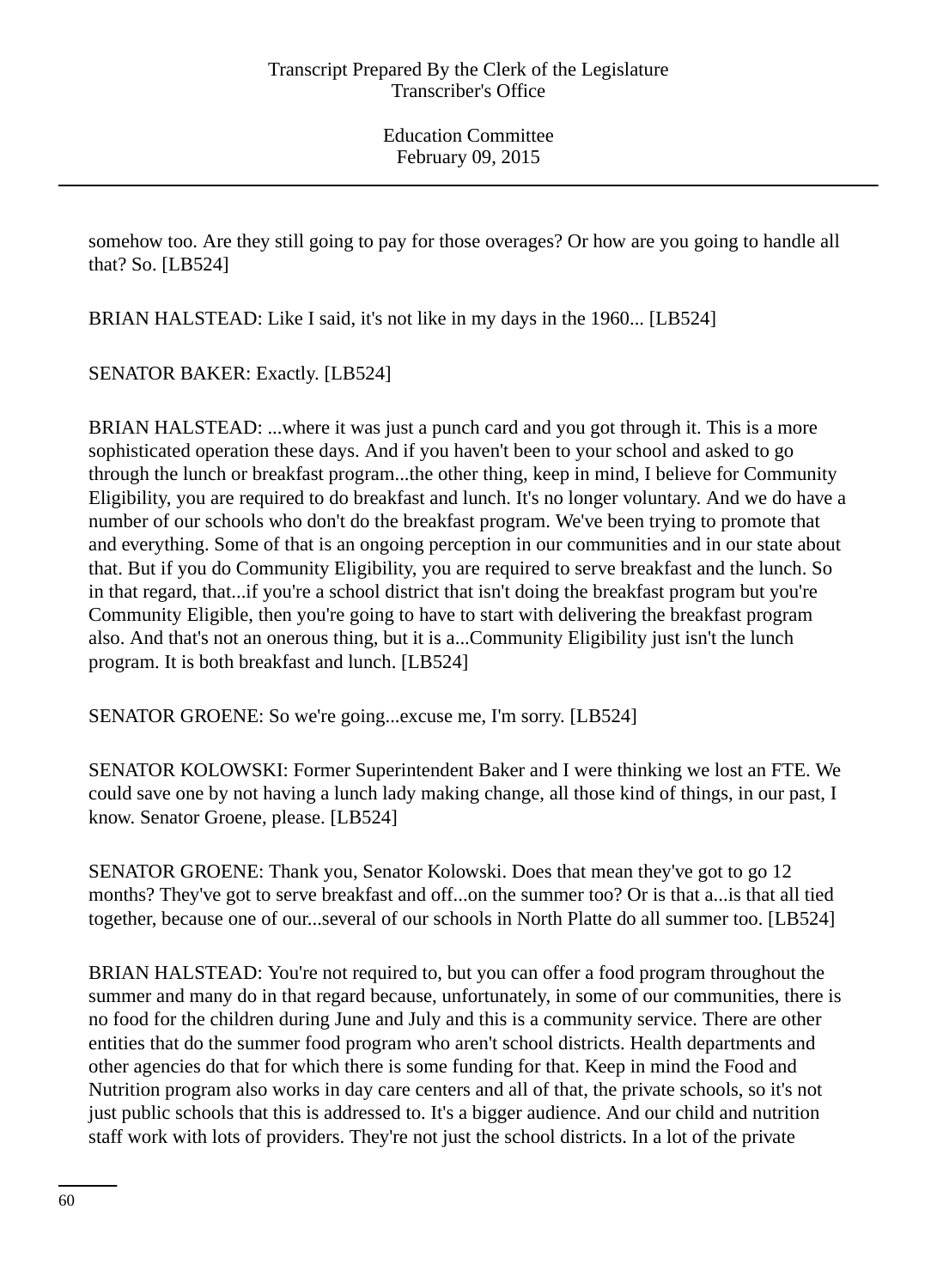schools, there's a lot of day care. There's a lot of other groups that participate, provide the food, and get some reimbursement from us. [LB524]

SENATOR KOLOWSKI: Mr. Halstead, I appreciated your comment earlier that this is a process in being and it's going to take a while to get it all resolved and set up and I appreciate the work you do and that the department is doing on this and we look forward to hearing more in the future. Thank you. [LB524]

BRIAN HALSTEAD: Sure. [LB524]

SENATOR KOLOWSKI: Any other questions, please? Yes, Senator. [LB524]

SENATOR COOK: I'll extend an open invitation to the school building in my district that's going to try it out. And we can just all see how it works, maybe, one day since I...you know, it's good to have direct experience if that's something that the committee is interested in, because my school building, Minne Lusa, is more than 100 percent reimbursable for this, so. [LB524]

SENATOR KOLOWSKI: Thank you. [LB524]

SENATOR COOK: You're very welcome. [LB524]

SENATOR KOLOWSKI: Any other neutral presenters, please? Seeing none, Senator Sullivan, please. [LB524]

SENATOR SULLIVAN: Thank you, Senator. And I appreciated all who testified. And as I did indicate initially, it's a simple program in theory from the federal government, but as you heard from Mr. Halstead, it is very complicated to roll out. And the learning curve is somewhat steep, and that's why we've seen limited usage thus far. And NDE, I'm glad, is continuing to study it. And I'm quite sure that this will not be the last time it will come before you or someone will with tweaks to this program. But for now, at least, I think LB524 allows us to start using this program but in such a way that it doesn't negatively impact the programs that we do have and result in miscalculation of the programs and the support of them that uses free and reduced-price data for our students. So thank you. [LB524]

SENATOR KOLOWSKI: Thank you. Thank you for bringing this forward. Any questions for Senator Sullivan? Thank you very much. [LB524]